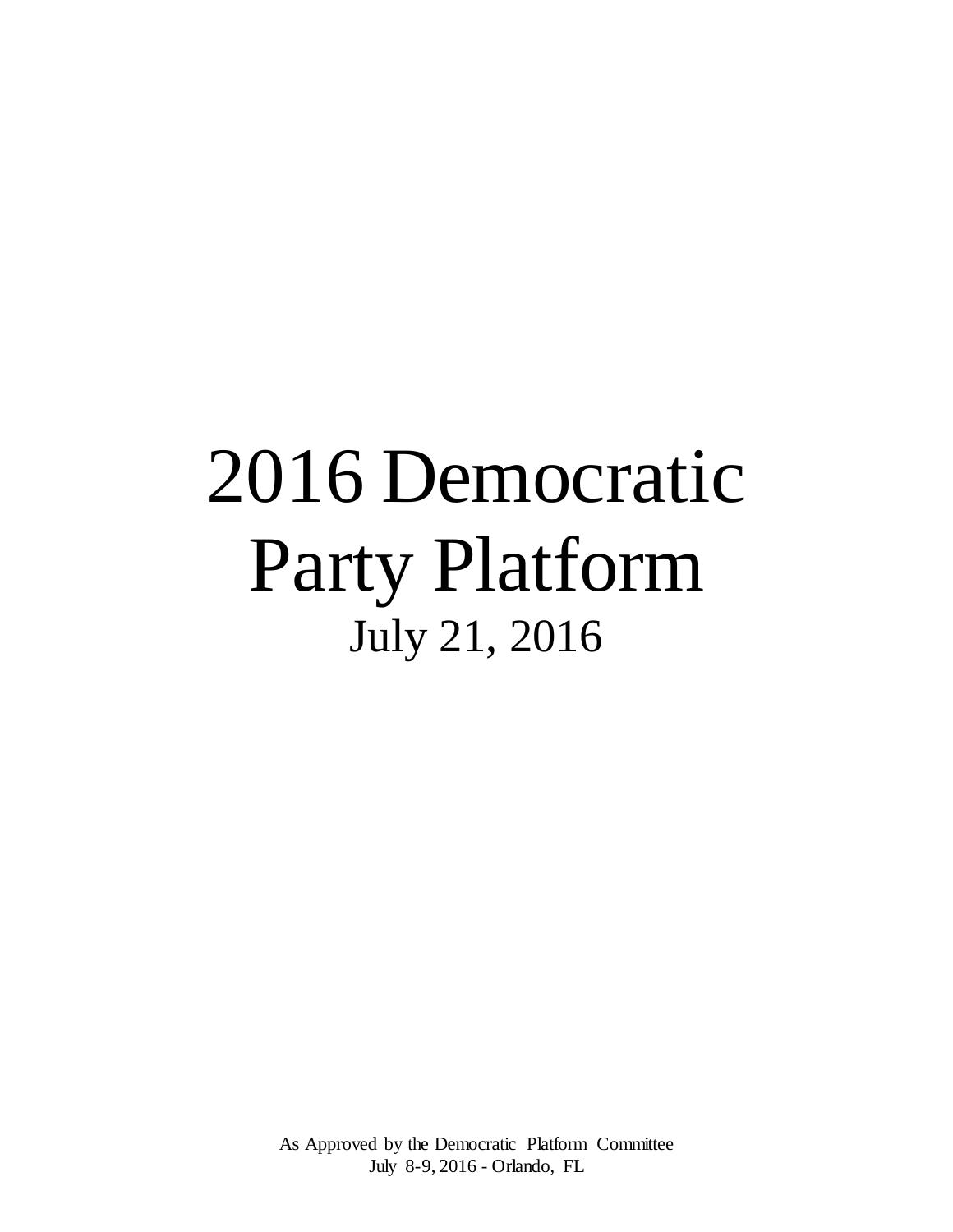## **TABLE OF CONTENTS**

| Pursuing Our Innovation Agenda: Science, Research, Education, and Technology  9 |  |
|---------------------------------------------------------------------------------|--|
|                                                                                 |  |
|                                                                                 |  |
|                                                                                 |  |
|                                                                                 |  |
|                                                                                 |  |
|                                                                                 |  |
|                                                                                 |  |
|                                                                                 |  |
|                                                                                 |  |
|                                                                                 |  |
|                                                                                 |  |
|                                                                                 |  |
|                                                                                 |  |
|                                                                                 |  |
|                                                                                 |  |
|                                                                                 |  |
|                                                                                 |  |
|                                                                                 |  |
|                                                                                 |  |
|                                                                                 |  |
|                                                                                 |  |
|                                                                                 |  |
|                                                                                 |  |
|                                                                                 |  |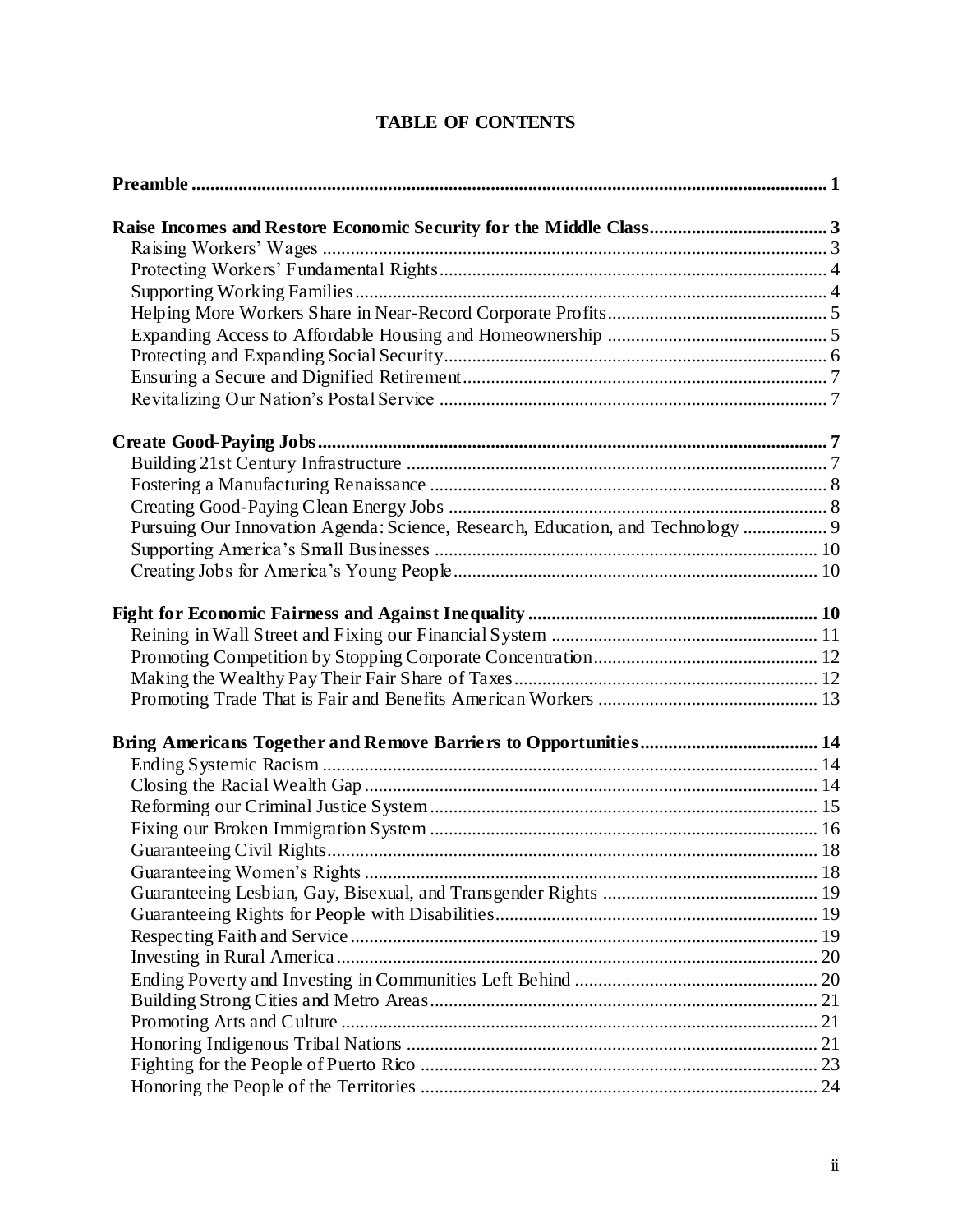| Protect Voting Rights, Fix Our Campaign Finance System, and Restore Our Democracy 24         |  |
|----------------------------------------------------------------------------------------------|--|
|                                                                                              |  |
|                                                                                              |  |
|                                                                                              |  |
|                                                                                              |  |
|                                                                                              |  |
|                                                                                              |  |
| Combat Climate Change, Build a Clean Energy Economy, and Secure Environmental                |  |
|                                                                                              |  |
|                                                                                              |  |
|                                                                                              |  |
|                                                                                              |  |
|                                                                                              |  |
|                                                                                              |  |
|                                                                                              |  |
| Supporting Historically Black Colleges and Universities and Minority-Serving Institutions 31 |  |
|                                                                                              |  |
|                                                                                              |  |
|                                                                                              |  |
|                                                                                              |  |
|                                                                                              |  |
|                                                                                              |  |
|                                                                                              |  |
|                                                                                              |  |
|                                                                                              |  |
|                                                                                              |  |
|                                                                                              |  |
|                                                                                              |  |
|                                                                                              |  |
|                                                                                              |  |
|                                                                                              |  |
|                                                                                              |  |
|                                                                                              |  |
|                                                                                              |  |
|                                                                                              |  |
|                                                                                              |  |
|                                                                                              |  |
|                                                                                              |  |
|                                                                                              |  |
|                                                                                              |  |
|                                                                                              |  |
|                                                                                              |  |
|                                                                                              |  |
|                                                                                              |  |
|                                                                                              |  |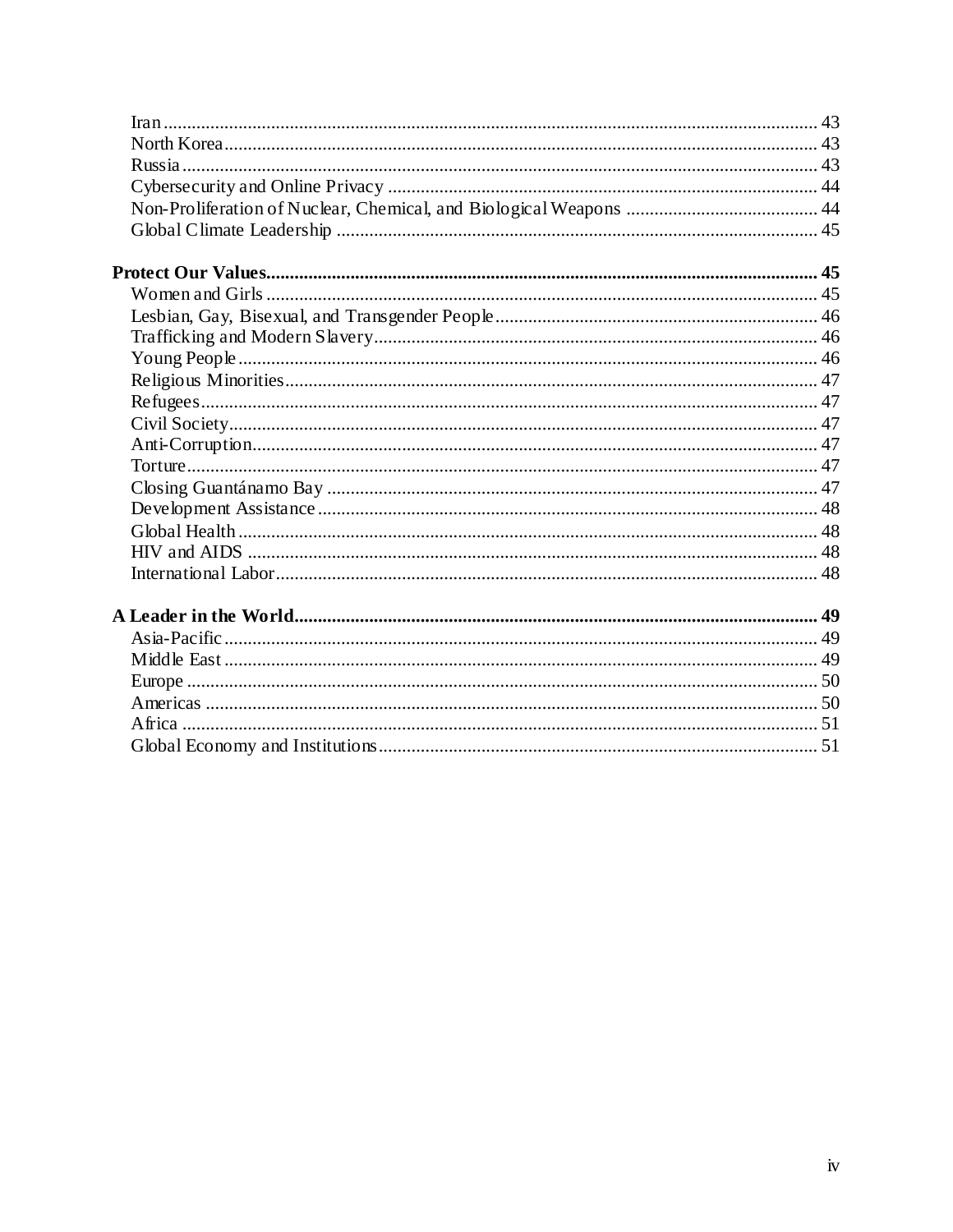## **2016 DEMOCRATIC PARTY PLATFORM**

#### **Preamble**

In 2016, Democrats meet in Philadelphia with the same basic belief that animated the Continental Congress when they gathered here 240 years ago: Out of many, we are one.

Under President Obama's leadership, and thanks to the hard work and determination of the American people, we have come a long way from the Great Recession and the Republican policies that triggered it. American businesses have now added 14.8 million jobs since privatesector job growth turned positive in early 2010. Twenty million people have gained health insurance coverage. The American auto industry just had its best year ever. And we are getting more of our energy from the sun and wind, and importing less oil from overseas.

But too many Americans have been left out and left behind. They are working longer hours with less security. Wages have barely budged and the racial wealth gap remains wide, while the cost of everything from childcare to a college education has continued to rise. And for too many families, the dream of homeownership is out of reach. As working people struggle, the top one percent accrues more wealth and more power. Republicans in Congress have chosen gridlock and dysfunction over trying to find solutions to the real challenges we face. It's no wonder that so many feel like the system is rigged against them.

Democrats believe that cooperation is better than conflict, unity is better than division, empowerment is better than resentment, and bridges are better than walls.

It's a simple but powerful idea: we are stronger together.

Democrats believe we are stronger when we have an economy that works for everyone—an economy that grows incomes for working people, creates good-paying jobs, and puts a middleclass life within reach for more Americans. Democrats believe we can spur more sustainable economic growth, which will create good-paying jobs and raise wages. And we can have more economic fairness, so the rewards are shared broadly, not just with those at the top. We need an economy that prioritizes long-term investment over short-term profit-seeking, rewards the common interest over self-interest, and promotes innovation and entrepreneurship.

We believe that today's extreme level of income and wealth inequality—where the majority of the economic gains go to the top one percent and the richest 20 people in our country own more wealth than the bottom 150 million—makes our economy weaker, our communities poorer, and our politics poisonous.

And we know that our nation's long struggle with race is far from over. More than half a century after Rosa Parks sat and Dr. King marched and John Lewis bled, more than half a century after César Chávez, Dolores Huerta, and Larry Itliong organized, race still plays a significant role in determining who gets ahead in America and who gets left behind. We must face that reality and we must fix it.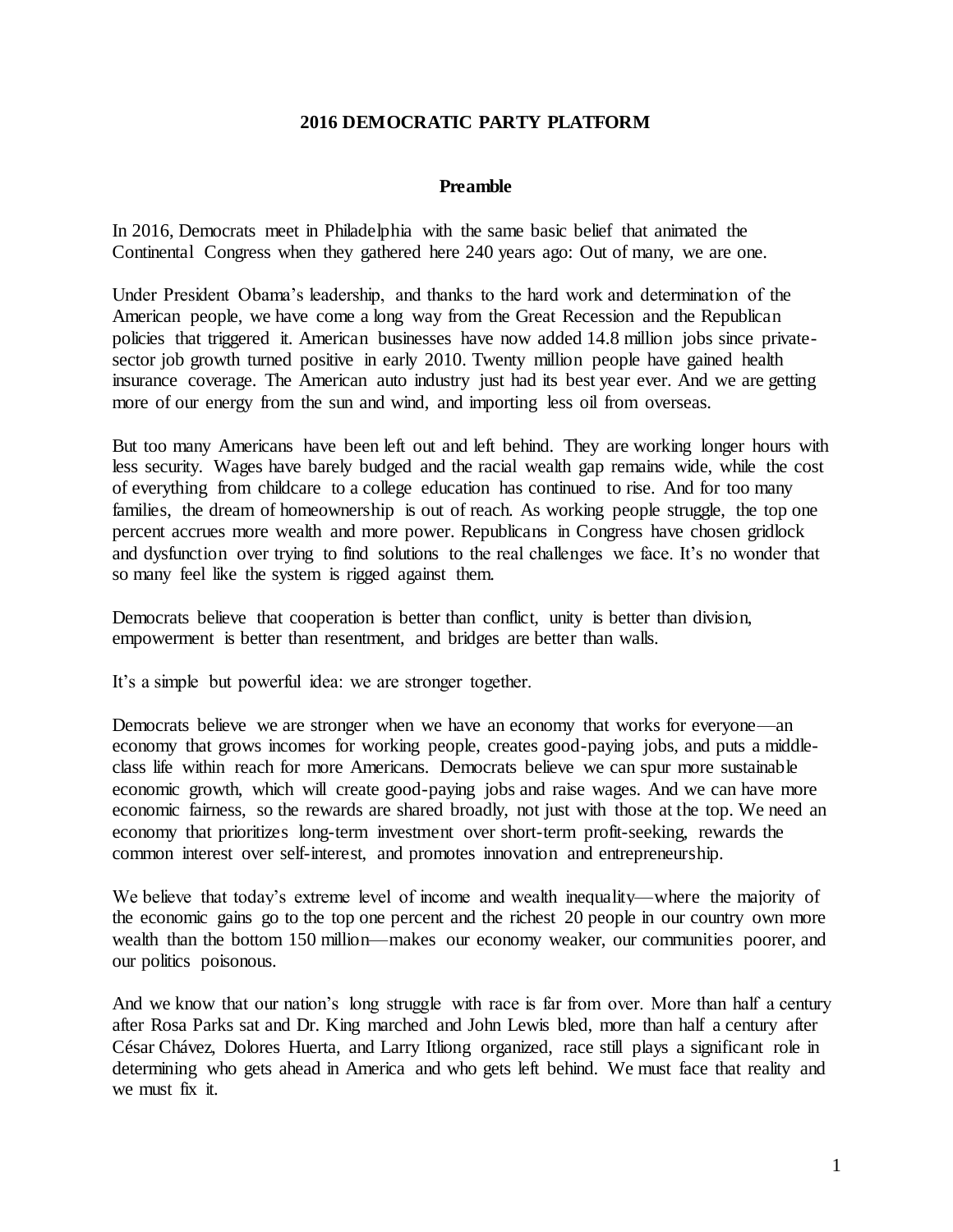We believe a good education is a basic right of all Americans, no matter what zip code they live in. We will end the school-to-prison pipeline and build a cradle-to-college pipeline instead, where every child can live up to his or her God-given potential.

We believe in helping Americans balance work and family without fear of punishment or penalty. We believe in at last guaranteeing equal pay for women. And as the party that created Social Security, we believe in protecting every American's right to retire with dignity.

We firmly believe that the greed, recklessness, and illegal behavior on Wall Street must be brought to an end. Wall Street must never again be allowed to threaten families and businesses on Main Street.

Democrats believe we are stronger when we protect citizens' right to vote, while stopping corporations' outsized influence in elections. We will fight to end the broken campaign finance system, overturn the disastrous *Citizens United* decision, restore the full power of the Voting Rights Act, and return control of our elections to the American people.

Democrats believe that climate change poses a real and urgent threat to our economy, our national security, and our children's health and futures, and that Americans deserve the jobs and security that come from becoming the clean energy superpower of the 21st century.

Democrats believe we are stronger and safer when America brings the world together and leads with principle and purpose. We believe we should strengthen our alliances, not weaken them. We believe in the power of development and diplomacy. We believe our military should be the best-trained, best-equipped fighting force in the world, and that we must do everything we can to honor and support our veterans. And we know that only the United States can mobilize common action on a truly global scale, to take on the challenges that transcend borders, from international terrorism to climate change to health pandemics.

Above all, Democrats are the party of inclusion. We know that diversity is not our problem—it is our promise. As Democrats, we respect differences of perspective and belief, and pledge to work together to move this country forward, even when we disagree. With this platform, we do not merely seek common ground—we strive to reach higher ground.

We are proud of our heritage as a nation of immigrants. We know that today's immigrants are tomorrow's teachers, doctors, lawyers, government leaders, soldiers, entrepreneurs, activists, PTA members, and pillars of our communities.

We believe in protecting civil liberties and guaranteeing civil rights and voting rights, women's rights and workers' rights, LGBT rights, and rights for people with disabilities. We believe America is still, as Robert Kennedy said, "a great country, an unselfish country, and a compassionate country."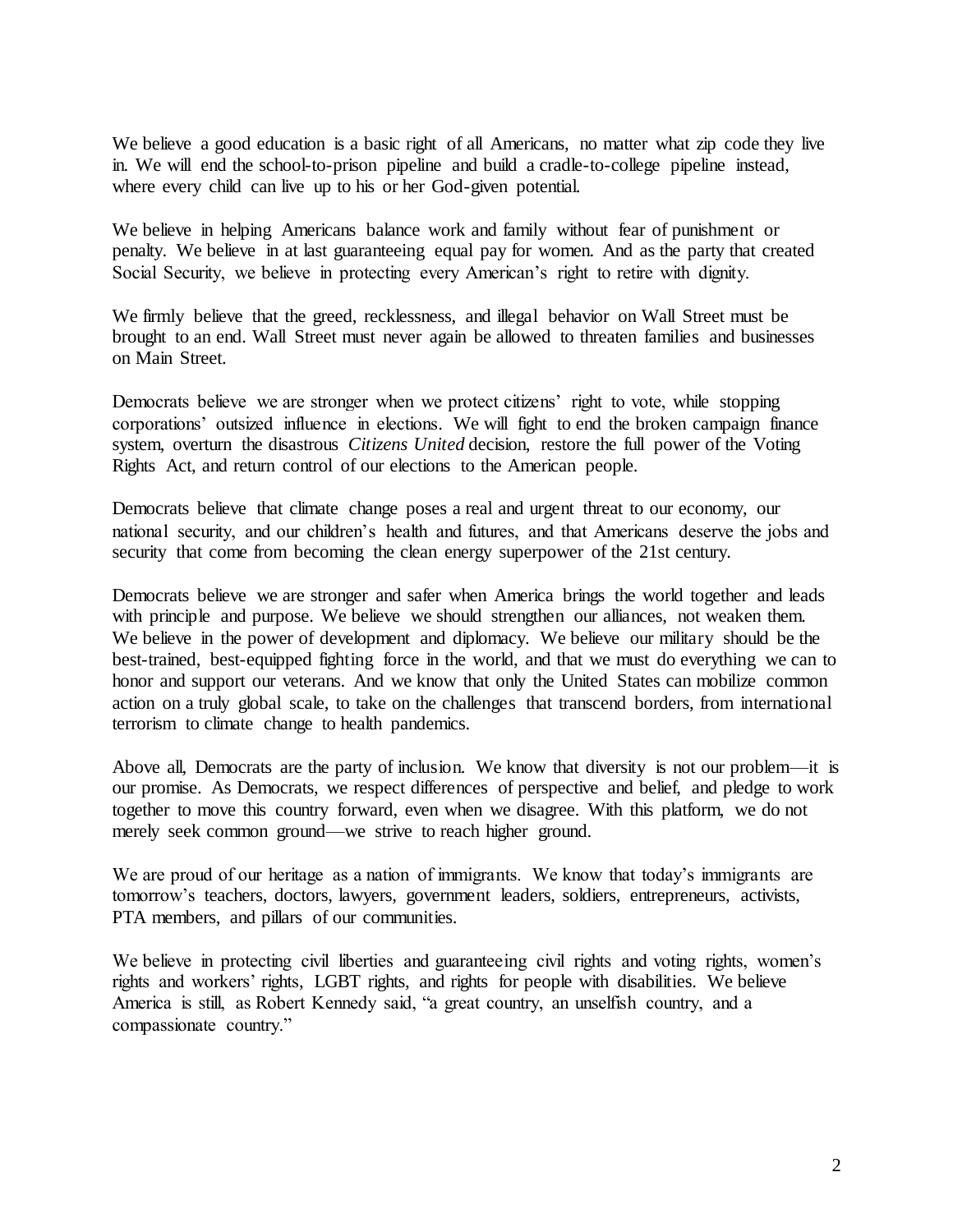These principles stand in sharp contrast to the Republicans, who have nominated as the standardbearer for their party and their candidate for President a man who seeks to appeal to Americans' basest differences, rather than our better natures.

The stakes have been high in previous elections. But in 2016, the stakes can be measured in human lives—in the number of immigrants who would be torn from their homes; in the number of faithful and peaceful Muslims who would be barred from even visiting our shores; in the number of allies alienated and dictators courted; in the number of Americans who would lose access to health care and see their rights ripped away.

This election is about more than Democrats and Republicans. It is about who we are as a nation, and who we will be in the future.

Two hundred and forty years ago, in Philadelphia, we started a revolution of ideas and of action that continues to this day. Since then, our union has been tested many times, through bondage and civil war, segregation and depression, two world wars and the threat of nuclear annihilation. Generations of Americans fought and marched and organized to widen the circle of opportunity and dignity—and we are fighting still.

Despite what some say, America is and has always been great—but not because it has been perfect. What makes America great is our unerring belief that we can make it better. We can and we will build a more just economy, a more equal society, and a more perfect union—because we are stronger together.

#### **Raise Incomes and Restore Economic Security for the Middle Class**

Democrats believe we must break down all the barriers holding Americans back and restore the basic bargain that built America's mighty middle class: If you work hard and play by the rules, you can get ahead and stay ahead. The system is not working when we have a rigged economy in which ordinary Americans work longer hours for lower wages, while most new income and wealth goes to the top one percent. Republican governors, legislatures, and their corporate allies have launched attack after attack on workers' fundamental rights to organize and bargain collectively. Too many Americans are living paycheck to paycheck, and hallmarks of a middle class life—owning a home, having access to affordable and quality childcare, retiring with dignity—feel out of reach. It is no wonder so many Americans feel like the deck is stacked against them. The Democratic Party believes that supporting workers through higher wages, workplace protections, policies to balance work and family, and other investments will help rebuild the middle class for the 21st century.

#### *Raising Workers' Wages*

Democrats believe that the current minimum wage is a starvation wage and must be increased to a living wage. No one who works full time should have to raise a family in poverty. We believe that Americans should earn at least \$15 an hour and have the right to form or join a union and will work in every way we can—in Congress and the federal government, in states and with the private sector—to reach this goal. We should raise the federal minimum wage to \$15 an hour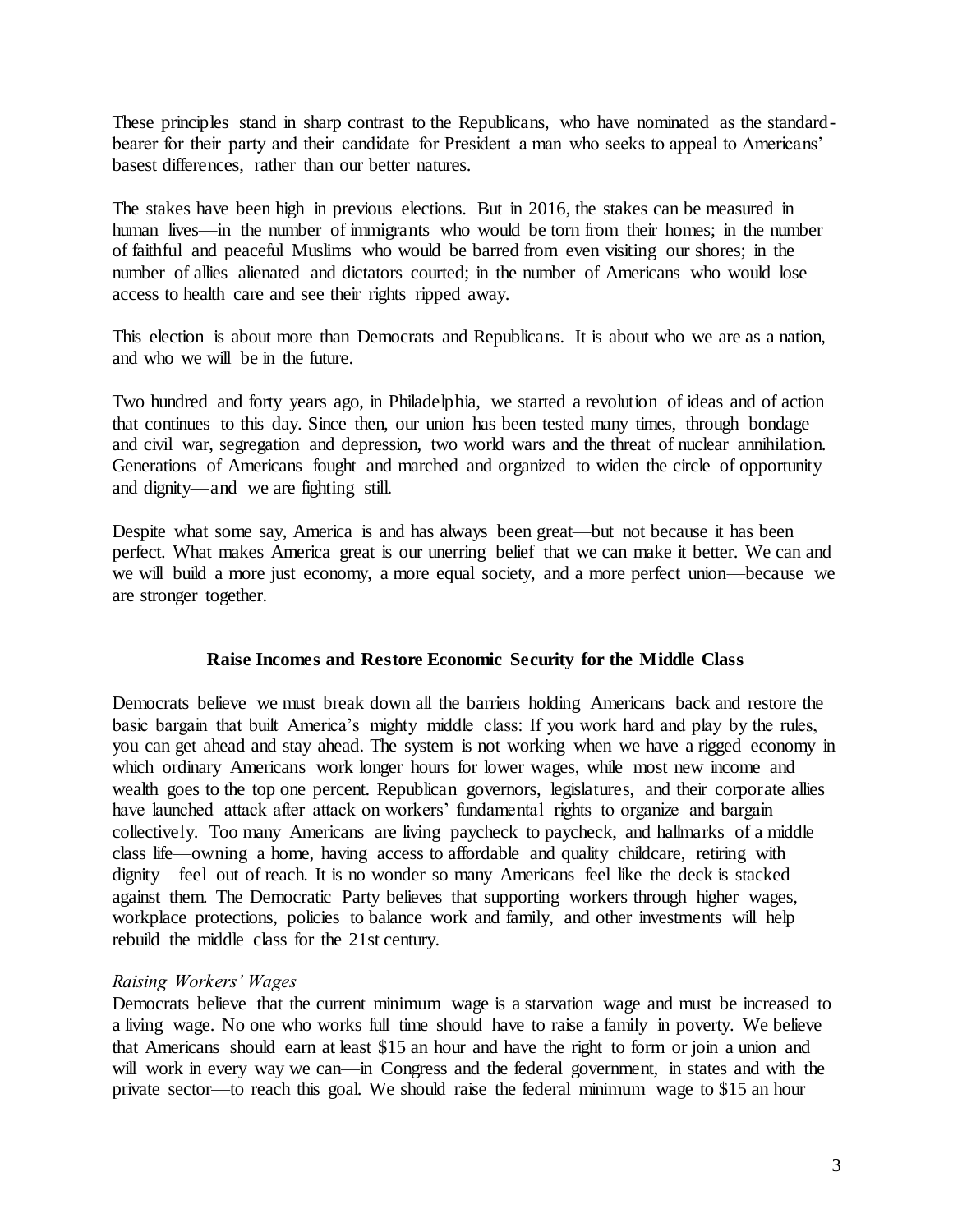over time and index it, give all Americans the ability to join a union regardless of where they work, and create new ways for workers to have power in the economy so every worker can earn at least \$15 an hour. We applaud the approaches taken by states like New York and California. We also support creating one fair wage for all workers by ending the sub-minimum wage for tipped workers and people with disabilities.

Democrats support a model employer executive order or some other vehicle to leverage federal dollars to support employers who provide their workers with a living wage, good benefits, and the opportunity to form a union without reprisal. The one trillion dollars spent annually by the government on contracts, loans, and grants should be used to support good jobs that rebuild the middle class.

## *Protecting Workers' Fundamental Rights*

The Democratic Party believes that when workers are strong, America is strong. Democrats will make it easier for workers, public and private, to exercise their right to organize and join unions. We will fight to pass laws that direct the National Labor Relations Board to certify a union if a simple majority of eligible workers sign valid authorization cards, as well as laws that bring companies to the negotiating table. We support binding arbitration to help workers who have voted to join a union reach a first contract.

A major factor in the 40-year decline in the middle class is that the rights of workers to bargain collectively for better wages and benefits have been under attack at all levels. Donald Trump would make matters worse by creating a race to the bottom where the middle class is fighting over fewer and fewer good-paying jobs. In fact, Trump rejected some attempts by his own employees to unionize and has personally hired union-busting firms to undermine workers' rights.

Democrats believe so-called "right to work" laws are wrong for workers—such as teachers and other public employees who serve our communities every day—and wrong for America. We will continue to vigorously oppose those laws and other efforts that would eliminate dues check-off procedures, roll-back prevailing wage standards, abolish fair share requirements, restrict the use of voluntary membership payments for political purposes, attack seniority, restrict due process protections, and require annual recertification efforts. We oppose legislation and lawsuits that would strike down laws protecting the rights of teachers and other public employees. We will defend President Obama's overtime rule, which protects of millions of workers by paying them fairly for their hard work.

The Democratic Party believes consumers, workers, students, retirees, and investors who have been mistreated should never be denied their right to fight for fair treatment under the law. That is why we will support efforts to limit the use of forced arbitration clauses in employment and service contracts, which unfairly strip consumers, workers, students, retirees, and investors of their right to their day in court.

## *Supporting Working Families*

We will fight to secure equal pay for women, which will benefit all women and their families, particularly women of color who are disproportionately impacted by discriminatory pay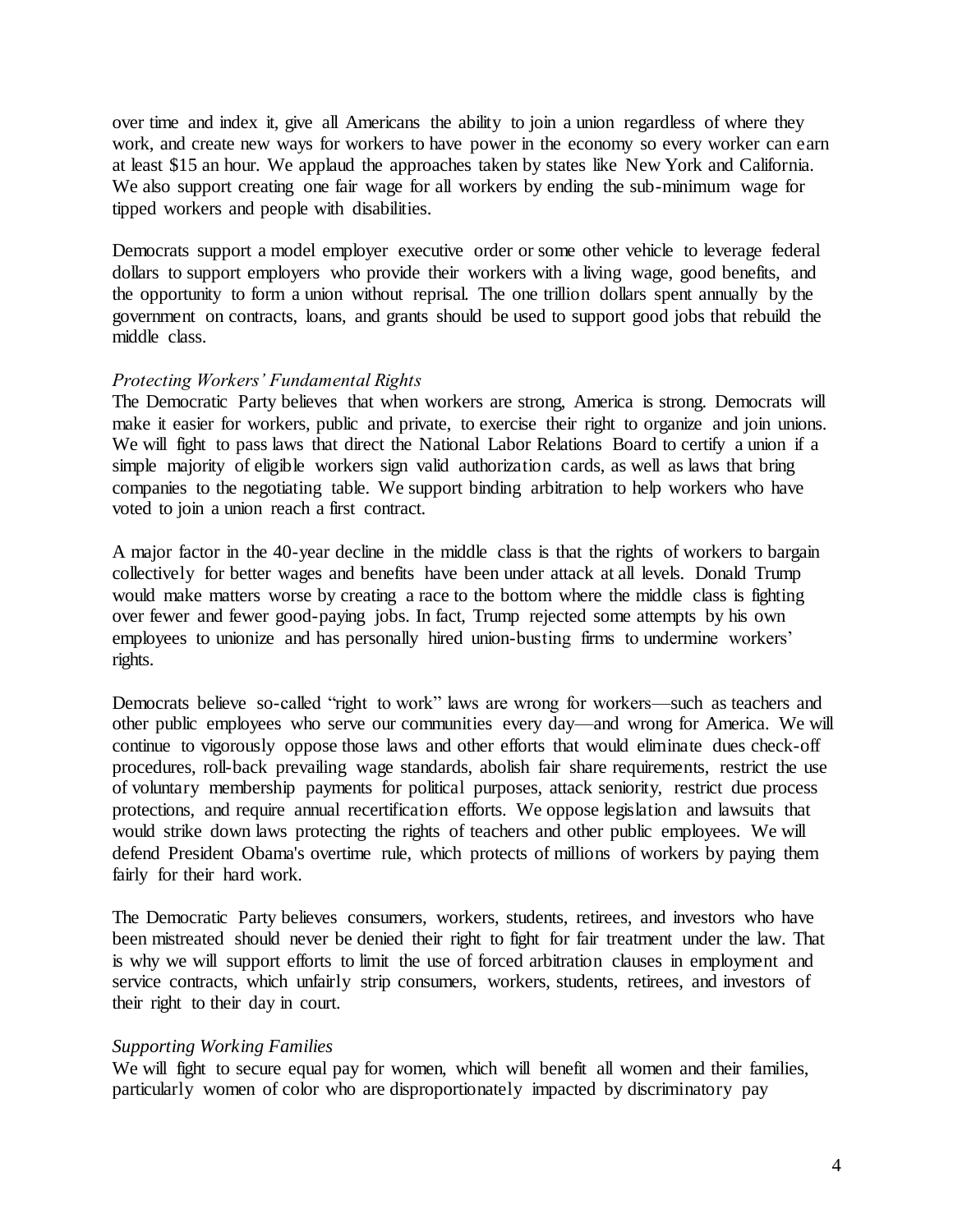practices, and against other factors that contribute to the wage gap. And we will combat the discrimination they face on and off the job. While Donald Trump thinks it is "dangerous" for women to leave the home and paid family leave hurts our economy, Democrats will make sure that the United States finally enacts national paid family and medical leave by passing a family and medical leave act that would provide all workers at least 12 weeks of paid leave to care for a new child or address a personal or family member's serious health issue. We will fight to allow workers the right to earn at least seven days of paid sick leave. We will also encourage employers to provide paid vacation.

Our work and family policies must also help family caregivers. We will ensure that family caregivers have the support, respite care, and training they need to support their loved ones. We will create a strong stable paid caregiving workforce to help meet families' needs, by raising wages, improving access to training, and giving workers the opportunity to come together to make their voices heard in support of a stronger system. We will address the conditions that make it hard for workers with unpredictable or inflexible schedules to meet caregiving responsibilities. We will take steps to expand and strengthen the home care workforce. We will increase investments to make quality childcare more affordable, boost wages for childcare workers, and support the millions of people paying for, coordinating, or providing care for aging relatives or those with disabilities.

## *Helping More Workers Share in Near-Record Corporate Profits*

Corporate profits are at near-record highs, but workers have not shared through rising wages. Profit-sharing is linked to higher pay and productivity. That is why, working with business, labor, and other stakeholders, we will incentivize companies to share profits with their employees on top of wages and pay increases, while targeting the workers and businesses that need profit-sharing the most.

#### *Expanding Access to Affordable Housing and Homeownership*

Whereas the Republican Presidential nominee rooted for the housing crisis, Democrats will continue to fight for those families who suffered the loss of their homes. We will help those who are working toward a path of financial stability and will put sustainable home ownership into the reach of more families. Democrats will also combat the affordable housing crisis and skyrocketing rents in many parts of the country, which is leading too many families and workers to be pushed out of communities where they work.

We will preserve and increase the supply of affordable rental housing by expanding incentives to ease local barriers to building new affordable rental housing developments in areas of economic opportunity. We will substantially increase funding for the National Housing Trust Fund to construct, preserve, and rehabilitate millions of affordable housing rental units. Not only will this help address the affordable housing crisis, it will also create millions of good-paying jobs in the process. Democrats believe that we should provide more federal resources to the people struggling most with unaffordable housing: low-income families, people with disabilities, veterans, and the elderly.

We will expand efforts to address the lingering effects of the foreclosure crisis through programs like the federal Neighborhood Stabilization Program. We will also expand programs to prevent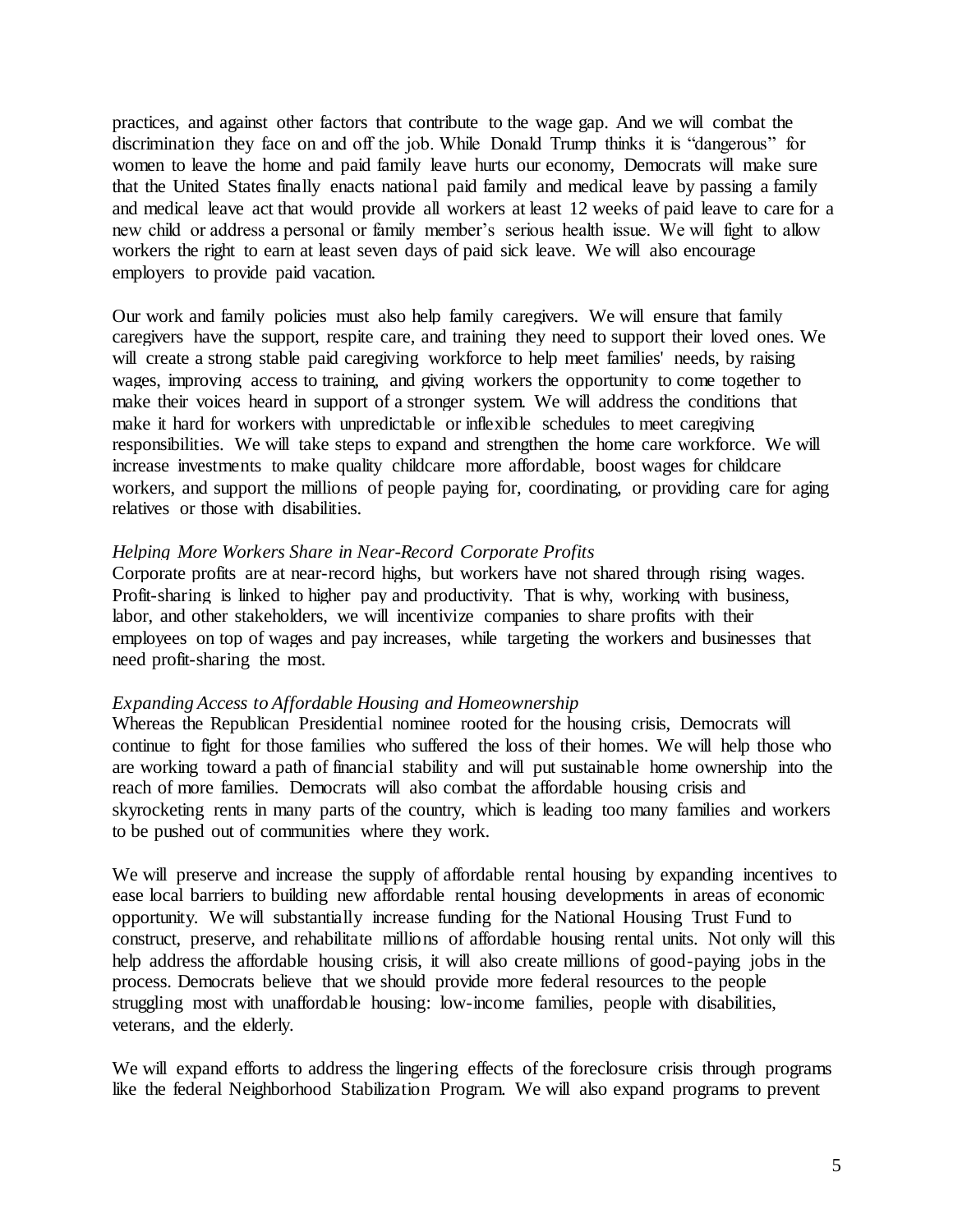displacement of existing residents, especially in communities of color; create affordable and workforce housing; and preserve neighborhood-serving nonprofit organizations and small businesses. We will reinvigorate housing production programs, repair public housing, and increase funding for the housing choice voucher program and other rental assistance programs. And we will fight for robust funding to end homelessness in our cities and counties once and for all, through targeted investments to provide the necessary outreach, social services, and housing options for all populations experiencing homelessness. We will engage in a stronger, more coordinated, and better funded partnership among federal, state, and local governments to end chronic homelessness for millions of Americans. We will build on and expand President Obama's promising initiatives to end veteran and family homelessness in our country.

We must make sure that everyone has a fair shot at homeownership. We will keep the housing market robust and inclusive by supporting more first-time homebuyers and putting more Americans into the financial position to become sustainable homeowners; preserving the 30-year fixed rate mortgage; modernizing credit scoring; clarifying lending rules; expanding access to housing counseling; defending and strengthening the Fair Housing Act; and ensuring that regulators have the clear direction, resources, and authority to enforce those rules effectively. We will prevent predatory lending by defending the Consumer Financial Protection Bureau (CFPB). These steps are especially important because over the next decade most new households will be formed by families in communities of color, which typically have less generational wealth and fewer resources to put towards a down payment.

## *Protecting and Expanding Social Security*

Democrats are proud to be the party that created Social Security, one of the nation's most successful and effective programs. Without Social Security, nearly half of America's seniors would be living in poverty. Social Security is more than just a retirement program. It also provides important life insurance to young survivors of deceased workers and provides disability insurance protection. We will fight every effort to cut, privatize, or weaken Social Security, including attempts to raise the retirement age, diminish benefits by cutting cost-of-living adjustments, or reducing earned benefits. Democrats will expand Social Security so that every American can retire with dignity and respect, including women who are widowed or took time out of the workforce to care for their children, aging parents, or ailing family members. The Democratic Party recognizes that the way Social Security cost-of- living adjustments are calculated may not always reflect the spending patterns of seniors, particularly the disproportionate amount they spend on health care expenses. We are committed to exploring alternatives that could better and more equitably serve seniors.

We will make sure Social Security's guaranteed benefits continue for generations to come by asking those at the top to pay more, and will achieve this goal by taxing some of the income of people above \$250,000. The Democratic Party is also committed to providing all necessary financial support for the Social Security Administration so that it can provide timely benefits and high-quality service for those it serves. Our plan contrasts starkly with Donald Trump. He has referred to Social Security as a "Ponzi scheme" and has called for privatizing it as well as increasing the retirement age.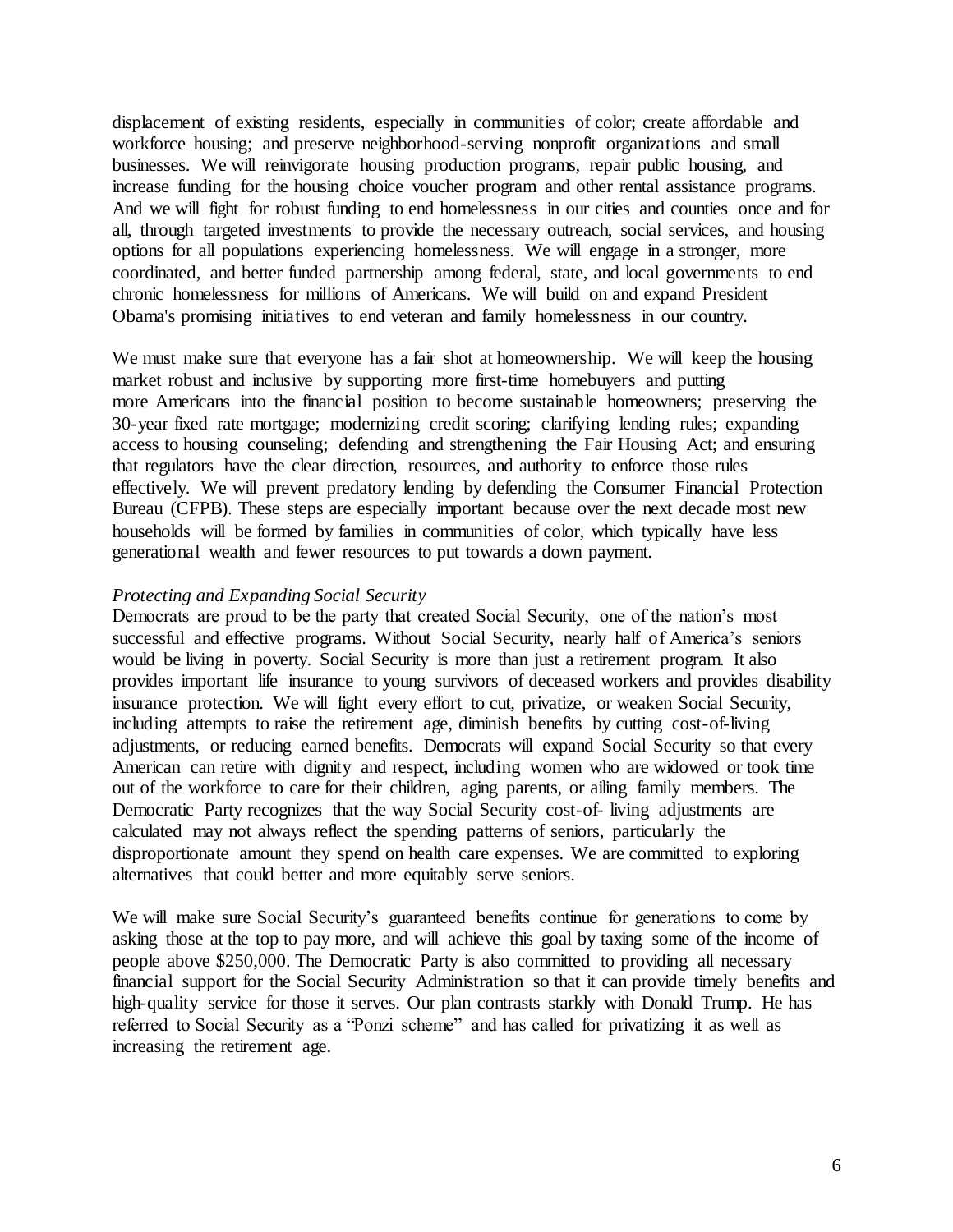#### *Ensuring a Secure and Dignified Retirement*

Democrats believe it should be easier for Americans to save for retirement and prepare for unforeseen risks and expenses. We will defend the right of workers to collect their defined benefit pensions and make sure workers get priority and protection when pension plans are in distress. Democrats will also fight to enact legislation to make sure that the earned pension benefits of Americans will not be cut, and will pay for it by closing tax loopholes that benefit millionaires and billionaires. We will fight against any attempt by Republicans in Congress or on Wall Street to roll back the Conflict of Interest Rule, which requires that retirement advisors put the best interests of their clients above their own financial gain.

Seniors should not have to choose between putting food on the table, keeping a roof over their heads, or buying the medication that they need to stay healthy. We strongly support the Older Americans Act, which funds critical programs to help seniors remain independent in their own homes and communities. We are also committed to fighting the immense problem of elder abuse, neglect, and exploitation.

## *Revitalizing Our Nation's Postal Service*

The United States Postal Service (USPS) is a national treasure. That is why Democrats embrace a vibrant, public Postal Service that offers universal service, and reject any effort to privatize or marginalize it. We are committed to eliminating the unsustainable mandate to "pre-fund" retiree health costs. And we will work to restore service to appropriate levels, including overnight delivery of first-class mail and periodicals within the same metropolitan area, maintaining six-day and door-to-door delivery, and appointing members to the Board of Governors and the Postal Regulatory Commission who champion a strong public Postal Service. Democrats also advocate for expanding postal services. This includes offering basic financial services such as paycheck cashing and removing statutory restraints on services the USPS may offer. It also includes promoting vote-by-mail to increase voter participation and to help address the scourge of voter suppression.

## **Create Good-Paying Jobs**

Democrats know that nothing is more important than creating good-paying jobs that can support a middle-class life—from nurses, firefighters, and teachers to construction workers, factory workers, and small business owners. That is why we are committed to doing everything we can to build a full-employment economy, where everyone has a job that pays enough to raise a family and live in dignity with a sense of purpose. Democrats will build strong, sustained, shared economic growth. We know that when Americans come together, we can do amazing things. In the last century, our leaders came together across the aisle to electrify the nation, build the Interstate Highway System, support groundbreaking research in medicine, science, and communications, and send a man to the moon. When we are bold and ambitious, we can do big things and make our economy stronger for decades to come.

#### *Building 21st Century Infrastructure*

If we are serious about reversing the decline of the middle class, we need major federal investments to rebuild our crumbling infrastructure and put millions of Americans back to work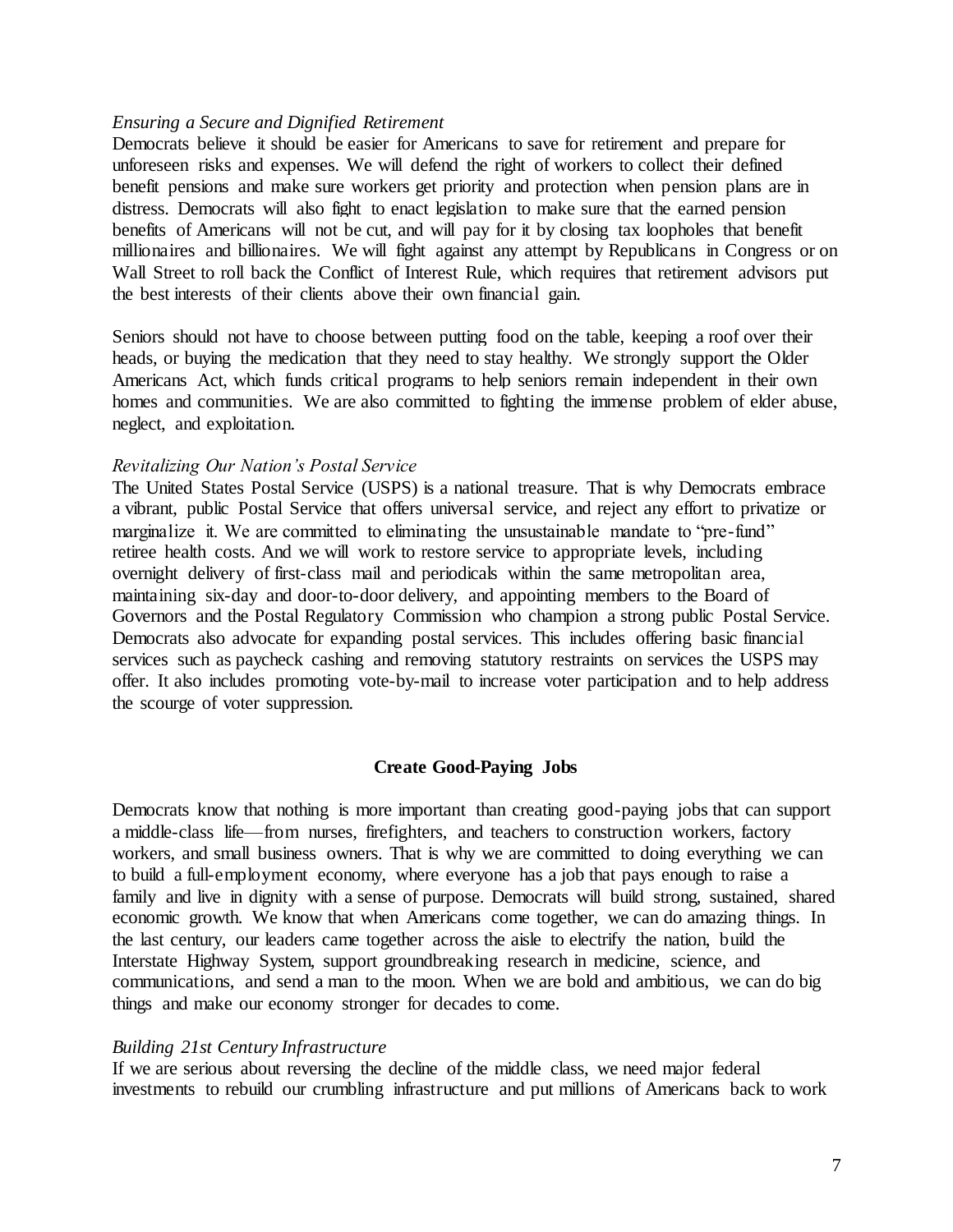in decent paying jobs in both the public and private sectors. The climate emergency and the need to expand the middle class demand that we make the most ambitious investment in American infrastructure since President Eisenhower created the interstate highway system. We will put Americans to work updating and expanding our roads, bridges, public transit, airports, and passenger and freight rail lines. We will build 21st century energy and water systems, modernize our schools, and continue to support the expansion of high-speed broadband networks. We will protect communities from the impact of climate change and help them to mitigate its effects by investing in green and resilient infrastructure. We will address the backlog of deferred maintenance in our four key public land management agencies. And we will protect public health and safety by modernizing drinking and wastewater systems. These investments will create secure, good-paying middle-class jobs today and will substantially increase demand for American-made steel and other products manufactured in the United States. And by boosting economic growth in a fair and equitable way, and strengthening our long-term competitiveness, these investments will create many more jobs in the years to come.

Democrats will also create an independent, national infrastructure bank that will support critical infrastructure improvements. This bank will provide loans and other financial assistance for investments in energy, water, broadband, transportation, and multi-modal infrastructure projects. Democrats will continue to support the interest tax exemption on municipal bonds and will work to establish a permanent version of Build America Bonds as an additional tool to encourage infrastructure investment by state and local governments.

Furthermore, Democrats will fight to ensure resources and programs are adequately targeted to provide economic development, job training, and critical infrastructure investment in areas of the greatest need.

#### *Fostering a Manufacturing Renaissance*

Democrats believe one of the best ways to innovate, prosper, and create good-paying jobs is to make more in America, which is why we firmly support American manufacturing with a "Make it in America" plan. We must revitalize hard-hit manufacturing communities; create thriving hubs of manufacturing and innovation throughout the country; and claw back tax breaks for companies that ship jobs overseas, using the proceeds to reinvest in communities and workers at home instead. Democrats are proud of rescuing the auto industry from collapse, which saved more than a million jobs, and led the auto industry, which is at the heart of American manufacturing, to record sales. Democrats will defend the Export-Import Bank, which supports good-paying jobs across the country and allows American workers and manufacturers to compete on a level playing field. Donald Trump may talk tough, but he has consistently outsourced his own products. American workers deserve better.

#### *Creating Good-Paying Clean Energy Jobs*

We must help American workers and businesses compete for jobs and investments in global clean energy, high-tech products, internet technology products, and advanced manufacturing and vehicles. We must make American manufacturing more internationally competitive by making it the greenest and most efficient in the world, including by investing in industrial energy efficiency.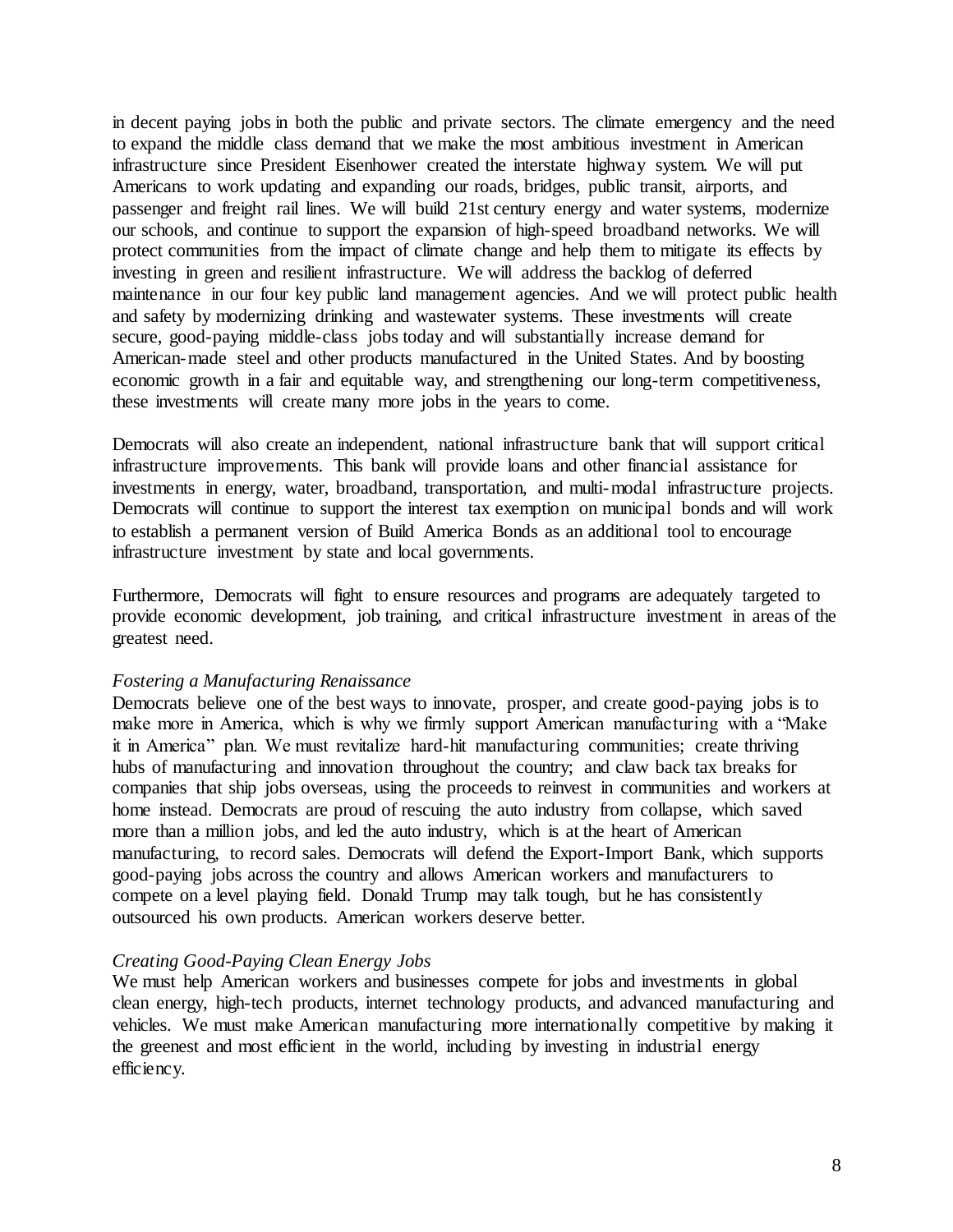*Pursuing Our Innovation Agenda: Science, Research, Education, and Technology*  Democrats support ambitious public and private investments in science, technology, and research. We are focused on creating good jobs in communities across America. Entrepreneurship and innovation are fundamental to our future economic growth—in the information technology (IT) industry as well as energy, manufacturing, transportation, health, retail, services, and countless other sectors. We will nurture the next generation of scientists, engineers, and entrepreneurs, especially women and people of color, to make sure America continues to out-compete and out-innovate the rest of the world with our bold innovation agenda.

New technologies are already transforming our economy, and they have the power to generate trillions in economic output. We must harness these forces so that they create higher-paying jobs across the country, bring more people into the workforce, and reduce inequality. To do this, we need to educate our people and train our workforce; support entrepreneurship and promote inclusion in the digital economy; attract and retain talented people from all over the world; and invest in research and development, innovation hubs, as well as in getting ideas to market. We also need to ensure that all students have the opportunity to learn computer science by the time they graduate from high school.

Democrats believe we must harness the promise of technological innovation to promote community participation and enhance opportunities to achieve greater economic self-sufficiency for people with disabilities. We will encourage technology transfer, entrepreneurship, and small business creation throughout the country and in all types of innovation sectors.

High-speed internet connectivity is not a luxury; it is a necessity for 21st century economic success, social mobility, education, health care, and public safety. Despite considerable progress and private investment in the last eight years to close the digital divide, there is more work to do. Democrats will finish the job of connecting every household in America to high-speed broadband, increase internet adoption, and help hook up anchor institutions so they can offer free WiFi to the public. We will take action to help America widely deploy 5G technology—the next generation wireless service that will not only bring faster internet connections to underserved areas, but will enable the Internet of Things and a host of transformative technologies.

Democrats support a free and open internet at home and abroad, and will oppose any effort by Republicans to roll back the historic net neutrality rules that the Federal Communications Commission enacted last year.

Democrats value American innovation and believe it is one of our country's great strengths. We will protect the intellectual property rights of artists, creators, and inventors at home and abroad. The entire nation prospers when we promote the unique and original artistic and cultural contributions of the women and men who create and preserve our nation's heritage.

Democrats will fight against unfair theft of intellectual property and trade secrets. We will increase access to global markets for American intellectual property and other digital trade by opposing quotas, discriminatory measures, and data localization requirements.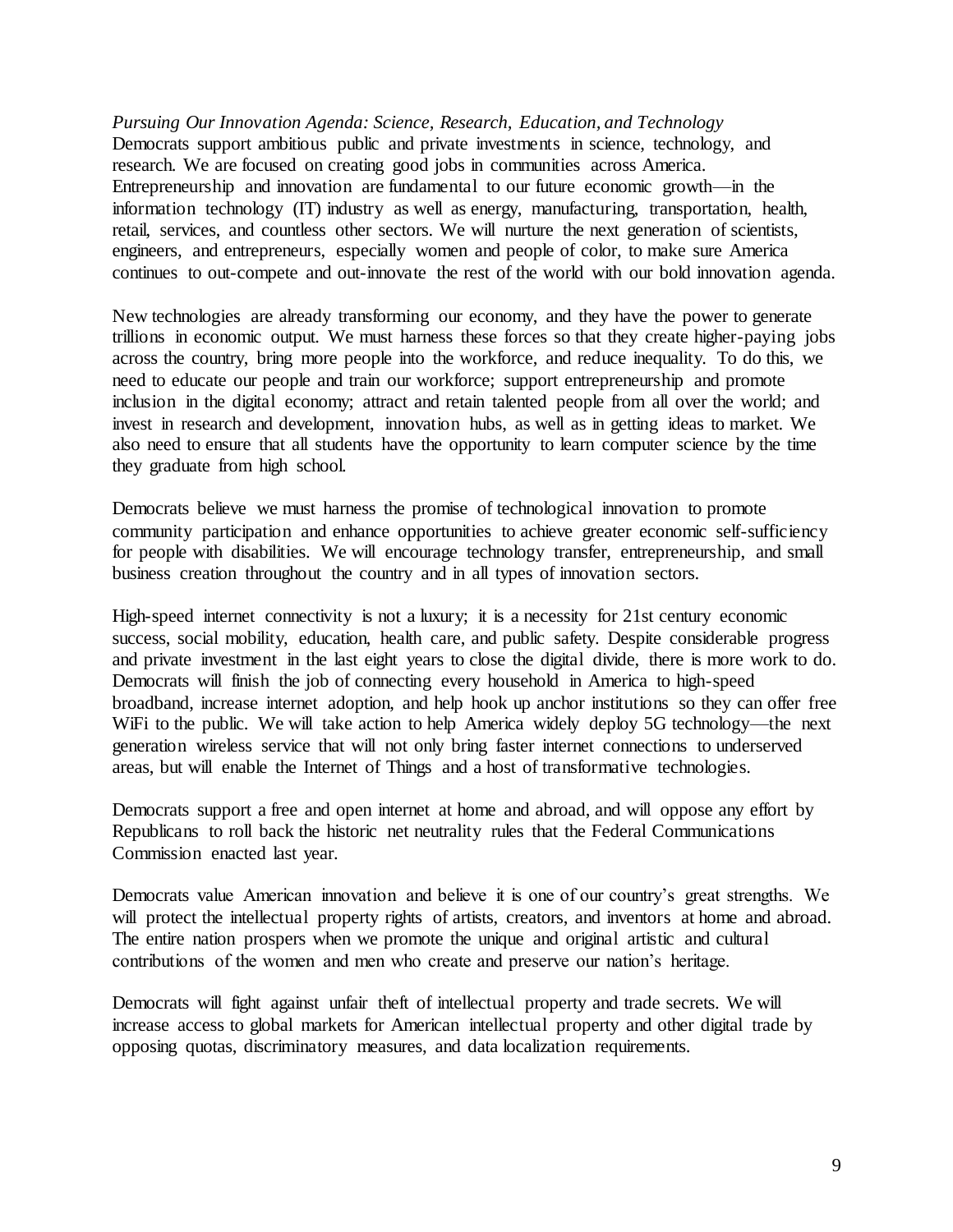Pushing beyond the boundaries of what we know is core to who we are as Americans. Democrats are immensely proud of all that the National Aeronautics and Space Administration (NASA) has done—through its achievements in science, technology and exploration—to better understand our place in the universe and inspire and educate generations of young people in this country to pursue careers in science. Space exploration is a reminder that our capacity for curiosity is limitless, and may be matched only by our ability to achieve great things if we work together. Democrats believe in continuing the spirit of discovery that has animated NASA's exploration of space over the last half century. We will strengthen support for NASA and work in partnership with the international scientific community to launch new missions to space.

## *Supporting America's Small Businesses*

The Democratic Party will make it easier to start and grow a small business in America, unlike Donald Trump, who has often stiffed small businesses—nearly bankrupting some—with his deceptive and reckless corporate practices. By supporting small business and entrepreneurship, we can grow jobs faster in America. We will cut the red tape that holds back small businesses and entrepreneurs. We will open up access to credit because we know that small businesses are some of the best job creators in our country. We will provide tax relief and tax simplification. And we will expand access to new markets because every American small business should be able to tap new markets — whether across their city, across their state, or around the world. Democrats will provide targeted funding and support for entrepreneurship and small business growth in underserved communities. Democrats also realize the critical importance of small businesses as engines of opportunity for women, people of color, tribes, and people in rural America, and will work to nurture entrepreneurship.

#### *Creating Jobs for America's Young People*

Democrats will make investments to spur the creation of millions of jobs for our young people. Roughly [one in ten](http://data.bls.gov/timeseries/LNS14024887?include_graphs=false&output_type=column&years_option=all_years) Americans between the ages of 16 and 24 is unemployed, more than twice the national average. The unemployment rates for African American, Latino, Asian American and Pacific Islander (AAPI), and American Indian teenagers and youth with disabilities are far too high. That is why Democrats will provide direct federal funding for a range of local programs that will put young people to work and create new career opportunities.

#### **Fight for Economic Fairness and Against Inequality**

Democrats believe that today's extreme levels of income and wealth inequality are bad for our people, bad for our businesses, and bad for our economy. Our country depends on a thriving middle class to drive economic growth, but the middle class is shrinking. Meanwhile, the top one-tenth of one percent of Americans now own almost as much wealth as the bottom 90 percent combined. These trends create problems beyond insulting our sense of basic fairness. Social mobility is far lower than most believe it to be. Children who are born to families in the lowest fifth of earnings are more than 10 times more likely to remain there as adults than they are to earn as much as those in the top fifth. Unless we invest in building a level playing field, we all lose.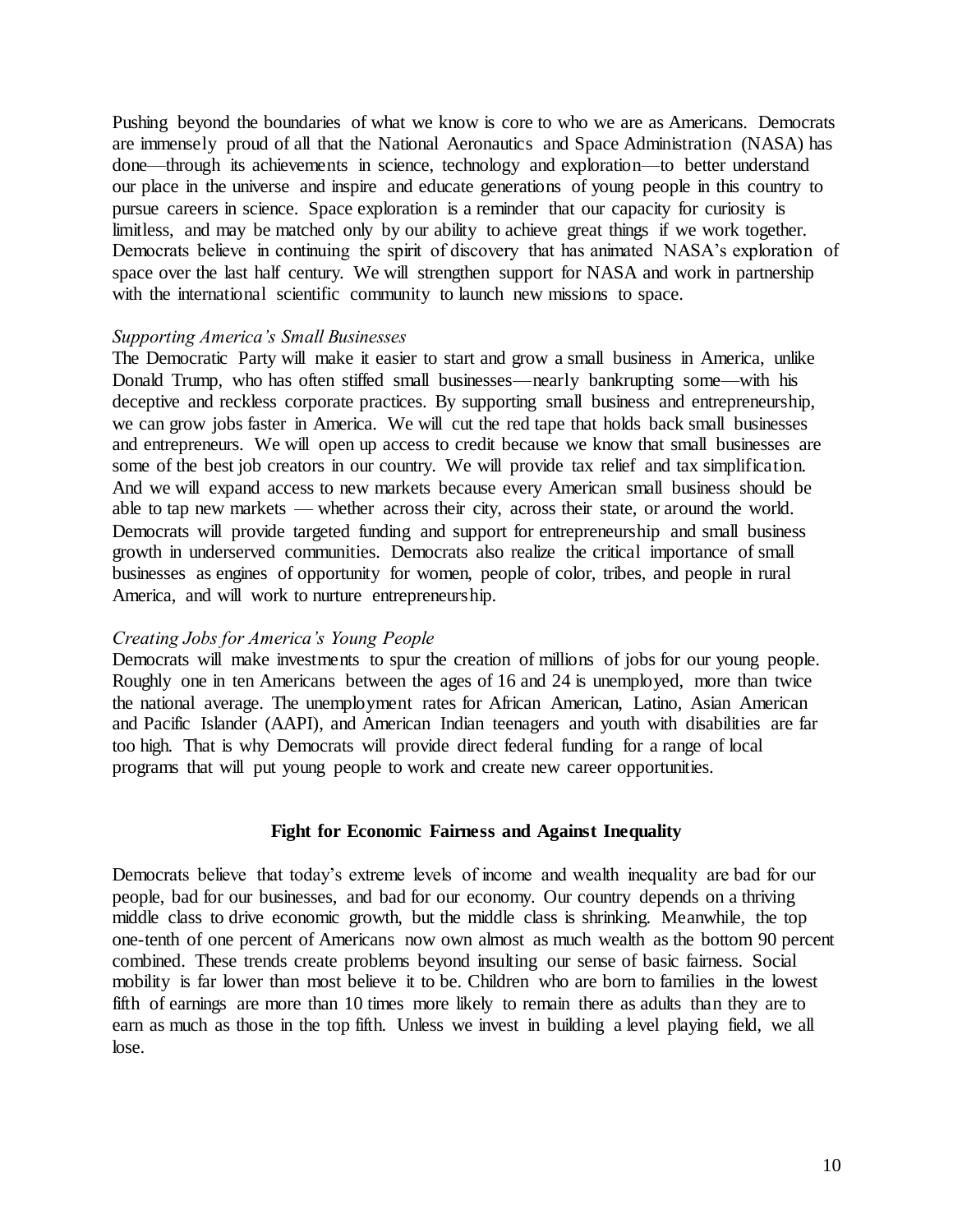#### *Reining in Wall Street and Fixing our Financial System*

To restore economic fairness, Democrats will fight against the greed and recklessness of Wall Street. Wall Street cannot be an island unto itself, gambling trillions in risky financial instruments and making huge profits, all the while thinking that taxpayers will be there to bail them out again. We must tackle dangerous risks in big banks and elsewhere in the financial system. We must make Wall Street work for the job-creating, productive economy—including by making loans more affordable for small- and medium-sized businesses. We need to prohibit Wall Street from picking and choosing which credit agency will rate its products as well as from imposing excessive fees on consumers. And we must hold both individuals and corporations accountable when they break the law. Democrats believe that no bank can be too big to fail and no executive too powerful to jail. Democrats will support stronger criminal laws and civil penalties for Wall Street criminals who prey on the public trust. We also support extending the statute of limitations for prosecuting major financial fraud, and providing the Department of Justice, the Securities and Exchange Commission, and the Commodity Futures Trading Commission more resources to prosecute wrongdoing. "Equal Justice Under Law" will not just be words engraved on the entrance of the Supreme Court. It will be the standard that applies to Wall Street and all Americans.

We will also vigorously implement, enforce, and build on President Obama's landmark Dodd-Frank financial reform law, and we will stop dead in its tracks every Republican effort to weaken it. We will stop Republican efforts to hamstring our regulators through budget cuts, and we will ensure they have the resources and independence to fully enforce the law and hold both individuals and corporations accountable when they break the rules. We will also continue to protect consumers and defend the CFPB from Republican attacks. We oppose any efforts to change the CFPB's structure from a single director to a partisan, gridlocked Commission and likewise oppose any efforts to remove the Bureau's independent funding and subject it to the appropriations process. Democrats will also continue to support the CFPB in enforcing foundational civil rights laws protecting against discrimination in consumer lending. Democrats condemn predatory payday lending, and will protect consumers by defending the CFPB and implementing strong new regulations.

Our goal must be to create a financial system and an economy that works for all Americans, not just a handful of billionaires. We support a financial transactions tax on Wall Street to curb excessive speculation and high-frequency trading, which has threatened financial markets. We acknowledge that there is room within our party for a diversity of views on a broader financial transactions tax.

Democrats will not hesitate to use and expand existing authorities as well as empower regulators to downsize or break apart financial institutions when necessary to protect the public and safeguard financial stability, including new authorities to go after risky shadow-banking activities. Banks should not be able to gamble with taxpayers' deposits or pose an undue risk to Main Street. Democrats support a variety of ways to stop this from happening, including an updated and modernized version of Glass-Steagall as well as breaking up too-big-to-fail financial institutions that pose a systemic risk to the stability of our economy.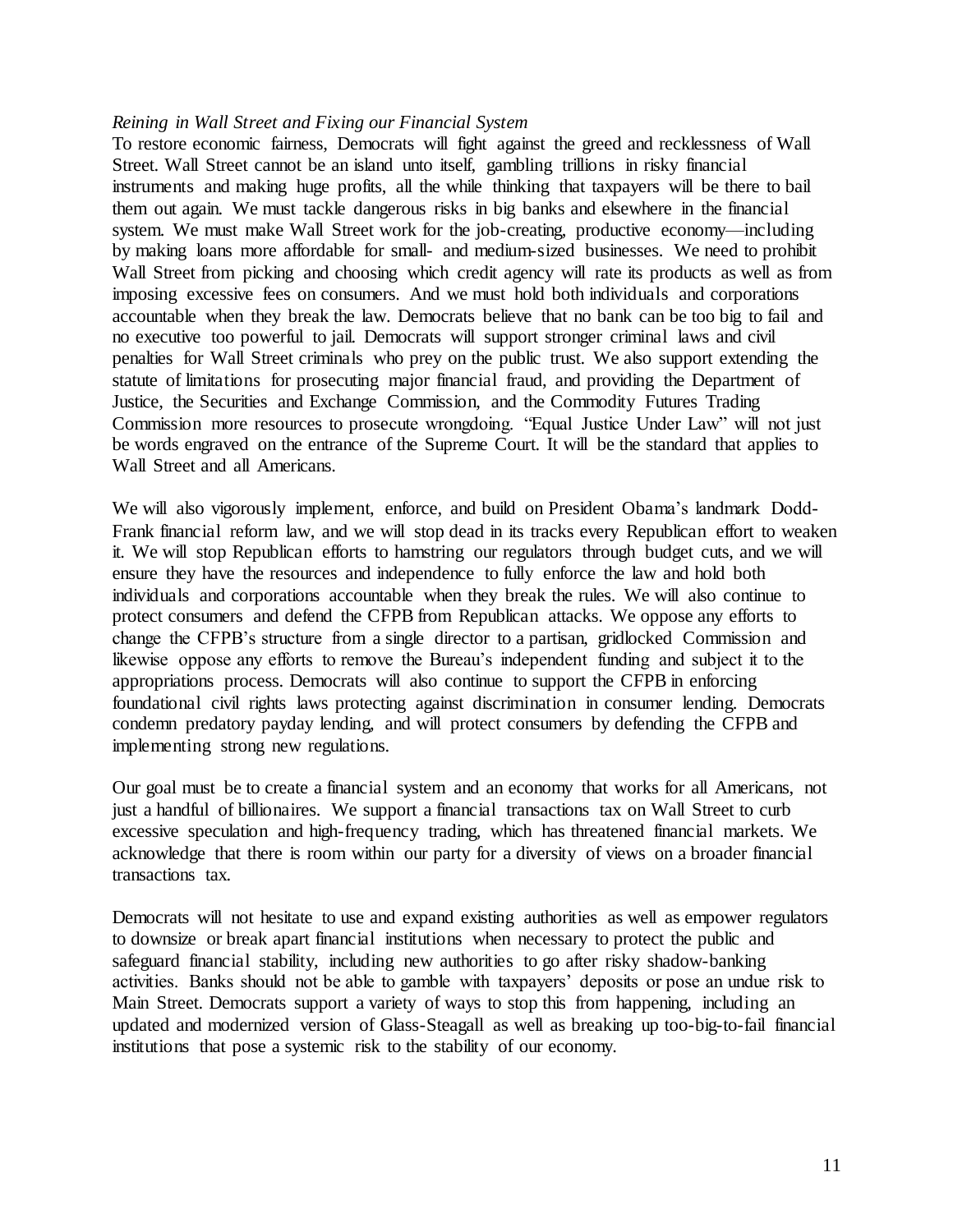We believe that personnel is policy. We will nominate and appoint regulators and officials who are not beholden to the industries they regulate—people with a track record of standing up to power and safeguarding the public trust. We will crack down on the revolving door between the private sector—particularly Wall Street—and the federal government. We will ban golden parachutes for those taking government jobs. We will limit conflicts of interest by requiring bank and corporate regulators to recuse themselves from official work on particular matters that would directly benefit their former employers. And we will bar financial service regulators from lobbying their former colleagues for at least two years.

We will protect and defend the Federal Reserve's independence to carry out the dual mandate assigned to it by Congress—for both full employment and low inflation—against threats from new legislation. We will also reform the Federal Reserve to make it more representative of America as a whole, and we will fight to enhance its independence by ensuring that executives of financial institutions are not allowed to serve on the boards of regional Federal Reserve banks or to select members of those boards.

At a time when many of the largest banks have shunned communities across America, Democrats believe that we need to give Americans affordable banking options, including by empowering the United States Postal Service to facilitate the delivery of basic banking services.

## *Promoting Competition by Stopping Corporate Concentration*

Large corporations have concentrated their control over markets to a greater degree than Americans have seen in decades—further evidence that the deck is stacked for those at the top. Democrats will take steps to stop corporate concentration in any industry where it is unfairly limiting competition. We will make competition policy and antitrust stronger and more responsive to our economy today, enhance the antitrust enforcement arms of the Department of Justice (DOJ) and the Federal Trade Commission (FTC), and encourage other agencies to police anti-competitive practices in their areas of jurisdiction.

We support the historic purpose of the antitrust laws to protect competition and prevent excessively consolidated economic and political power, which can be corrosive to a healthy democracy. We support reinvigorating DOJ and FTC enforcement of antitrust laws to prevent abusive behavior by dominant companies, and protecting the public interest against abusive, discriminatory, and unfair methods of commerce. We support President Obama's recent Executive Order, directing all agencies to identify specific actions they can take in their areas of jurisdiction to detect anticompetitive practices—such as tying arrangements, price fixing, and exclusionary conduct—and to refer practices that appear to violate federal antitrust law to the DOJ and FTC.

#### *Making the Wealthy Pay Their Fair Share of Taxes*

At a time of massive income and wealth inequality, we believe the wealthiest Americans and largest corporations must pay their fair share of taxes. Democrats will claw back tax breaks for companies that ship jobs overseas, eliminate tax breaks for big oil and gas companies, and crack down on inversions and other methods companies use to dodge their tax responsibilities. We will make sure that our tax code rewards businesses that make investments and provide good-paying jobs here in the United States, not businesses that walk out on America. We will end deferrals so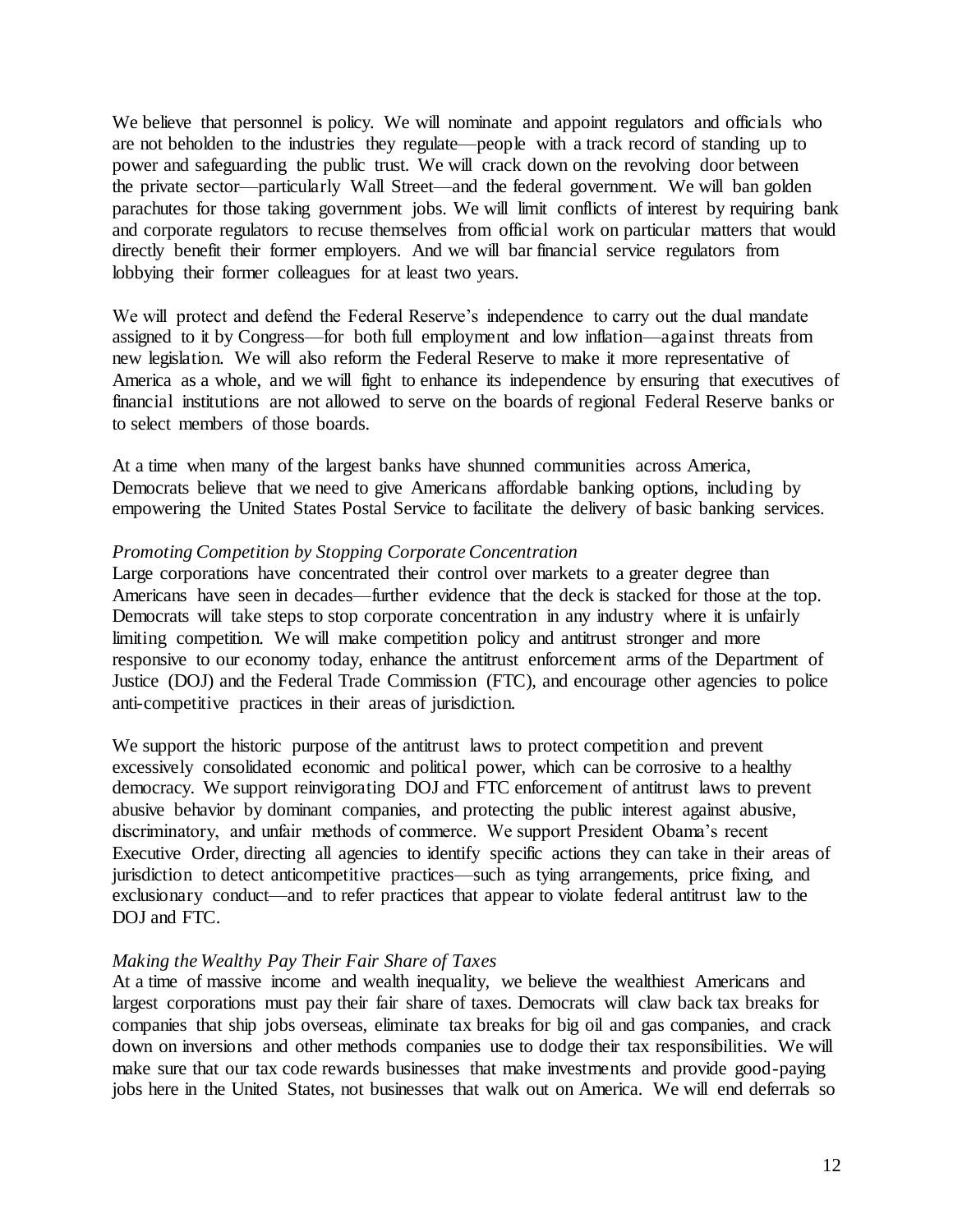that American corporations pay United States taxes immediately on foreign profits and can no longer escape paying their fair share of U.S. taxes by stashing profits abroad. We will then use the revenue raised from fixing the corporate tax code to reinvest in rebuilding America and ensuring economic growth that will lead to millions of good-paying jobs.

We will ensure those at the top contribute to our country's future by establishing a multimillionaire surtax to ensure millionaires and billionaires pay their fair share. In addition, we will shut down the "private tax system" for those at the top, immediately close egregious loopholes like those enjoyed by hedge fund managers, restore fair taxation on multimillion dollar estates, and ensure millionaires can no longer pay a lower rate than their secretaries. At a time of near-record corporate profits, slow wage growth, and rising costs, we need to offer tax relief to middle-class families—not those at the top.

Democrats believe that no one should be able avoid paying their fair share by hiding money abroad, and that corrupt leaders and terrorists should not be able to use the system of international finance to their advantage. We will work to crack down on tax evasion and promote transparency to fight corruption and terrorism. And we will make sure that law-abiding Americans living abroad are not unfairly penalized by finding the right solutions for them to the requirements under the Foreign Account Tax Compliance Act (FATCA) and Report of Foreign Bank and Financial Accounts (FBAR).

We will offer tax relief to hard working, middle-class families for the cost squeeze they have faced for years from rising health care, childcare, education, and other expenses. Donald Trump and the Republican Party would do the opposite and provide trillions in tax cuts for millionaires, billionaires, and corporations at the expense of working families, seniors, and the health of our economy.

#### *Promoting Trade That is Fair and Benefits American Workers*

Democrats acknowledge that for millions of Americans, global trade has failed to live up to its promise—with too many countries breaking the rules and too many corporations outsourcing jobs at the expense of American workers and communities.

Over the past three decades, America has signed too many trade deals that have not lived up to the hype. Trade deals often boosted the profits of large corporations, while at the same time failing to protect workers' rights, labor standards, the environment, and public health. We need to end the race to the bottom and develop trade policies that support jobs in America. That is why Democrats believe we should review agreements negotiated years ago to update them to reflect these principles. Any future trade agreements must make sure our trading partners cannot undercut American workers by taking shortcuts on labor policy or the environment. They must not undermine democratic decision-making through special privileges and private courts for corporations, and trade negotiations must be transparent and inclusive.

Democrats' priority is to significantly strengthen enforcement of existing trade rules and the tools we have, including by holding countries accountable on currency manipulation and significantly expanding enforcement resources. China and other countries are using unfair trade practices to tilt the playing field against American workers and businesses. When they dump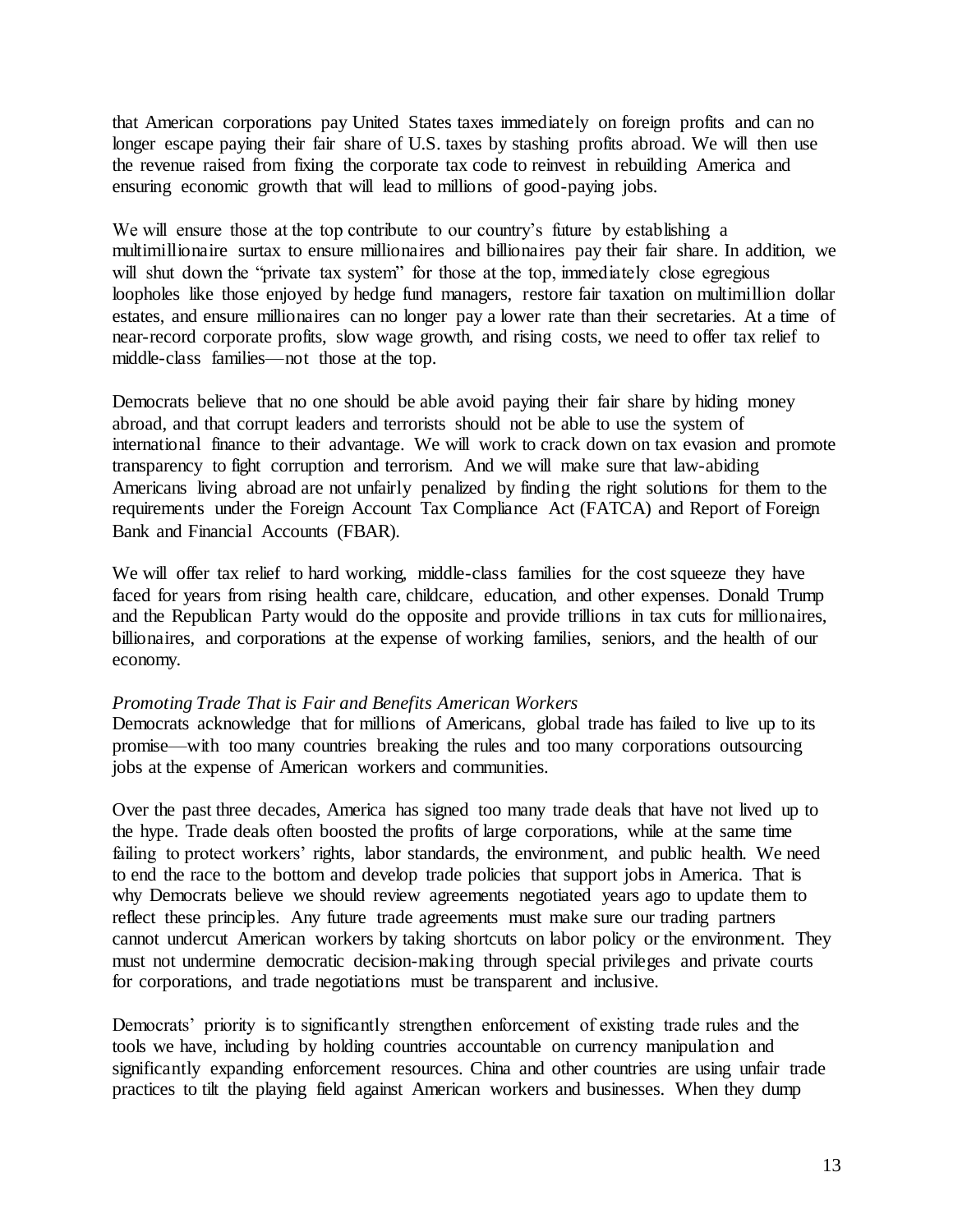cheap products into our markets, subsidize state-owned enterprises, devalue currencies, and discriminate against American companies, our middle class pays the price. That has to stop. Democrats will use all our trade enforcement tools to hold China and other trading partners accountable—because no country should be able to manipulate their currencies to gain a competitive advantage.

While we believe that openness to the world economy is an important source of American leadership and dynamism, we will oppose trade agreements that do not support good American jobs, raise wages, and improve our national security. We believe any new trade agreements must include strong and enforceable labor and environmental standards in their core text with streamlined and effective enforcement mechanisms. Trade agreements should crack down on the unfair and illegal subsidies other countries grant their businesses at the expense of ours. It should promote innovation of and access to lifesaving medicines. And it should protect a free and open internet. We should never enter into a trade agreement that prevents our government, or other governments, from putting in place rules that protect the environment, food safety, or the health of American citizens or others around the world.

These are the standards Democrats believe must be applied to all trade agreements, including the Trans-Pacific Partnership (TPP).

## **Bring Americans Together and Remove Barriers to Opportunities**

Democrats believe that everyone deserves the chance to live up to his or her God-given potential. We know that there are barriers standing in the way of that goal, from the enduring scourge of systemic racism to our deeply broken immigration system to discrimination against people on the basis of sexual orientation or gender identity—and we are committed to facing those problems and fixing them. Being stronger together means reaching communities that have been left out and left behind for too long, from coal country to Indian Country to neighborhoods held back by multigenerational poverty. In America, we do not tear each other down—we lift each other up.

#### *Ending Systemic Racism*

Democrats will fight to end institutional and systemic racism in our society. We will challenge and dismantle the structures that define lasting racial, economic, political, and social inequity. Democrats will promote racial justice through fair, just, and equitable governing of all publicserving institutions and in the formation of public policy. Democrats support removing the Confederate battle flag from public properties, recognizing that it is a symbol of our nation's racist past that has no place in our present or our future. We will push for a societal transformation to make it clear that black lives matter and that there is no place for racism in our country.

#### *Closing the Racial Wealth Gap*

America's economic inequality problem is even more pronounced when it comes to racial and ethnic disparities in wealth and income. It is unacceptable that the median wealth for African Americans and Latino Americans is roughly one-tenth that of white Americans. These disparities are also stark for American Indians and certain Asian American subgroups, and may become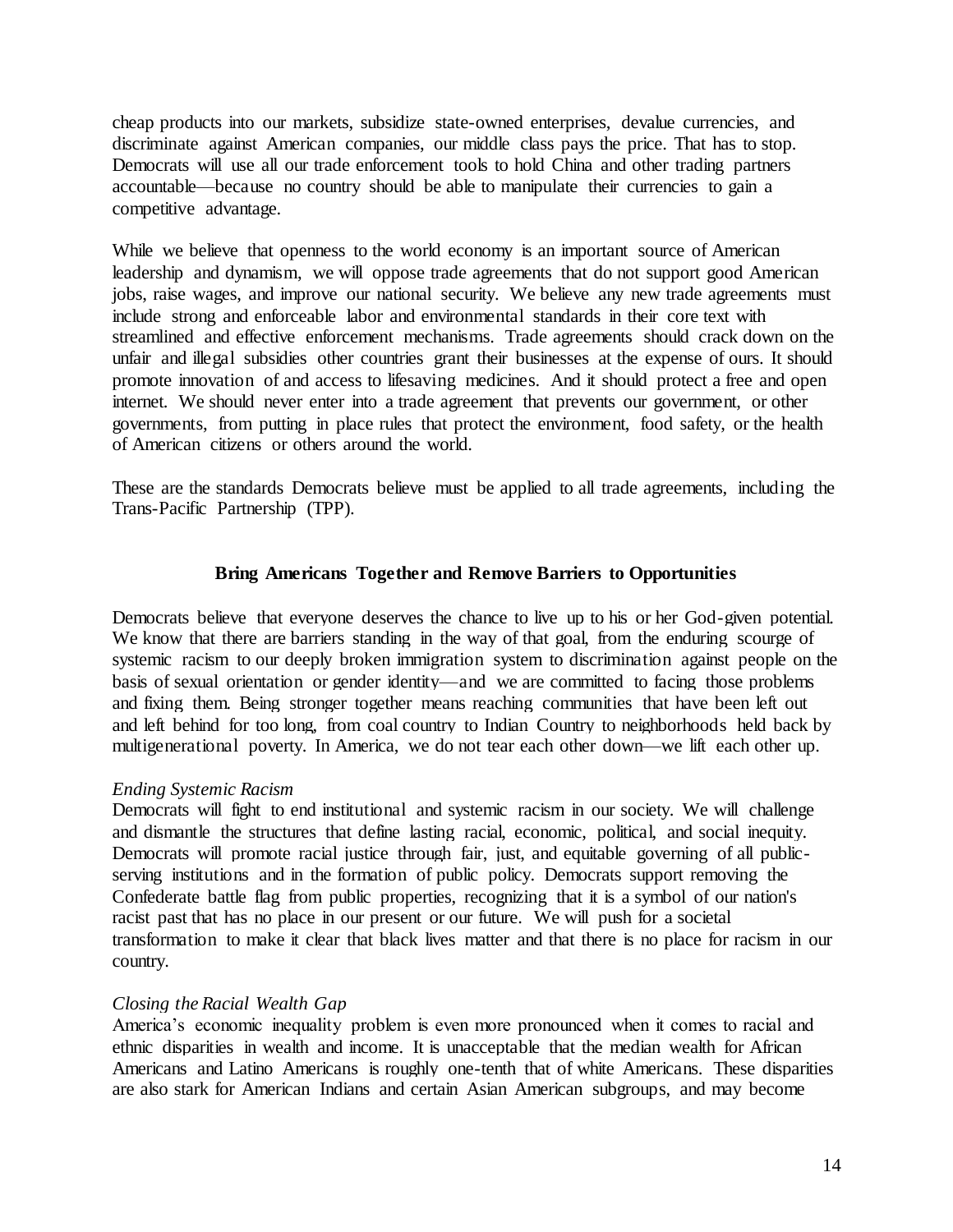even more significant when considering other characteristics such as age, disability status, sexual orientation, or gender identity.

The racial wealth and income gaps are the result of policies that discriminate against people of color and constrain their ability to earn income and build assets to the same extent as other Americans. It has accumulated over time and is made worse by ongoing policies and practices. For example, African Americans and Latinos lost more than half of their net worth as a result of the housing crisis and the Great Recession, because they lost jobs at a much faster rate than white workers and because they were disproportionately targeted for subprime, predatory, and fraudulent mortgages during the run-up to the housing crisis.

Democrats believe it is long past time to close this racial wealth gap. Disparities in wealth cannot be solved by the free market alone, but instead, the federal government must play a role in eliminating systemic barriers to wealth accumulation for different racial groups and improving opportunities for people from all racial and ethnic backgrounds to build wealth. Federal policies must remove barriers to achieving sustainable homeownership, provide for greater diversity in federal and state contracting practices, incentivize and expand access to retirement investment programs, increase opportunities for quality jobs and education, and challenge the deeply rooted structures that perpetuate and exacerbate current disparities and ultimately stagnate the nation's economic growth and security.

#### *Reforming our Criminal Justice System*

Democrats are committed to reforming our criminal justice system and ending mass incarceration. Something is profoundly wrong when almost a quarter of the world's prison population is in the United States, even though our country has less than five percent of the world's population. We will reform mandatory minimum sentences and close private prisons and detention centers. Research and evidence, rather than slogans and sound bites, must guide criminal justice policies.

We will rebuild the bonds of trust between law enforcement and the communities they serve. Across the country, there are police officers inspiring trust and confidence, honorably doing their duty, deploying creative and effective strategies, and demonstrating that it is possible to prevent crime without relying on unnecessary force. They deserve our respect and support, and we should learn from those examples and build on what works.

We will work with police chiefs to invest in training for officers on issues such as de-escalation and the creation of national guidelines for the appropriate use of force. We will encourage better police-community relations, require the use of body cameras, and stop the use of weapons of war that have no place in our communities. We will end racial profiling that targets individuals solely on the basis of race, religion, ethnicity, or national origin, which is un-American and counterproductive. We should report national data on policing strategies and provide greater transparency and accountability. We will require the Department of Justice to investigate all questionable or suspicious police-involved shootings, and we will support states and localities who help make those investigations and prosecutions more transparent, including through reforming the grand jury process. We will assist states in providing a system of public defense that is adequately resourced and which meets American Bar Association standards. And we will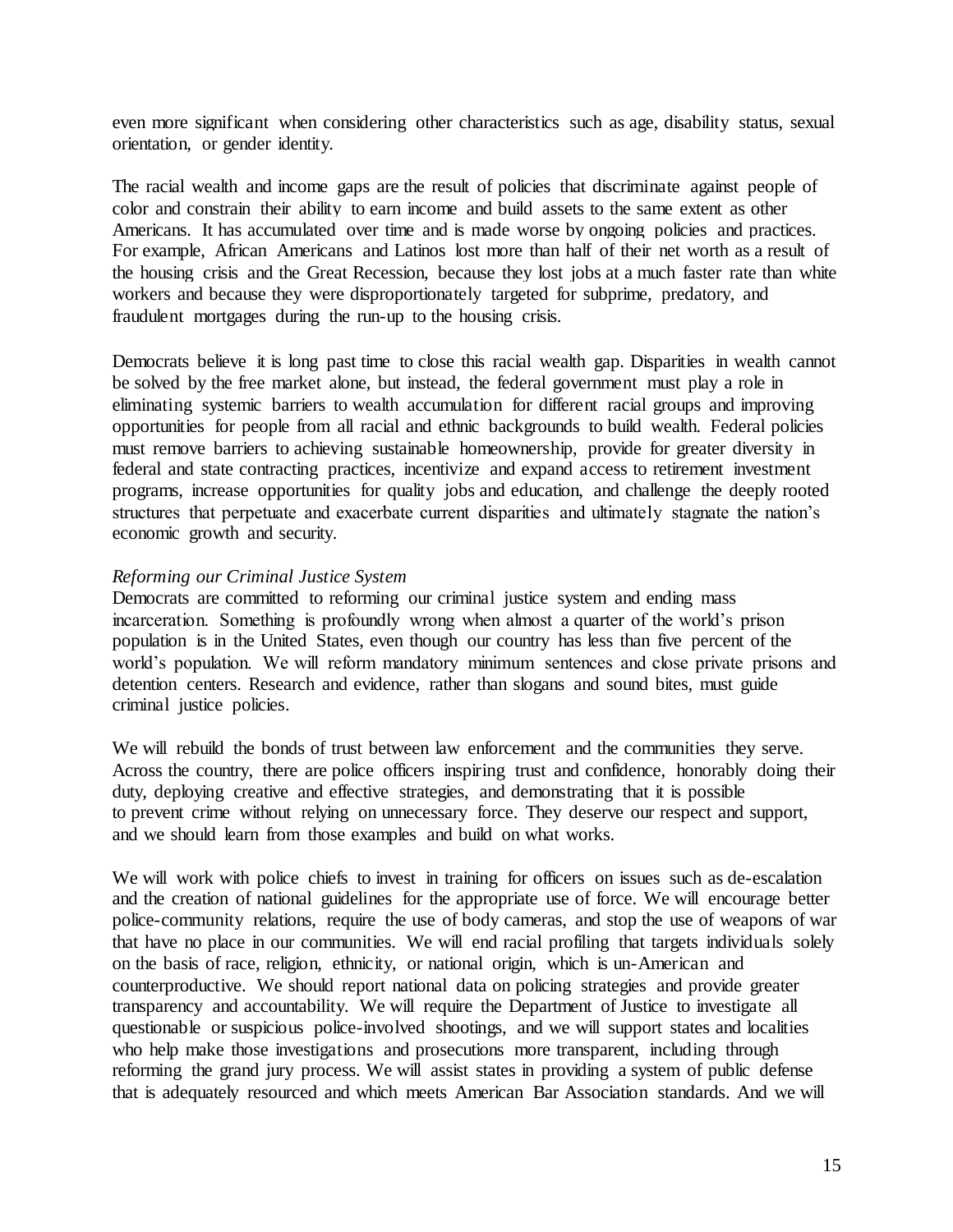reform the civil asset forfeiture system to protect people and remove perverse incentives for law enforcement to "police for a profit."

Instead of investing in more jails and incarceration, we need to invest more in jobs and education, and end the school-to-prison pipeline. We will remove barriers to help formerly incarcerated individuals successfully re-enter society by "banning the box," expanding reentry programs, and restoring voting rights. We think the next President should take executive action to ban the box for federal employers and contractors, so applicants have an opportunity to demonstrate their qualifications before being asked about their criminal records.

The "war on drugs" has led to the imprisonment of millions of Americans, disproportionately people of color, without reducing drug use. Whenever possible, Democrats will prioritize prevention and treatment over incarceration when tackling addiction and substance use disorder. We will build on effective models of drug courts, veterans' courts, and other diversionary programs that seek to give nonviolent offenders opportunities for rehabilitation as opposed to incarceration.

Because of conflicting federal and state laws concerning marijuana, we encourage the federal government to remove marijuana from the list of "Schedule 1" federal controlled substances and to appropriately regulate it, providing a reasoned pathway for future legalization. We believe that the states should be laboratories of democracy on the issue of marijuana, and those states that want to decriminalize it or provide access to medical marijuana should be able to do so. We support policies that will allow more research on marijuana, as well as reforming our laws to allow legal marijuana businesses to exist without uncertainty. And we recognize our current marijuana laws have had an unacceptable disparate impact in terms of arrest rates for African Americans that far outstrip arrest rates for whites, despite similar usage rates.

We will abolish the death penalty, which has proven to be a cruel and unusual form of punishment. It has no place in the United States of America. The application of the death penalty is arbitrary and unjust. The cost to taxpayers far exceeds those of life imprisonment. It does not deter crime. And, exonerations show a dangerous lack of reliability for what is an irreversible punishment.

We have been inspired by the movements for criminal justice that directly address the discriminatory treatment of African Americans, Latinos, Asian Americans and Pacific Islanders, and American Indians to rebuild trust in the criminal justice system.

#### *Fixing our Broken Immigration System*

The United States was founded as, and continues to be, a country of immigrants from throughout the world. It is no coincidence that the Statue of Liberty is one of our most profound national symbols. And that is why Democrats believe immigration is not just a problem to be solved, it is a defining aspect of the American character and our shared history.

The Democratic Party supports legal immigration, within reasonable limits, that meets the needs of families, communities, and the economy as well as maintains the United States' role as a beacon of hope for people seeking safety, freedom, and security. People should come to the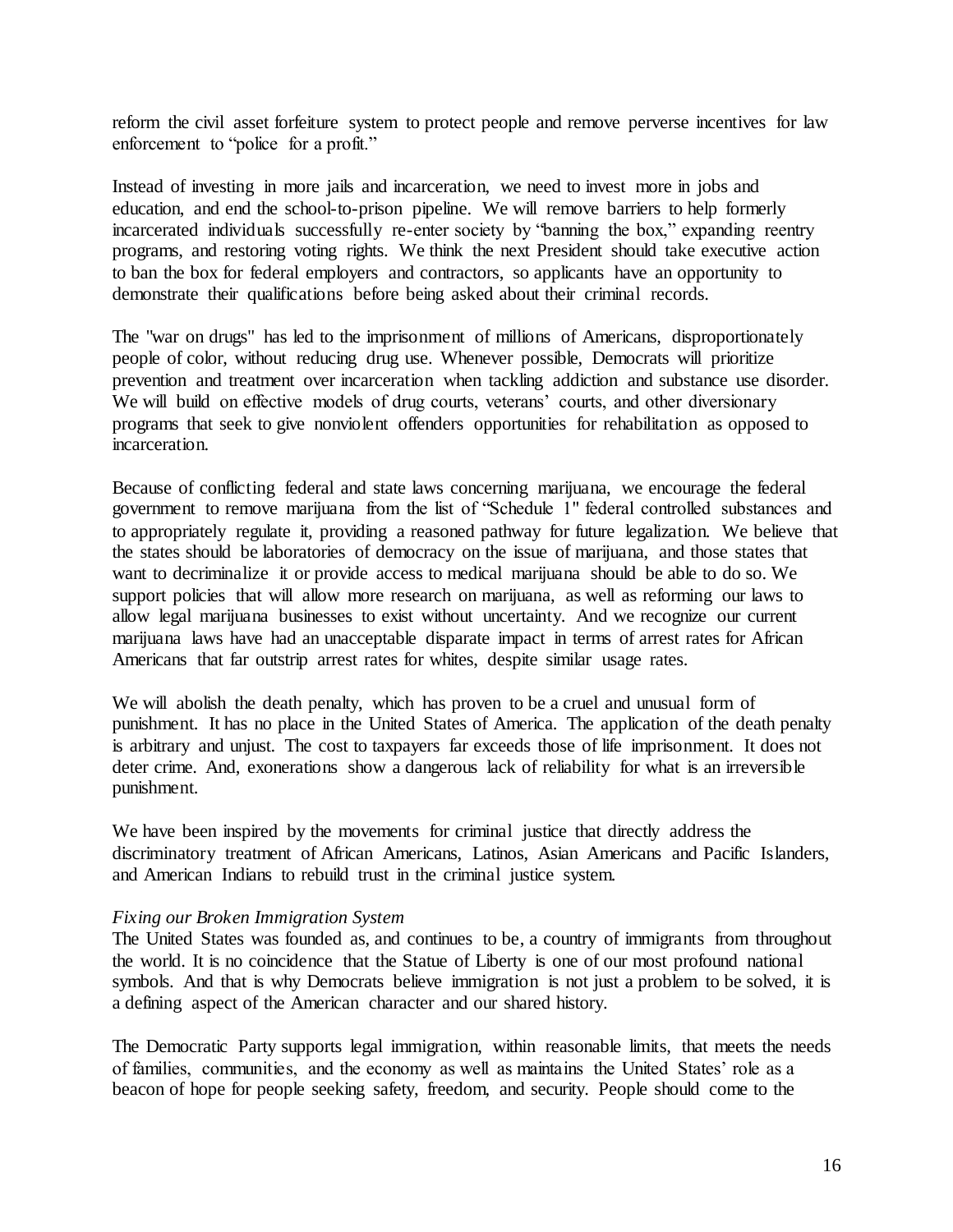United States with visas and not through smugglers. Yet, we recognize that the current immigration system is broken.

More than 11 million people are living in the shadows, without proper documentation. The immigration bureaucracy is full of backlogs that result in U.S. citizens waiting for decades to be reunited with family members, and green card holders waiting for years to be reunited with their spouses and minor children. The current quota system discriminates against certain immigrants, including immigrants of color, and needs to be reformed to the realities of the 21st century. And there are real questions about our detention and deportation policies that must be addressed.

Democrats believe we need to urgently fix our broken immigration system—which tears families apart and keeps workers in the shadows—and create a path to citizenship for law-abiding families who are here, making a better life for their families and contributing to their communities and our country. We should repeal the 3-year, 10-year and permanent bars, which often force persons in mixed status families into the heartbreaking dilemma of either pursuing a green card by leaving the country and their loved ones behind, or remaining in the shadows. We will work with Congress to end the forced and prolonged expulsion from the country that these immigrants endure when trying to adjust their status.

We must fix family backlogs and defend against those who would exclude or eliminate legal immigration avenues and denigrate immigrants. Those immigrants already living in the United States, who are assets to their communities and contribute so much to our country, should be incorporated completely into our society through legal processes that give meaning to our national motto: *E Pluribus Unum*.

And while we continue to fight for comprehensive immigration reform, we will defend and implement President Obama's Deferred Action for Childhood Arrivals and Deferred Action for Parents of Americans executive actions to help DREAMers, parents of citizens, and lawful permanent residents avoid deportation. We will build on these actions to provide relief for others, such as parents of DREAMers. We will support efforts by states to make DREAMers eligible for driver's licenses and in-state college tuition. We will invest in culturally-appropriate immigrant integration services, expand access to English language education, and promote naturalization to help the millions of people who are eligible for citizenship take that last step.

We believe immigration enforcement must be humane and consistent with our values. We should prioritize those who pose a threat to the safety of our communities, not hardworking families who are contributing to their communities. We will end raids and roundups of children and families, which unnecessarily sow fear in immigrant communities. We disfavor deportations of immigrants who served in our armed forces, and we want to create a faster path for such veterans to citizenship.

We should ensure due process for those fleeing violence in Central America and work with our regional partners to address the root causes of violence. We must take particular care with children, which is why we should guarantee government-funded counsel for unaccompanied children in immigration courts. We should consider all available means of protecting these individuals from the threats to their lives and safety—including strengthening in-country and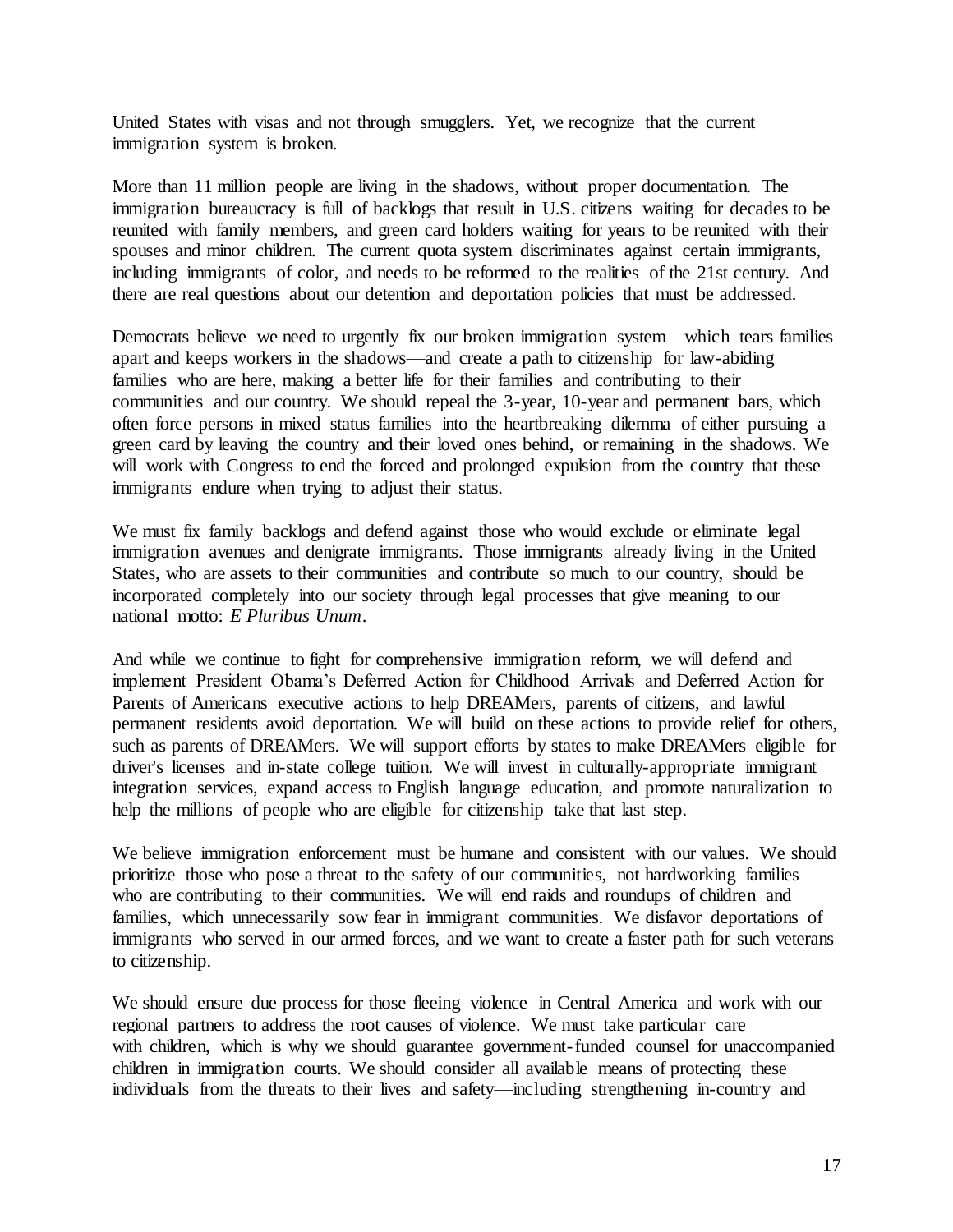third-country processing, expanding the use of humanitarian parole, and granting Temporary Protected Status.

We will promote best practices among local law enforcement, in terms of how they collaborate with federal authorities, to ensure that they maintain and build trust between local law enforcement and the communities they serve. We will also vigorously oversee any programs put in place, to make sure that there are no abuses and no arbitrary deportation programs. We will establish an affirmative process for workers to report labor violations and to request deferred action. We will work to ensure that all Americans—regardless of immigration status—have access to quality health care. That means expanding community health centers, allowing all families to buy into the Affordable Care Act exchanges, supporting states that open up their public health insurance programs to all persons, and finally enacting comprehensive immigration reform. And we will expand opportunities for DREAMers to serve in the military and to then receive expedited pathways to citizenship.

We will fight to end federal, state, and municipal contracts with for-profit private prisons and private detention centers. In order to end family detention, we will ensure humane alternatives for those who pose no public threat. We recognize that there are vulnerable communities within our immigration system who are often seeking refuge from persecution abroad, such as LGBT families, for whom detention can be unacceptably dangerous.

We reject attempts to impose a religious test to bar immigrants or refugees from entering the United States. It is un-American and runs counter to the founding principles of this country.

Finally, Democrats will not stand for the divisive and derogatory language of Donald Trump. His offensive comments about immigrants and other communities have no place in our society. This kind of rhetoric must be rejected.

## *Guaranteeing Civil Rights*

Democrats will always fight to end discrimination on the basis of race, ethnicity, national origin, language, religion, gender, age, sexual orientation, gender identity, or disability. We need to promote civility and speak out against bigotry and other forms of intolerance that have entered our political discourse. It is unacceptable to target, defame, or exclude anyone because of their race, ethnicity, national origin, language, religion, gender, age, sexual orientation, gender identity, or disability. While freedom of expression is a fundamental constitutional principle, we must condemn hate speech that creates a fertile climate for violence. We condemn Donald Trump's demonization of prisoners of war, women, Muslims, Mexicans, and people with disabilities; his playing coy with white supremacists; and the climate of bigotry he is creating. We also condemn the recent uptick in other forms of hate speech, like anti-Semitism and Islamophobia.

## *Guaranteeing Women's Rights*

We are committed to ensuring full equality for women. Democrats will fight to end gender discrimination in the areas of education, employment, health care, or any other sphere. We will combat biases across economic, political, and social life that hold women back and limit their opportunities and also tackle specific challenges facing women of color. After 240 years, we will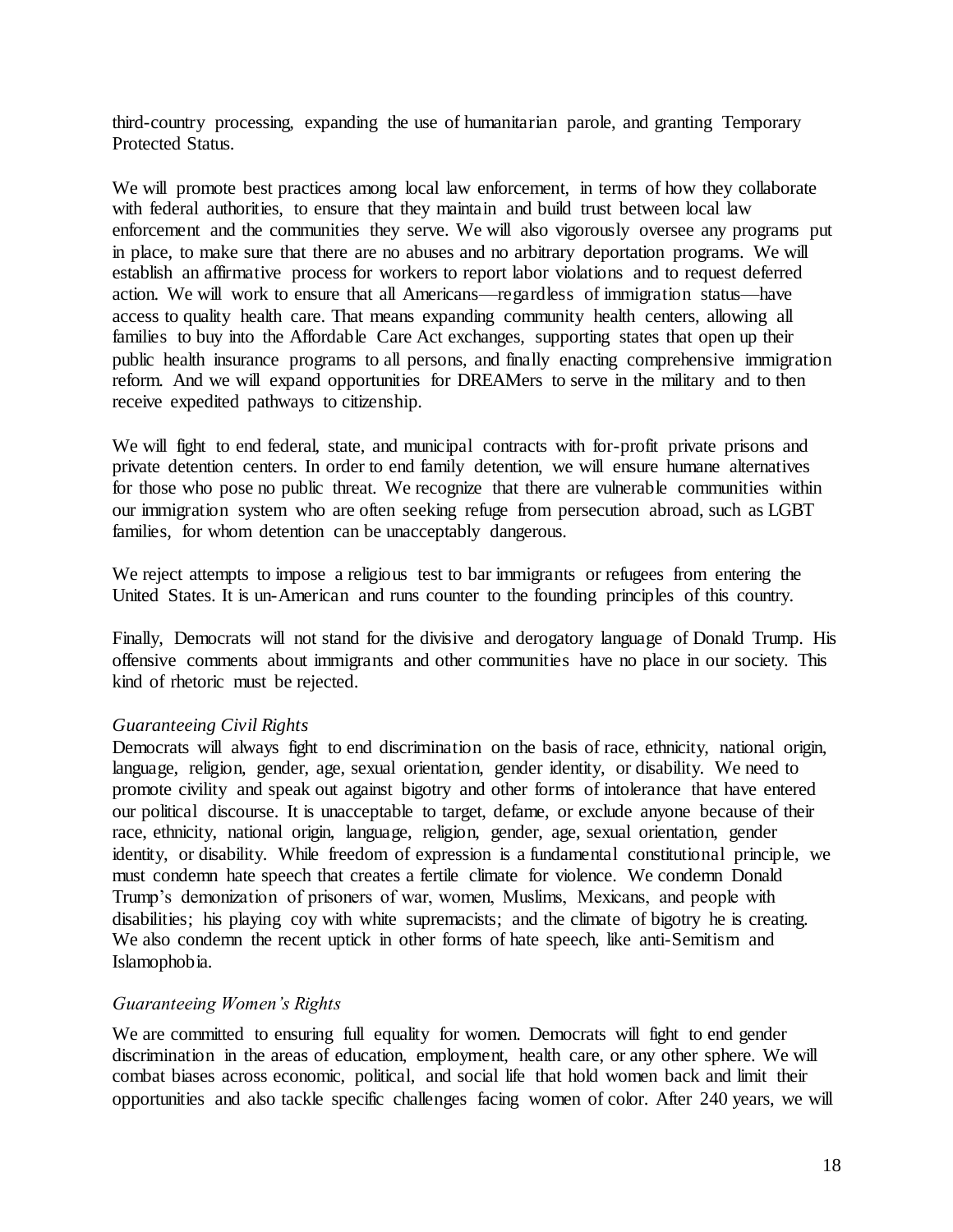finally enshrine the rights of women in the Constitution by passing the Equal Rights Amendment. And we will urge U.S. ratification of the Convention on the Elimination of All Forms of Discrimination Against Women.

#### *Guaranteeing Lesbian, Gay, Bisexual, and Transgender Rights*

Democrats applaud last year's decision by the Supreme Court that recognized that LGBT people—like other Americans—have the right to marry the person they love. But there is still much work to be done. LGBT kids continue to be bullied at school, restaurants can refuse to serve transgender people, and same-sex couples are at risk of being evicted from their homes. That is unacceptable and must change. Democrats will fight for the continued development of sex discrimination law to cover LGBT people. We will also fight for comprehensive federal nondiscrimination protections for all LGBT Americans, to guarantee equal rights in areas such as housing, employment, public accommodations, credit, jury service, education, and federal funding. We will oppose all state efforts to discriminate against LGBT individuals, including legislation that restricts the right to access public spaces. We support a progressive vision of religious freedom that respects pluralism and rejects the misuse of religion to discriminate. We will combat LGBT youth homelessness and improve school climates. We will support LGBT elders, ensure access to necessary health care, and protect LGBT people from violence including ending the crisis of violence against transgender Americans. We will also promote LGBT human rights and ensure America's foreign policy is inclusive of LGBT people around the world.

## *Guaranteeing Rights for People with Disabilities*

No one should face discrimination based on disability status. Democrats are committed to realizing the full promise of the Americans with Disabilities Act. We will protect and expand the right of Americans with disabilities to get the accommodations and support they need to live in integrated community settings. We will improve access to meaningful and gainful employment for people with disabilities. We will provide tax relief to help the millions of families caring for aging relatives or family members with chronic illnesses or disabilities. And we will continue to fight for ratification of the Convention on the Rights of Persons with Disabilities.

## *Respecting Faith and Service*

Democrats know that our nation, our communities, and our lives are made vastly stronger and richer by faith in many forms and the countless acts of justice, mercy, and tolerance it inspires. We believe in lifting up and valuing the good work of people of faith and religious organizations and finding ways to support that work where possible.

We believe in the power of national service to solve problems and break down barriers by bringing people of all backgrounds together in common purpose. National service expands opportunity for people across America, strengthening our communities and our country. And those who serve earn education awards that they can use for college while building valuable work skills. We will support and strengthen AmeriCorps with the goal that every American who wants to participate in full-time national service will have the opportunity to do so.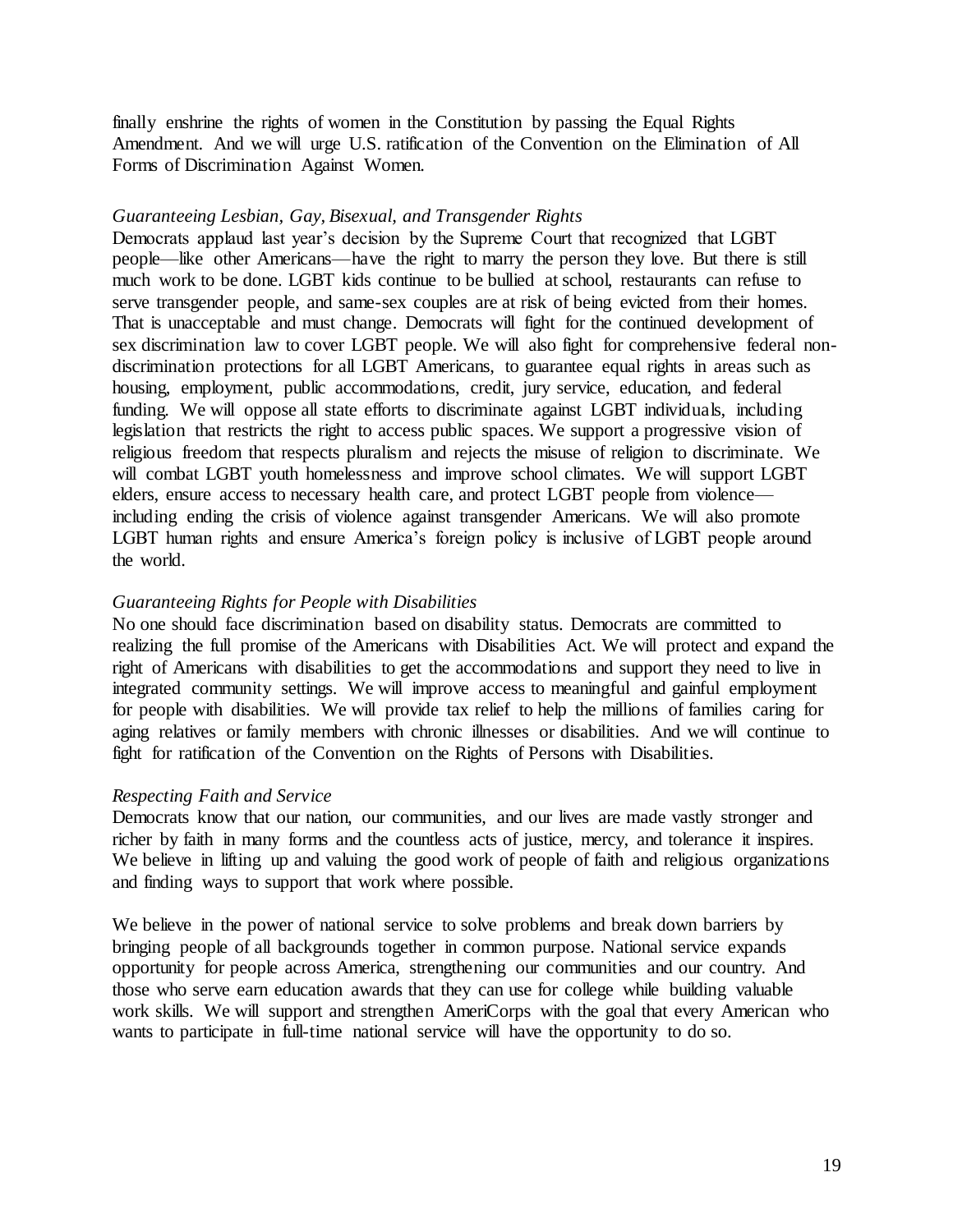#### *Investing in Rural America*

We will work to build a stronger rural and agricultural economy. Democrats will increase funding to support the next generation of farmers and ranchers, with particular attention given to promoting environmentally sustainable agricultural practices. We will encourage programs to protect and enhance family farms, a cherished way of life for millions of Americans. We will expand local food markets and regional food systems and provide a focused safety net to assist family operations that need support during challenging times. And we will promote clean energy leadership and collaborative stewardship of our natural resources, while expanding opportunities in rural communities across America. While the EPA's new Agricultural Worker Protection Standard goes a long way to protect farmworkers from harmful pesticides and herbicides, we recognize there is a lot more we can do. The Democratic Party supports stronger agricultural worker protections including regulation of work hours, elimination of child labor, ensuring adequate housing for migrant workers, and sanitary facilities in the field.

Democrats will spur investment to power the rural economy. We support strengthening rural water, sewer, and broadband infrastructure to make rural businesses more competitive. We will expand access to equity capital for businesses and expand the New Markets Tax Credit to better serve rural small businesses. We will promote collaborative stewardship of our natural resources, while developing clean fuels that will grow our economy, lower our energy bills, combat climate change, and make America the clean energy superpower of the 21st century. We will provide assistance to producers who conserve and improve natural resources on their farms and double loan guarantees that support the bio-based economy's dynamic growth.

#### *Ending Poverty and Investing in Communities Left Behind*

We reaffirm our commitment to eliminate poverty. Democrats will develop a national strategy, coordinated across all levels of government, to combat poverty. We will direct more federal resources to lifting up communities that have been left out and left behind, such as the 10-20-30 model, which directs 10 percent of program funds to communities where at least 20 percent of the population has been living below the poverty line for 30 years or more. We will also focus on communities that suffer from persistent poverty, including empowerment zones and areas that targeted government data indicate are in persistent poverty.

In the richest country in the world, no one, especially our children, should go hungry. This is why Democrats will protect proven programs like the Supplemental Nutrition Assistance Program (SNAP)—our nation's most important anti-hunger program—that help struggling families put food on the table. We will also help people grow their skills through jobs and skills training opportunities. The Earned Income Tax Credit (EITC) program should be expanded for low-wage workers not raising children, including extending the credit to young workers starting at age 21. The Child Tax Credit (CTC) should be expanded, for example, by making more of it refundable, or indexed to inflation to stem the erosion of the credit.

Democrats will also do more to invest in our most distressed communities—from our cities to coal country to the Rust Belt. We will create good-paying jobs and enhance opportunities by investing in small business, youth employment, and reentry programs for formerly incarcerated people. We will expand and make permanent the New Markets Tax Credit. We will improve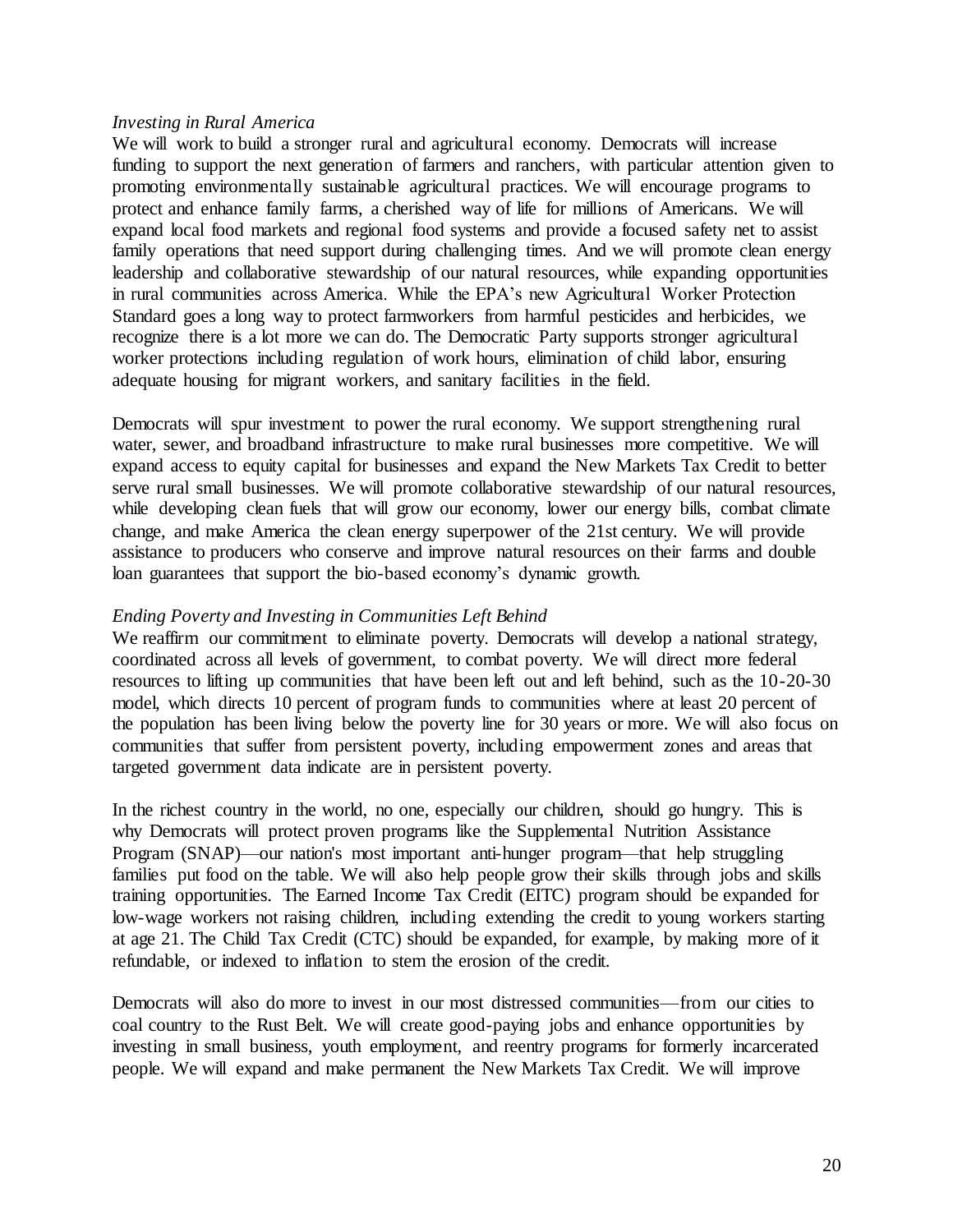safety by repairing crumbling infrastructure in communities that need it most as well as on tribal lands. And we will make investments in affordable housing near good jobs and good schools.

## *Building Strong Cities and Metro Areas*

Democrats have a comprehensive agenda to invest in America's cities, grounded on the premise that local leaders are best equipped to create a better future for their residents—but need the resources and flexibility to get the job done. We also recognize there is no easy way to build strong neighborhoods and strong cities, but rather we must address the challenge across many interconnected fronts—from housing, to schools, to jobs, to transportation, to health.

We will dramatically increase federal infrastructure funding for our cities—making significant new investments in roads and bridges, public transit, drinking and wastewater systems, broadband, schools, and more. Democrats also will revitalize communities being dragged down by physical decay by building on programs like the Neighborhood Stabilization Program and the Hardest Hit Fund, which have helped cities across the country begin to address these challenges. We will provide resources to help overcome blight, expand Community Development Block Grant funds, provide more housing support to high-poverty communities, and build more affordable rental housing units.

We will support entrepreneurship and small business growth in cities by providing mentoring and training to entrepreneurs and small business owners in underserved communities as well as expanding federal funding for the New Markets Tax Credit, community development financial institutions, and the State Small Business Credit Initiative.

## *Promoting Arts and Culture*

Democrats are proud of our support for arts funding and education. We are committed to continuing the policies and programs that have already done so much for our creative arts industry and economy. Investment in the arts strengthens our communities and contributes to our nation's rich cultural heritage. We will continue to support public funding for the National Endowment for the Arts, for the National Endowment for the Humanities, and for programs providing art and music education in primary and secondary schools. The entire nation prospers when we protect and promote the unique artistic and cultural contributions of the women and men who create and preserve our nation's heritage.

#### *Honoring Indigenous Tribal Nations*

We have a profound moral and legal responsibility to the Indian tribes—throughout our history we have failed to live up to that trust. That is why the Democratic Party will fulfill, honor, and strengthen to the highest extent possible the United States' fundamental trust responsibility, grounded in the Constitution, treaties, and case law to American Indian and Alaska Native tribes.

We recognize the inherent sovereignty of Indian nations and will work to enact laws and policies that strengthen, not reduce, the powers of Indian nations over people who interact with them in Indian Country. We will work on a government-to-government basis to continue to empower Indian nations, and to provide sufficient and meaningful resources to Indian tribes to bolster economic development and self-determination. As Democrats, we will constantly seek to ensure that American Indian communities are safe, healthy, educated, innovative, and prosperous.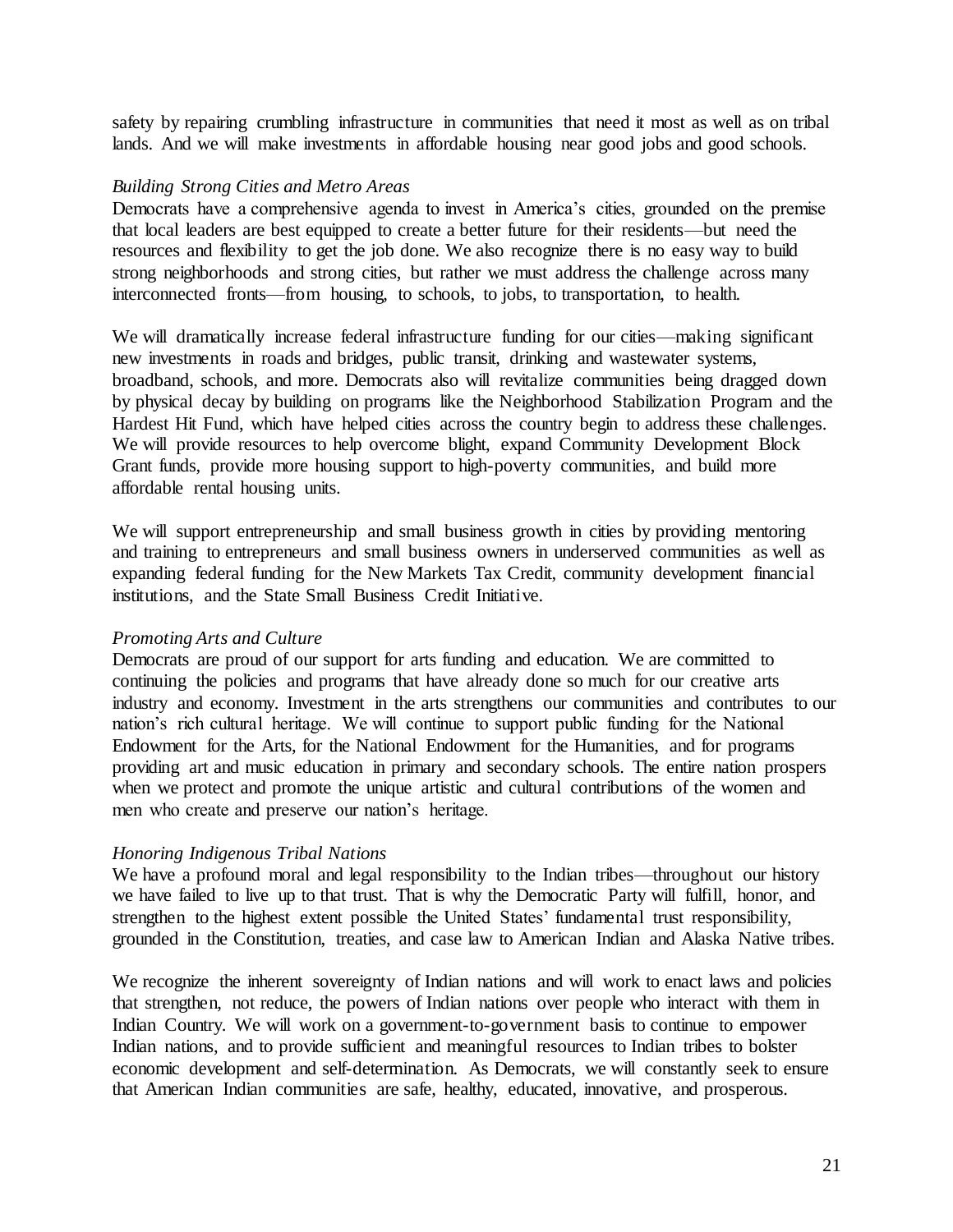We will restore tribal lands by continuing to streamline the land-into-trust process and recognize the right of all tribes to protect their lands, air, and waters. We will continue to work on a government-to-government basis to address chronic underfunding, and provide meaningful resources and financial investments that will empower American Indian tribes through increased economic development and infrastructure improvements on tribal lands.

We will strengthen the operation of tribal housing programs, and reauthorize the Indian Housing Block Grant Program. We will increase affordable and safe housing and fight to significantly reduce homelessness on and off Indian reservations, especially among Native youth and veterans.

We will invest in Indian education from early childhood through higher education. We will fully fund the Bureau of Indian Education (BIE), strengthen self-determination to enable culturallytailored learning unique to each tribal nation, and help to recruit and retain qualified teachers for Native learners. Democrats will continue to support President Obama's Generation Indigenous initiative that has made important strides in promoting new investments and increased engagement with American Indian youth, including by continuing efforts to reform the BIE to provide students attending BIE-funded schools with a world-class culturally-based education. We also support the elimination of school and sports mascots that reflect derogatory stereotypes and that perpetuate racism.

We will strengthen tribal sovereignty and tribal jurisdiction by enacting laws and policies that enhance the ability of Indian nations to govern their territories, keep their communities safe, and prosecute crimes committed on tribal lands. We will build on the important provisions in the Violence Against Women Reauthorization Act of 2013, which reaffirmed the right of Indian tribes to prosecute perpetrators regardless of race who commit domestic violence on tribal lands. Democrats will continue to work to address criminal justice gaps that undermine the safety of tribal communities. And we will back these efforts through robust investments in effective tribal law enforcement and tribal courts.

We believe that health care is a core federal trust responsibility, and we support a robust expansion of the health care provided by the Indian Health Service. We will work to fully fund the Indian Health Service, Tribal, and Urban Indian health care system and to ensure that all American Indians have adequate, safe, and affordable access to primary care providers, including oral health, mental health practitioners, and substance abuse treatment options.

We acknowledge the past injustices and the misguided, harmful federal and state policies and actions based on outdated and discredited values and beliefs that resulted in the destruction of the Indian nations' economies, social, and religious systems, the taking of their lands, and the creation of intergenerational trauma that exists to this day. We believe that we have a moral and profound duty to honor, respect, and uphold our sacred obligation to the Indian nations and Indian peoples.

We will manage for tribal sacred places, and empower tribes to maintain and pass on traditional religious beliefs, languages, and social practices without fear of discrimination or suppression.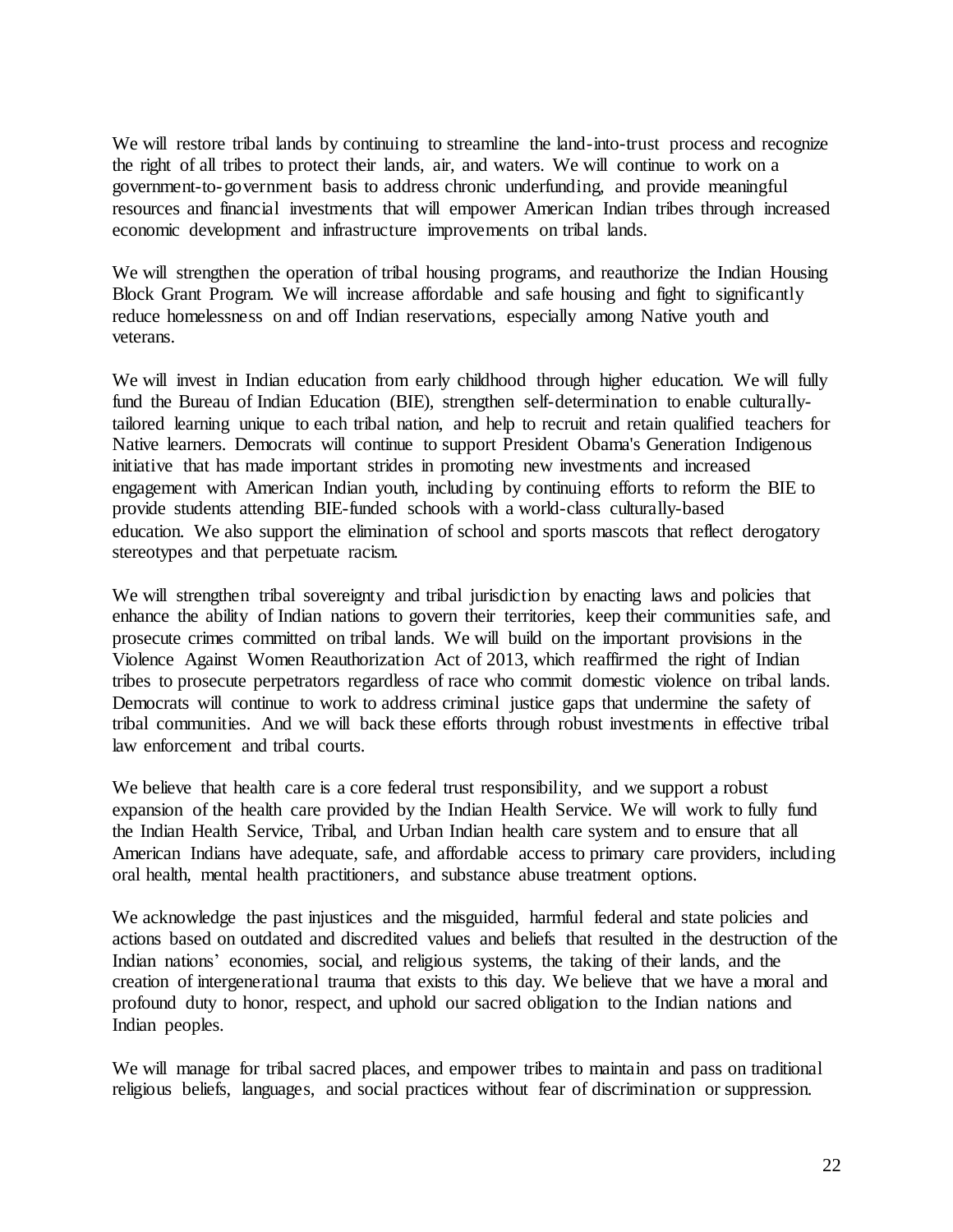We also believe that Native children are the future of tribal nations and that the Indian Child Welfare Act is critical to the survival of Indian culture, government, and communities and must be enforced with the statutory intent of the law.

We will strengthen Indian voting rights, including improved access to polling locations. We will build on federal programs to reduce the disproportionate incarceration of American Indian and Alaska Native men and women, reduce disparities in prison sentencing, protect the religious rights of Native prisoners, reduce barriers to prisoner reentry, and offer access to housing and employment upon reentry.

We are committed to principles of environmental justice in Indian Country and we recognize that nature in all its life forms has the right to exist, persist, maintain, and regenerate its vital cycles. We call for a climate change policy that protects tribal resources, protects tribal health, and provides accountability through accessible, culturally appropriate participation and strong enforcement. Our climate change policy will cut carbon emission, address poverty, invest in disadvantaged communities, and improve both air quality and public health. We support the tribal nations efforts to develop wind, solar, and other clean energy jobs.

We will engage in meaningful and productive consultation with Tribal Leaders, and will host a White House Tribal Nations Conference annually bringing together cabinet and senior level federal officials to gather input from Tribal Nations when formulating federal policy impacting tribes. Democrats believe that American Indian/Alaska Natives shall be represented in the federal government to properly reflect their needs and will work to appoint American Indian/Alaska Natives to key positions, including retaining a senior level policy position in the White House Domestic Policy Council. We will strengthen the White House Council on Native American Affairs. Democrats will increase engagement with American Indians/Alaska Natives living outside of tribal communities.

Democrats also support efforts for self-governance and self-determination of Native Hawaiians. Native Hawaiians are the indigenous, aboriginal people of Hawai'i whose values and culture are the foundation of the Hawaiian Islands. We support proactive actions by the federal government to enhance Native Hawaiian culture, health, language, and education. We recognize and honor the contributions and sacrifices made in service to our country by Native Hawaiians.

## *Fighting for the People of Puerto Rico*

And we are committed to addressing the extraordinary challenges faced by our fellow citizens in Puerto Rico. Many stem from the fundamental question of Puerto Rico's political status. Democrats believe that the people of Puerto Rico should determine their ultimate political status from permanent options that do not conflict with the Constitution, laws, and policies of the United States. Democrats are committed to promoting economic opportunity and good-paying jobs for the hardworking people of Puerto Rico. We also believe that Puerto Ricans must be treated equally by Medicare, Medicaid, and other programs that benefit families. Puerto Ricans should be able to vote for the people who make their laws, just as they should be treated equally. All American citizens, no matter where they reside, should have the right to vote for the President of the United States. Finally, we believe that federal officials must respect Puerto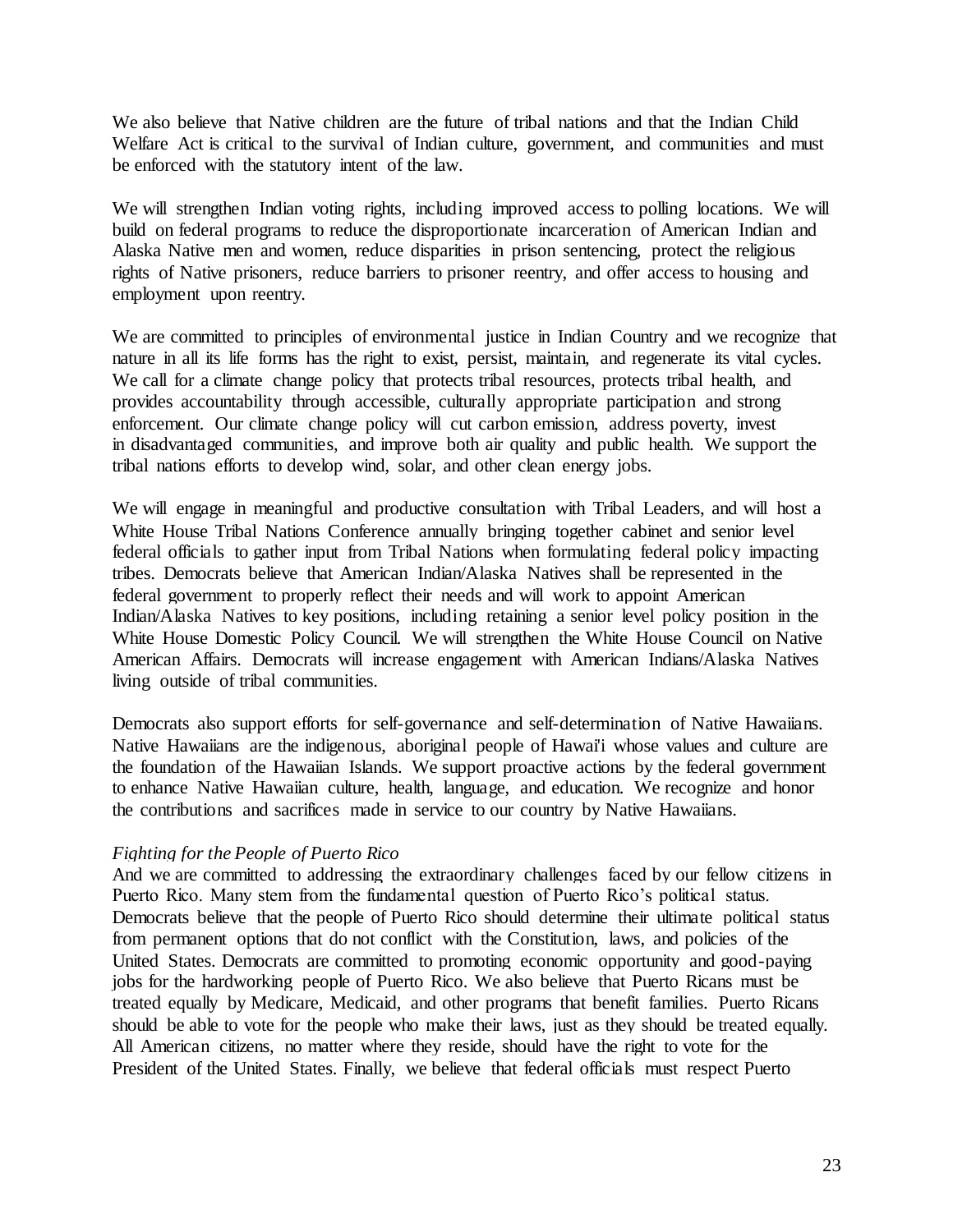Rico's local self-government as laws are implemented and Puerto Rico's budget and debt are restructured so that it can get on a path towards stability and prosperity.

## *Honoring the People of the Territories*

We also recognize and honor the contributions and the sacrifices made in service of our country by the Americans living in the territories of Guam, American Samoa, the U.S. Virgin Islands, and the Commonwealth of the Northern Mariana Islands. We support self-government and self-determination for the people of the territories, and their right to decide their future status. All Americans should be able to vote for the people who make their laws, just as they should be treated equally. And all American citizens, no matter where they reside, should have the right to vote for the President of the United States. We will work as partners to the people of Guam on military matters, believe veterans from Guam and the Virgin Islands should have access to timely and quality Department of Veterans Affairs (VA) care, and take seriously the unique health care challenges that Pacific Island communities face. And we support reviewing the feasibility of extending the ACA to all the territories and increasing the Medicaid cap. For all those who live under our flag, we support strong economic development and will work towards fair and equitable treatment under federal programs.

## **Protect Voting Rights, Fix Our Campaign Finance System, and Restore Our Democracy**

Democrats know that Americans' right to vote is sacred and fundamental. We believe that we must protect Americans' right to vote, while stopping corporations' outsized influence in elections. We must rectify the Supreme Court decision gutting the Voting Rights Act, which is a profound injustice. We will stop efforts by Republican governors and legislatures to disenfranchise people of color, low-income people, and young people, and prevent these voters from exercising their right to vote through onerous restrictions. We will ensure that election officials comply with voting protections, including provisions mandating bilingual materials and voter assistance. And we will fight to reform our broken campaign finance system, which gives outsized influence to billionaires and big corporations. It's time we give back control of our elections to those to whom it belongs—the American people.

## *Protecting Voting Rights*

The Democratic Party was founded on the promise of an expanded democracy. The right to vote is at the heart of our national vision. It is a core principle of the Democratic Party to maximize voter participation for all Americans. Our democracy suffers when nearly two thirds of our citizens do not or cannot participate, as in the last midterm elections. Democrats believe we must make it easier to vote, not harder.

We must restore the full protections of the Voting Rights Act. We will bring our democracy into the 21st century by expanding early voting and vote-by-mail, implementing universal automatic voter registration and same day voter registration, ending partisan and racial gerrymandering, and making Election Day a national holiday. We will restore voting rights for those who have served their sentences. And we will continue to fight against discriminatory voter identification laws, which disproportionately burden young voters, diverse communities, people of color, lowincome families, people with disabilities, the elderly, and women.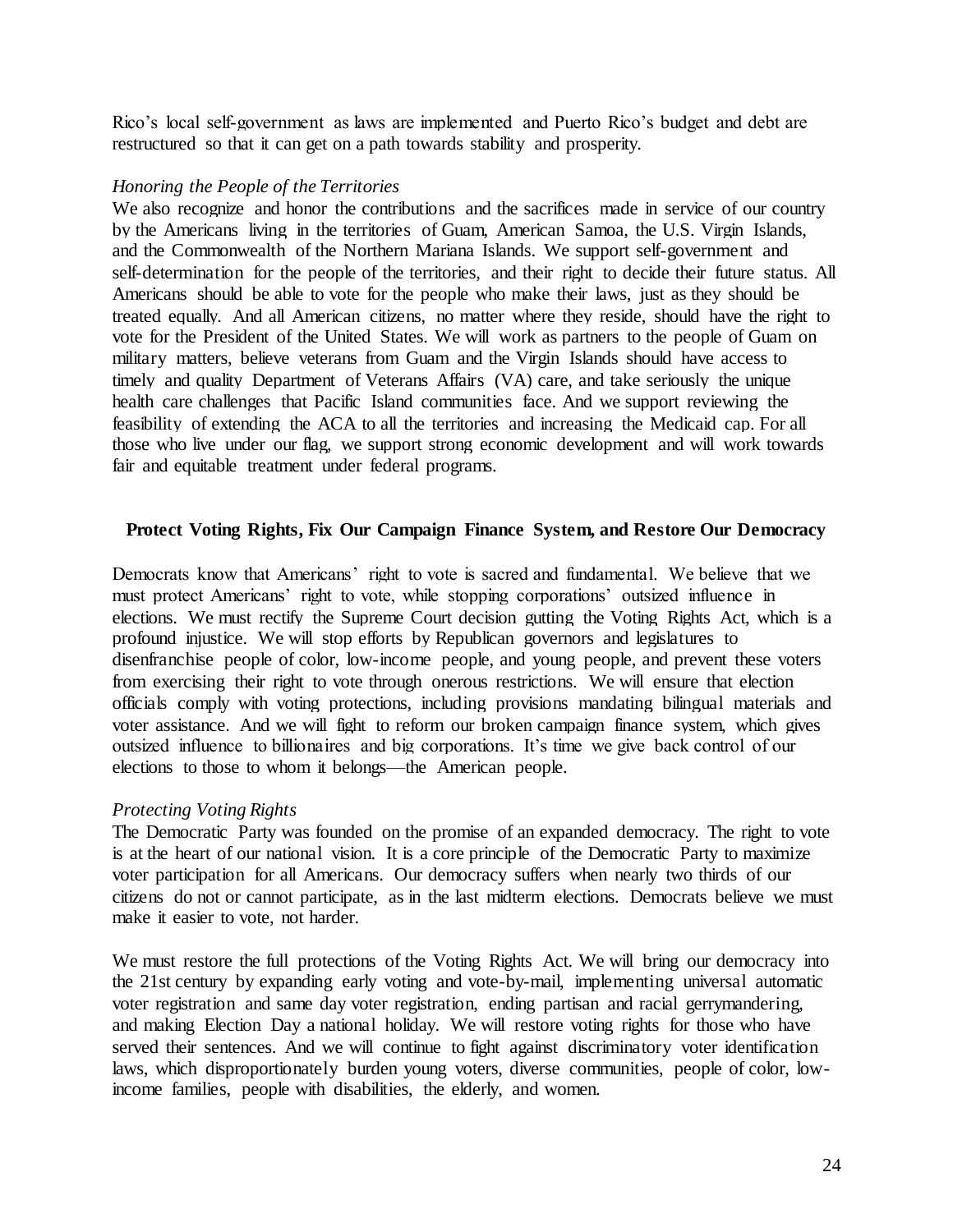We support fully funding the Help America Vote Act and will work to fulfill the promise of election reform, including fighting to end long lines at voting booths and ensuring that all registration materials, voting materials, polling places, and voting machines are truly accessible to seniors, Americans with disabilities, and citizens with limited English proficiency. We will support local, county, and state governments in their efforts to upgrade old voting equipment and machines with modern systems, including voter-verified paper ballots, to ensure that all voters are able to exercise this sacred right in the quickest, most convenient, secure and accurate manner possible.

Republicans have enacted various voter suppression tactics from Ohio to Florida, and even though some federal courts have already found that these measures go too far, Democrats will continue to fight these laws to preserve the fundamental right to vote. We support efforts to defeat ill-motivated voter suppression tactics. We also support Ohio's proposed Voters Bill of Rights amendment, North Carolina's Moral Monday movement, and similar initiatives to permanently safeguard this inalienable right.

#### *Fixing Our Broken Campaign Finance System*

Democrats believe we must fight to preserve the essence of the longest standing democracy in the world: a government that represents the American people, not just a handful of powerful and wealthy special interests. We will fight for real campaign finance reform now. Big money is drowning out the voices of everyday Americans, and we must have the necessary tools to fight back and safeguard our electoral and political integrity.

Democrats support a constitutional amendment to overturn the Supreme Court's decisions in *Citizens United* and *Buckley v. Valeo*. We need to end secret, unaccountable money in politics by requiring, through executive order or legislation, significantly more disclosure and transparency—by outside groups, federal contractors, and public corporations to their shareholders. We need to amplify the voices of the American people through a small donor matching public financing system. We need to overhaul and strengthen the Federal Election Commission so that there is real enforcement of campaign finance laws. And we need to fight to eliminate super PACs and outside spending abuses.

Our vision for American democracy is a nation in which all people, regardless of their income, can participate in the political process and can run for office without needing to depend on large contributions from the wealthy and the powerful.

#### *Appointing Judges*

We will appoint judges who defend the constitutional principles of liberty and equality for all, and will protect a woman's right to safe and legal abortion, curb billionaires' influence over elections because they understand that *Citizens United* has fundamentally damaged our democracy, and believe the Constitution protects not only the powerful, but also the disadvantaged and powerless.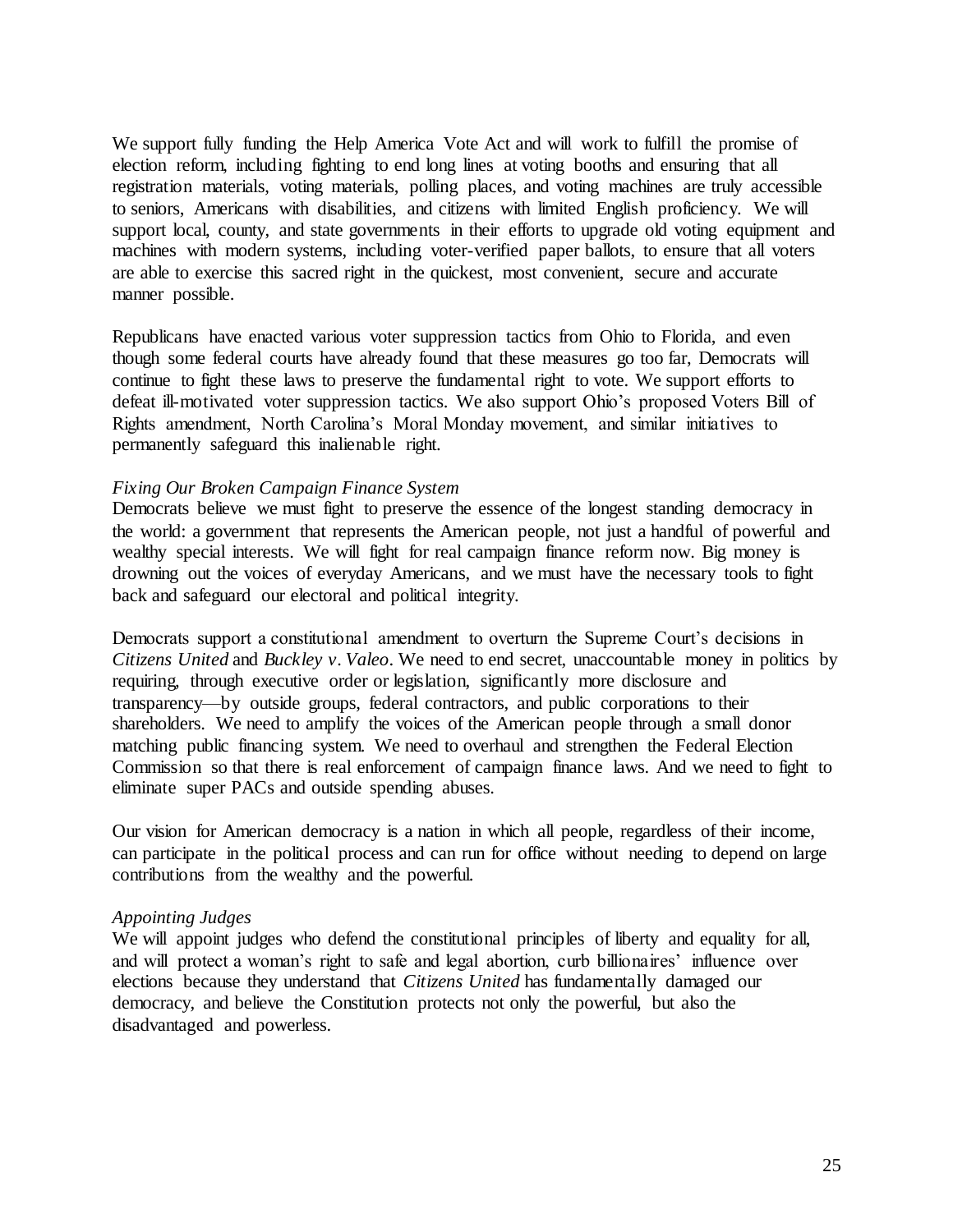## *Securing Statehood for Washington, D.C.*

Restoring our democracy also means finally passing statehood for the District of Columbia, so that the American citizens who reside in the nation's capital have full and equal congressional rights as well as the right to have the laws and budget of their local government respected without Congressional interference.

## *Strengthening Management of Federal Government*

Democrats understand responsible fiscal stewardship is key to American democracy and to the country's long-term economic prosperity. We believe that by making those at the top and the largest corporations pay their fair share we can pay for ambitious progressive investments that create good-paying jobs and offer security to working families without adding to the debt. This stands in contrast to Donald Trump, whose plans could add more than \$30 trillion to the debt and who casually suggests defaulting on America's debt, ending more than 200 years in which the full faith and credit of the United States has been sacrosanct.

We will also ensure that new spending and tax cuts are offset so that they do not add to the nation's debt over time. We will tackle waste, fraud, and abuse to make sure government dollars are spent wisely and efficiently. Democrats believe that we should not be contracting, outsourcing, or privatizing work that is inherently governmental in nature, including postal services, school services, and state and local government services. We are committed to a strong, effective, accountable civil service, delivering the quality public services Americans have every right to expect.

Democrats believe that, in general, the most effective way to identify problems facing our country and develop good solutions is by enacting evidence-based public policy. We recognize the value of data in allowing us to count and carefully consider the needs of different communities. That is why we will preserve and enhance the integrity and accuracy of the census and the American Community Survey (ACS). We will equip the Census Bureau with the resources needed to prepare for and conduct a cost effective, complete and accurate census, as well as improve counting segments of the population that are historically and persistently undercounted, specifically communities of color, immigrants, LGBT people, young children, those with disabilities, and rural and low-income populations. We will also maintain the legal requirement for the public to participate and be counted.

Democrats also believe that government services should be culturally and linguistically appropriate and that data should be disaggregated for those communities, like Asian Americans and Pacific Islanders, where it is necessary to fully understand and address their needs.

Finally, Democrats will make government simpler and more user-friendly. The federal government too often operates with websites designed from another era that are too complicated, too hard to use, and rarely designed for mobile phones or tablets. We will build on the creation of the United States Digital Service (USDS) and give it the resources it needs to transform and digitize the top 25 federal government programs that directly serve citizens. We will eliminate internal barriers to government modernization. And we will use technology to improve outcomes and government accountability by embracing prioritized goal setting and performance tracking for the federal government.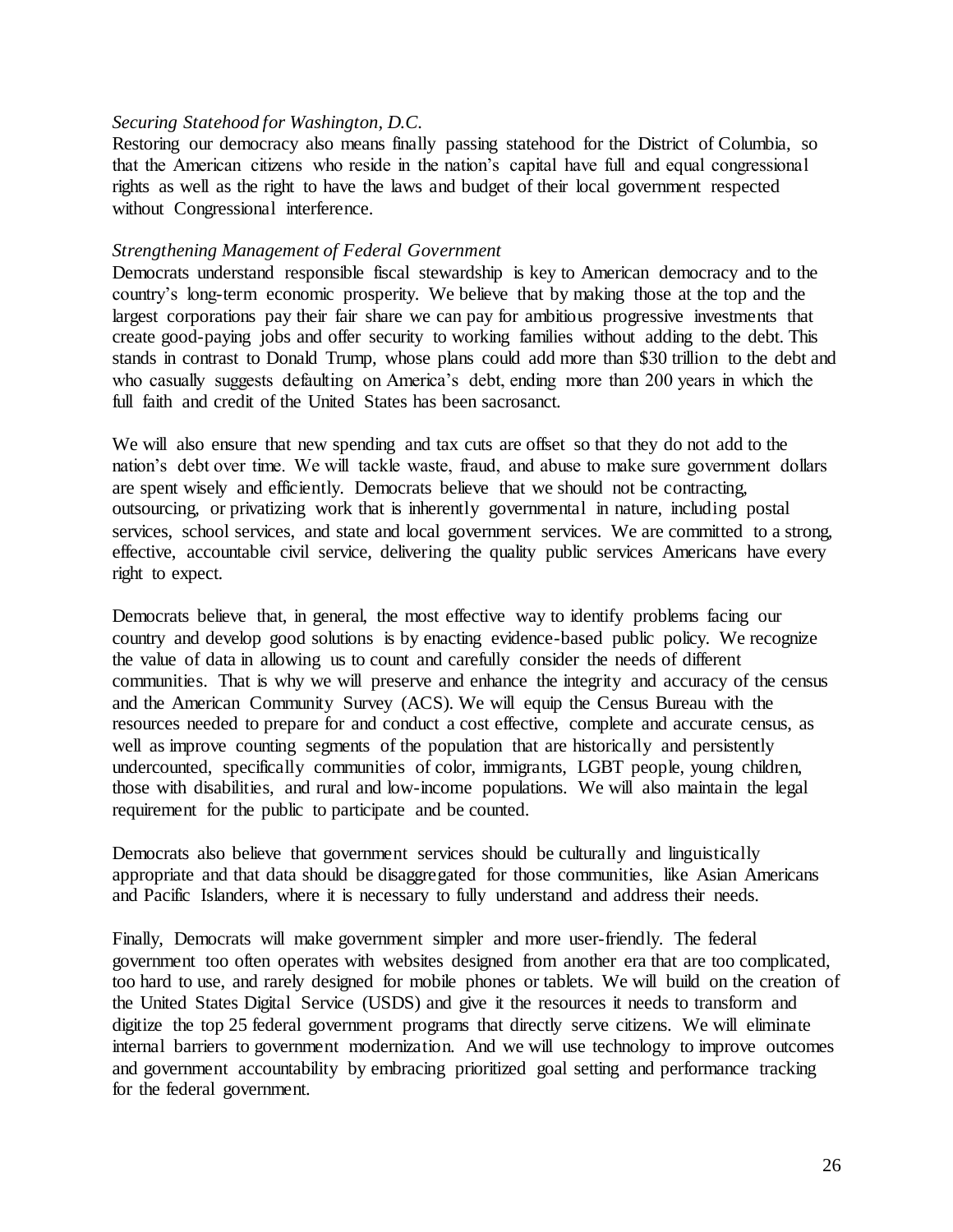## **Combat Climate Change, Build a Clean Energy Economy, and Secure Environmental Justice**

Climate change is an urgent threat and a defining challenge of our time. Fifteen of the 16 hottest years on record have occurred this century. While Donald Trump has called climate change a "hoax," 2016 is on track to break global temperature records once more. Cities from Miami to Baltimore are already threatened by rising seas. California and the West have suffered years of brutal drought. Alaska has been scorched by wildfire. New York has been battered by superstorms, and Texas swamped by flash floods. The best science tells us that without ambitious, immediate action across our economy to cut carbon pollution and other greenhouse gases, all of these impacts will be far worse in the future. We cannot leave our children a planet that has been profoundly damaged.

Democrats share a deep commitment to tackling the climate challenge; creating millions of good-paying middle class jobs; reducing greenhouse gas emissions more than 80 percent below 2005 levels by 2050; and meeting the pledge President Obama put forward in the landmark Paris Agreement, which aims to keep global temperature increases to "well below" two degrees Celsius and to pursue efforts to limit global temperature increases to 1.5 degrees Celsius. We believe America must be running entirely on clean energy by mid-century. We will take bold steps to slash carbon pollution and protect clean air at home, lead the fight against climate change around the world, ensure no Americans are left out or left behind as we accelerate the transition to a clean energy economy, and be responsible stewards of our natural resources and our public lands and waters. Democrats reject the notion that we have to choose between protecting our planet and creating good-paying jobs. We can and we will do both.

#### *Building a Clean Energy Economy*

We are committed to getting 50 percent of our electricity from clean energy sources within a decade, with half a billion solar panels installed within four years and enough renewable energy to power every home in the country. We will cut energy waste in American homes, schools, hospitals, and offices through energy efficient improvements; modernize our electric grid; and make American manufacturing the cleanest and most efficient in the world. These efforts will create millions of new jobs and save families and businesses money on their monthly energy bills. We will transform American transportation by reducing oil consumption through cleaner fuels, vehicle electrification increasing the fuel efficiency of cars, boilers, ships, and trucks. We will make new investments in public transportation and build bicycle and pedestrian infrastructure across our urban and suburban areas. Democrats believe the tax code must reflect our commitment to a clean energy future by eliminating special tax breaks and subsidies for fossil fuel companies as well as defending and extending tax incentives for energy efficiency and clean energy.

Democrats believe that carbon dioxide, methane, and other greenhouse gases should be priced to reflect their negative externalities, and to accelerate the transition to a clean energy economy and help meet our climate goals. Democrats believe that climate change is too important to wait for climate deniers and defeatists in Congress to start listening to science, and support using every tool available to reduce emissions now. Democrats are committed to defending, implementing, and extending smart pollution and efficiency standards, including the Clean Power Plan, fuel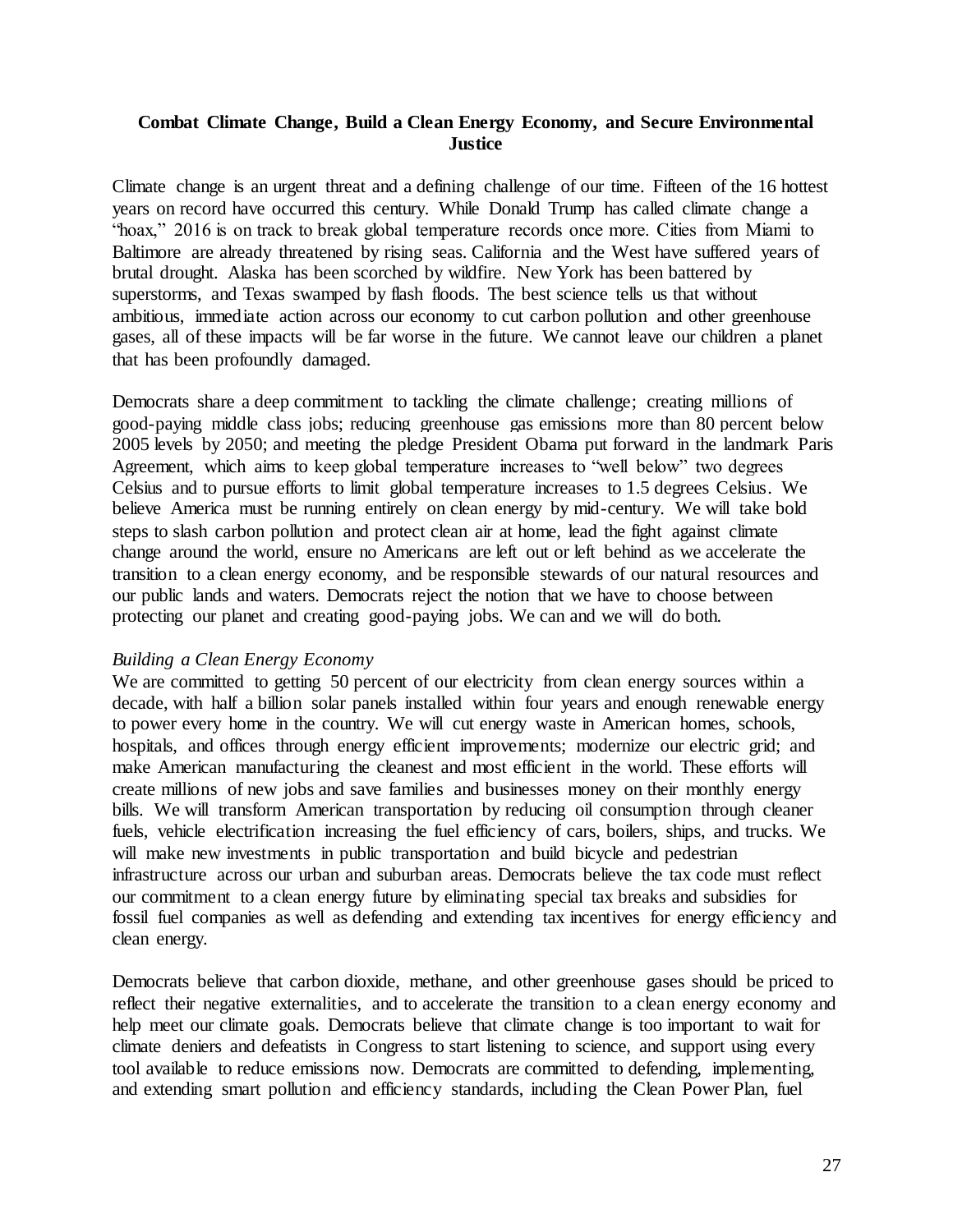economy standards for automobiles and heavy-duty vehicles, building codes and appliance standards. We are also committed to expanding clean energy research and development.

Democrats recognize the importance of climate leadership at the local level and know that achieving our national clean energy goals requires an active partnership with states, cities, and rural communities where so much of our country's energy policy is made. We will ensure that those taking the lead on clean energy and energy efficiency have the tools and resources they need to succeed. The federal government should lead by example, which is why we support taking steps to power the government with 100 percent clean electricity.

Democrats are committed to closing the Halliburton loophole that stripped the Environmental Protection Agency (EPA) of its ability to regulate hydraulic fracturing, and ensuring tough safeguards are in place, including Safe Drinking Water Act provisions, to protect local water supplies. We believe hydraulic fracturing should not take place where states and local communities oppose it. We will reduce methane emissions from all oil and gas production and transportation by at least 40 to 45 percent below 2005 levels by 2025 through common-sense standards for both new and existing sources and by repairing and replacing thousands of miles of leaky pipes. This will both protect our climate and create thousands of good-paying jobs.

We will work to expand access to cost-saving renewable energy by low-income households, create good-paying jobs in communities that have struggled with energy poverty, and oppose efforts by utilities to limit consumer choice or slow clean energy deployment. We will streamline federal permitting to accelerate the construction of new transmission lines to get low-cost renewable energy to market, and incentivize wind, solar, and other renewable energy over the development of new natural gas power plants.

We support President Obama's decision to reject the Keystone XL pipeline. As we continue working to reduce carbon dioxide, methane, and other greenhouse gas emissions, we must ensure federal actions do not "significantly exacerbate" global warming. We support a comprehensive approach that ensures all federal decisions going forward contribute to solving, not significantly exacerbating, climate change.

Democrats believe that our commitment to meeting the climate challenge must also be reflected in the infrastructure investments we make. We need to make our existing infrastructure safer and cleaner and build the new infrastructure necessary to power our clean energy future. To create good-paying middle class jobs that cannot be outsourced, Democrats support high labor standards in clean energy infrastructure and the right to form or join a union, whether in renewable power or advanced vehicle manufacturing. During the clean energy transition, we will ensure landowners, communities of color, and tribal nations are at the table.

#### *Securing Environmental and Climate Justice*

Democrats believe clean air and clean water are basic rights of all Americans. Yet as we saw in Flint, Michigan, low-income communities and communities of color are disproportionately home to environmental justice "hot spots," where air pollution, water pollution, and toxic hazards like lead increase health and economic hardship. The impacts of climate change will also disproportionately affect low-income and minority communities, tribal nations, and Alaska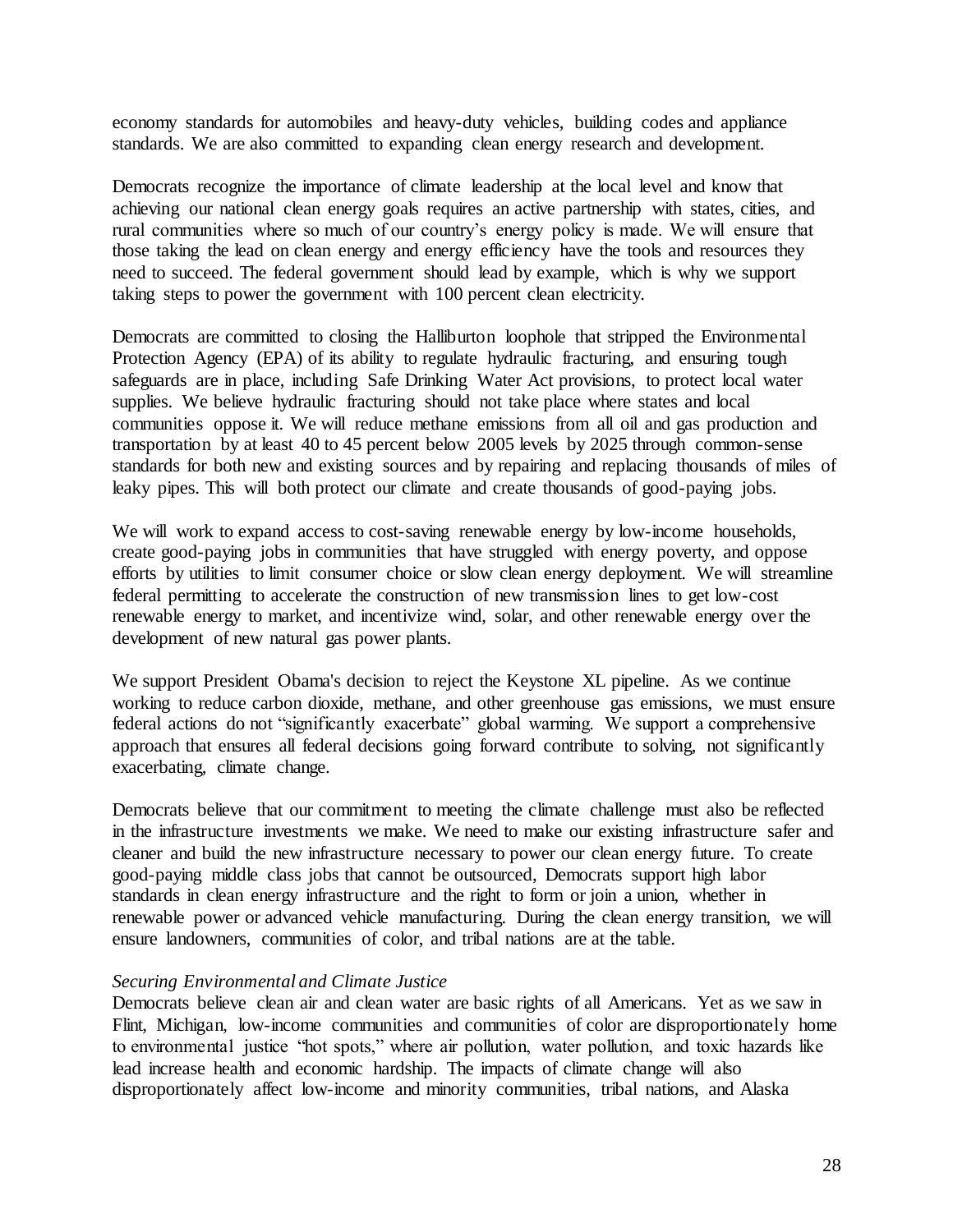Native villages—all of which suffer the worst losses during extreme weather and have the fewest resources to prepare. Simply put, this is environmental racism.

Democrats believe we must make it a national priority to eradicate lead poisoning, which disproportionately impacts low-income children and children of color and can lead to lifelong health and educational challenges. We will prioritize hiring and training workers from affected communities to clean up toxic brownfields and expand clean energy, energy efficiency, and resilient infrastructure.

The fight against climate change must not leave any community out or behind—including the coal communities who kept America's lights on for generations. Democrats will fight to make sure these workers and their families get the benefits they have earned and the respect they deserve, and we will make new investments in energy-producing communities to help create jobs and build a brighter and more resilient economic future. We will also oppose threats to the public health of these communities from harmful and dangerous extraction practices, like mountaintop removal mining operations.

All corporations owe it to their shareholders to fully analyze and disclose the risks they face, including climate risk. Those who fail to do so should be held accountable. Democrats also respectfully request the Department of Justice to investigate allegations of corporate fraud on the part of fossil fuel companies accused of misleading shareholders and the public on the scientific reality of climate change.

## *Protecting Our Public Lands and Waters*

Democrats believe in the conservation and collaborative stewardship of our shared natural heritage: the public lands and waterways, the oceans, Everglades, Great Lakes, the Arctic, and all that makes America's great outdoors priceless. As a nation, we need policies and investments that will keep America's public lands public, strengthen protections for our natural and cultural resources, increase access to parks and public lands for all Americans, protect native species and wildlife, and harness the immense economic and social potential of our public lands and waters.

Democrats will work to establish an American Parks Trust Fund to help expand local, state, and national recreational opportunities, rehabilitate existing parks, and enhance America's great outdoors—from our forests and coasts to neighborhood parks—so "America's Best Idea" is held in trust for future generations, and all Americans can access and enjoy natural spaces. Democrats are committed to doubling the size of the outdoor economy, creating nearly hundreds of billions of dollars in new economic activity and millions of new jobs.

Democrats will approach conservation of our public lands and waters in a way that reflects the diversity of our country, by actively engaging all Americans in the great outdoors and protecting natural landscapes and cultural sites that tell the story of America's complex history. To help meet these goals, we will work to build a diverse workforce in agencies that manage America's public lands, waters, and cultural sites.

We oppose drilling in the Arctic and off the Atlantic coast, and believe we need to reform fossil fuel leasing on public lands. We will phase down extraction of fossil fuels from our public lands,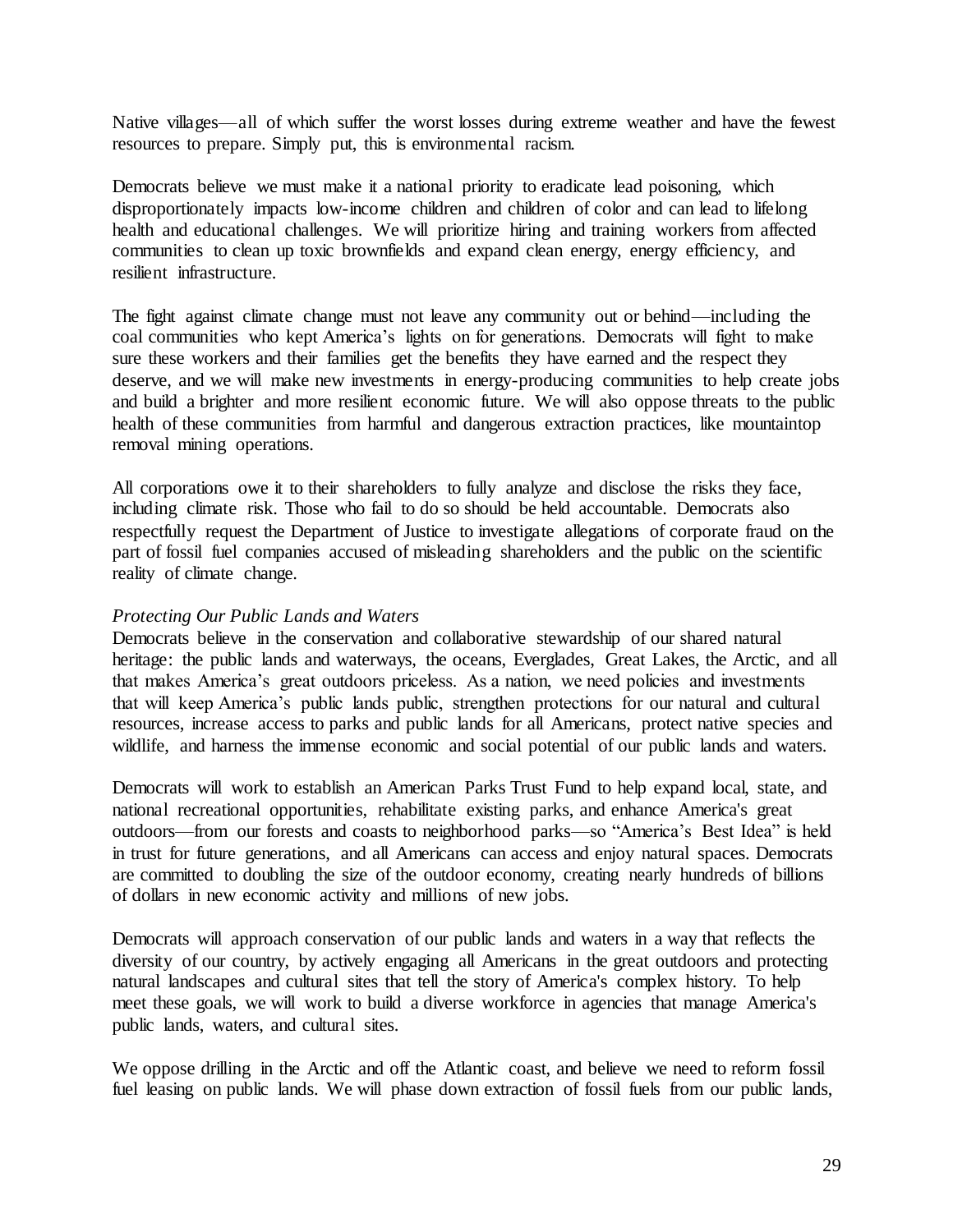starting with the most polluting sources, while making our public lands and waters engines of the clean energy economy and creating jobs across the country. Democrats will work to expand the amount of renewable energy production on federal lands and waters, from wind in Wyoming to solar in Nevada.

Democrats oppose efforts to undermine the effectiveness of the Endangered Species Act to protect threatened and endangered species.

Because the Bristol Bay drainages of Alaska produce the world's largest salmon fisheries, we support efforts by the EPA under the Clean Water Act to establish proactively science-based restrictions on discharges of dredged or fill material associated with a potential Pebble mine and urge that such restrictions must apply to potential mines at other metallic sulfide deposits in those drainages.

Agricultural lands account for nearly half of the total land area in America and our agricultural practices have a significant impact on our water, land, oceans, and the climate. Therefore, we believe that in order to be effective in keeping our air and water clean and combating climate change, we must enlist farmers as partners in promoting conservation and stewardship.

#### **Provide Quality and Affordable Education**

Democrats know that every child, no matter who they are, how much their families earn, or where they live, should have access to a high-quality education, from preschool through high school and beyond. But the United States still lags behind other advanced economies in providing high-quality, universal preschool programs to help all of our kids get a strong start to their educations. Our schools are more segregated today than they were when *Brown v. Board of Education* was decided, and we see wide disparities in educational outcomes across racial and socioeconomic lines. A college degree or another form of post-secondary education is increasingly required for jobs that pay a middle-class wage, but graduation rates have stagnated for low-income students. And the high cost of college has required too many Americans to take out staggering student loans or put a degree out of reach entirely. We are selling our children and our young people short. Democrats are committed to making good public schools available to every child, no matter what zip code they live in, and at last making debt-free college a reality for all Americans.

#### *Making Debt-Free College a Reality*

Democrats believe that in America, if you want a higher education, you should always be able to get one: money should never stand in the way. Cost should not be a barrier to getting a degree or credential, and debt should not hold you back after you graduate. Bold new investments by the federal government, coupled with states reinvesting in higher education and colleges holding the line on costs, will ensure that Americans of all backgrounds will be prepared for the jobs and economy of the future. Democrats are unified in their strong belief that every student should be able to go to college debt-free, and working families should not have to pay any tuition to go to public colleges and universities.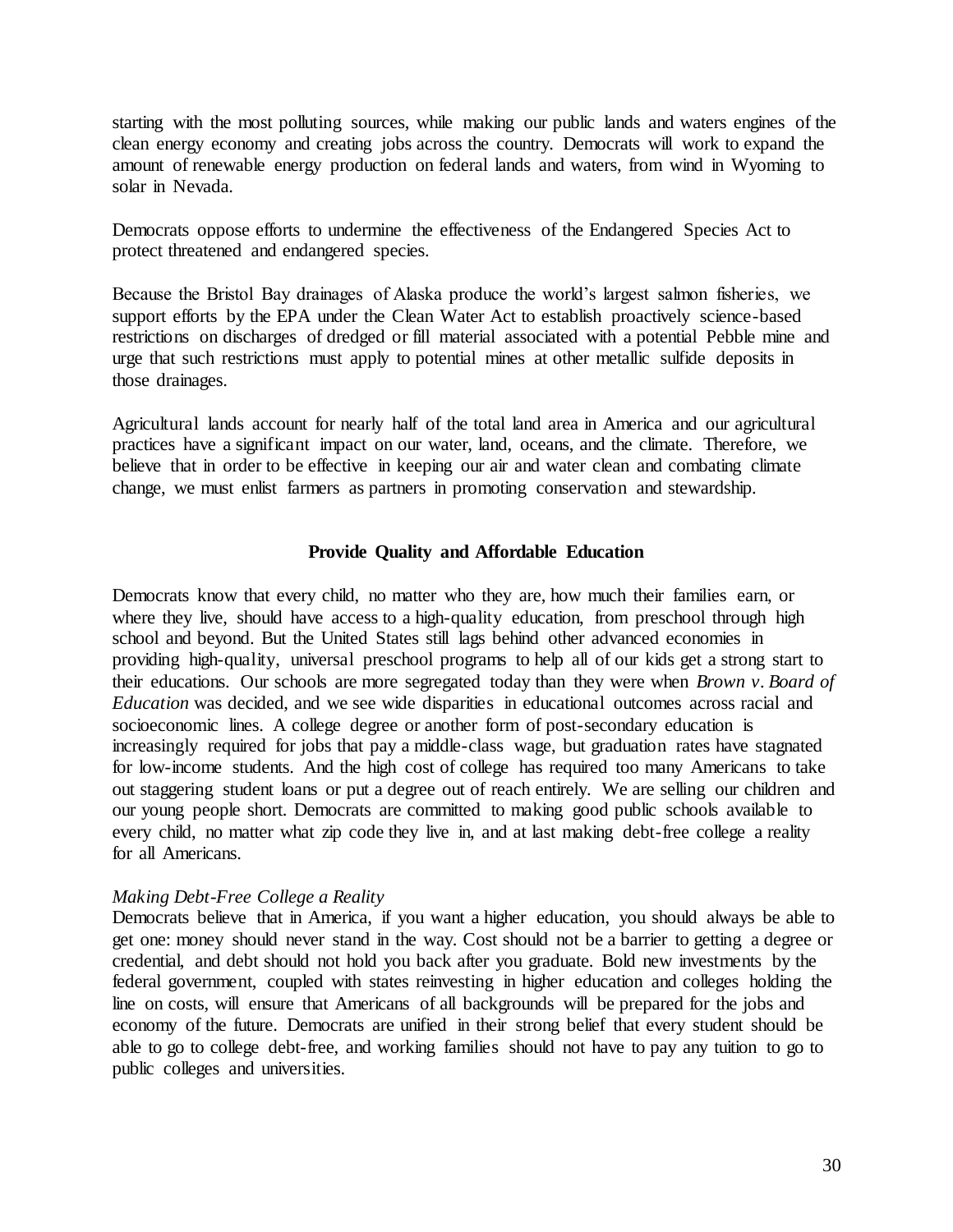We will also make community college free, while ensuring the strength of our Historically Black Colleges and Universities and Minority-Serving Institutions. The federal government will push more colleges and universities to take quantifiable, affirmative steps in increasing the percentages of racial and ethnic minority, low-income, and first-generation students they enroll and graduate. Achieving these goals depends on state and federal investment in both students and their teachers. Whether full-time or adjunct, faculty must be supported to make transformative educational experiences possible.

#### *Providing Relief from Crushing Student Debt*

As we make college affordable for future students, we will not forget about the millions of borrowers with unsustainable levels of student debt, who need help right now. Democrats will allow those who currently have student debt to refinance their loans at the lowest rates possible. We will simplify and expand access to income-based repayment so that no student loan borrowers ever have to pay more than they can afford. And we will significantly cut interest rates for future undergraduates because we believe that making college more affordable is more important than the federal government making billions of dollars in profit off those loans. Democrats will also fight for a student borrower bill of rights to ensure borrowers get adequate information about options to avoid or get out of delinquency or default. We will hold lenders and loan servicers to high standards to help borrowers in default rehabilitate and repay their debts. We will continue the important Public Service Loan Forgiveness and loan discharge programs begun by the Obama Administration. Finally, Democrats will restore the prior standard in bankruptcy law to allow borrowers with student loans to be able to discharge their debts in bankruptcy as a measure of last resort. To make progress toward these goals, the government should offer a moratorium on student loan payments to all federal loan borrowers so they have the time and get the resources they need to consolidate their loans, enroll in income-based repayment programs, and take advantage of opportunities to reduce monthly payments and fees.

*Supporting Historically Black Colleges and Universities and Minority-Serving Institutions* We will strengthen our nation's public and private Historically Black Colleges and Universities, Predominantly Black Institutions, Hispanic-Serving Institutions, Asian American and Native American Pacific Islander-Serving Institutions, Tribal Colleges and Universities, Alaska Native and Native Hawaiian-Serving Institutions, Native American-Serving Nontribal Institutions, and minority-serving institutions. Many of these schools educate disproportionate percentages of growing populations of Americans: students who are racial and ethnic minorities, low-income students, and first-generation students. As the nation is grappling with how to expand educational access and increase success, especially for communities of color and low-income students and families, there is evidence that the nation's HBCUs and Minority Serving Institutions have honed promising models for educating these students to prepare them for highand critical-need positions while containing costs. We will create a robust and historic dedicated fund to keep costs down, provide quality education, and ensure dedicated support to improve student outcomes and completion rates. We will provide further assistance to students at these schools, as well as other students across the country, by restoring year-round Pell funding so that low- and middle-income students from all backgrounds can get the support they need to make progress toward a college degree throughout the year.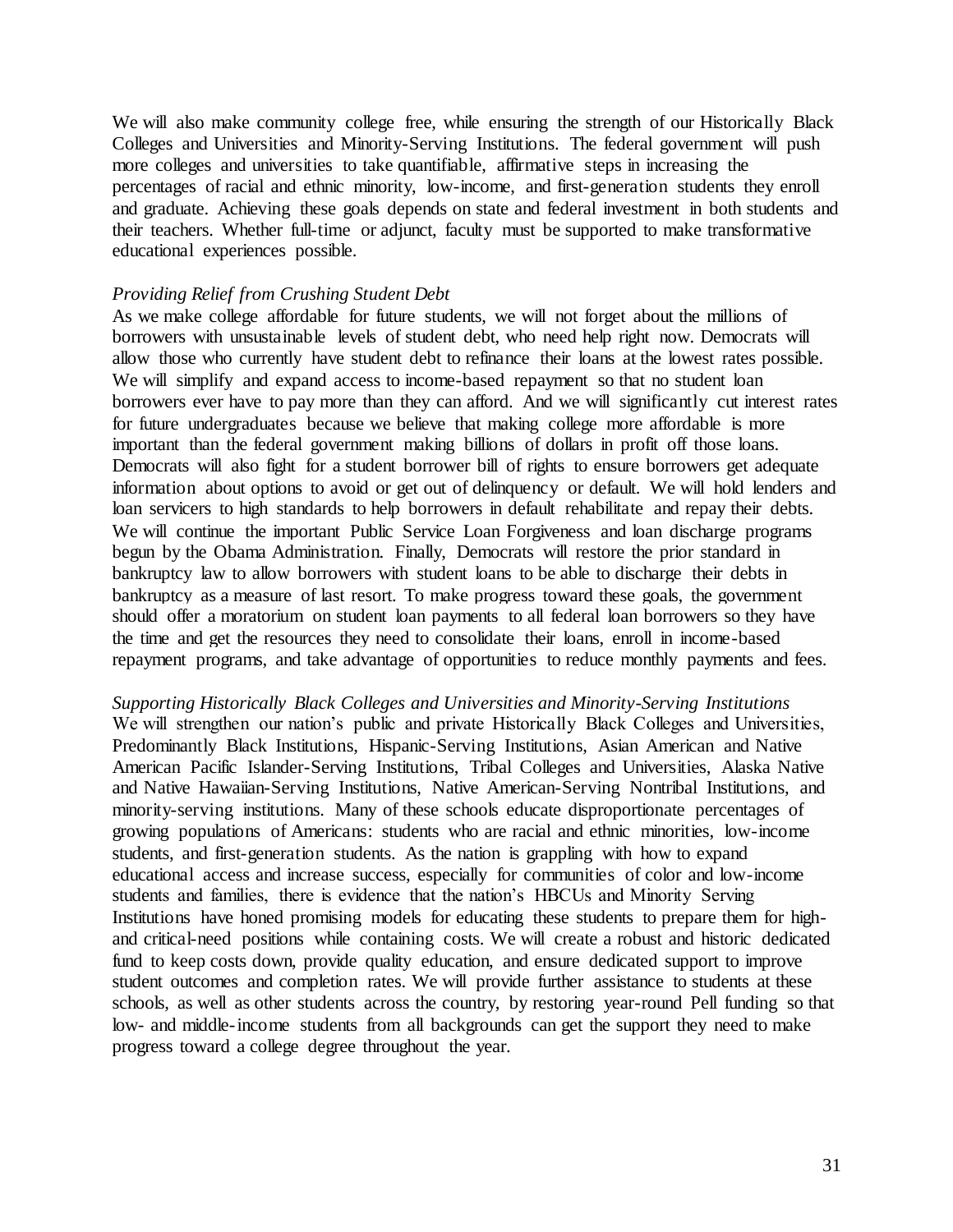## *Cracking Down on Predatory For-Profit Schools*

We will continue to crack down on for-profit schools that take millions in federal financial aid often as their principal source of revenue—and then exploit students and burden them with debt rather than educating them. That is why we will strengthen the gainful employment rule to ensure that for-profit schools enable students to complete their degrees and prepare them for work. We will go after for-profits that engage in deceptive marketing, fraud, and other illegal practices. We will also exercise our responsibility in oversight over the Department of Education to carry out their obligation to close down those for-profit schools that consistently engage in fraudulent and illegal conduct. It is unacceptable that for-profit schools with low graduation rates keep encouraging their students to take out federal loans they will have trouble paying back. Therefore, to the maximum extent possible, we will also encourage widespread relief and the forgiveness of debt to those students harmed by the practices of fraudulent institutions.

## *Guaranteeing Universal Preschool and Good Schools for Every Child*

Democrats believe we must have the best-educated population and workforce in the world. That means making early childhood education and universal preschool a priority, especially in light of new research showing how much early learning can impact life-long success. Democrats will invest in early childhood programs like Early Head Start and provide every family in America with access to high-quality childcare and high-quality preschool programs. We support efforts to raise wages for childcare workers, and to ensure that early childhood educators are experienced and high-quality.

We will ensure there are great schools for every child no matter where they live. Democrats know the federal government must play a critical role in making sure every child has access to a world-class education. We believe that a strong public education system is an anchor of our democracy, a propeller of the economy, and the vehicle through which we help all children achieve their dreams. Public education must engage students to be critical thinkers and civic participants while addressing the wellbeing of the whole child.

We also support increased investments in afterschool and summer learning programs, which help working families, keep kids safe, and inspire learning at a time when many students are left unsupervised. We must find ways to encourage mentoring programs that support students in reaching their full potential. Mentoring is a strategy to ensure that children living in poverty have the encouragement and support to aim high and enter the middle class. We will focus on group mentoring, which is a low-cost, high-yield investment that offers the benefit of building a supportive network of peers who push one another towards success.

Democrats believe all students should be taught to high academic standards. Schools should have adequate resources to provide programs and support to help meet the needs of every child. We will hold schools, districts, communities, and states accountable for raising achievement levels for all students—particularly low-income students, students of color, English Language Learners, and students with disabilities.

We must fulfill our national commitment to provide a meaningful education to students with disabilities, and work towards full funding of the Individuals with Disabilities Education Act so that students with disabilities can receive the extra resources and services they need. With an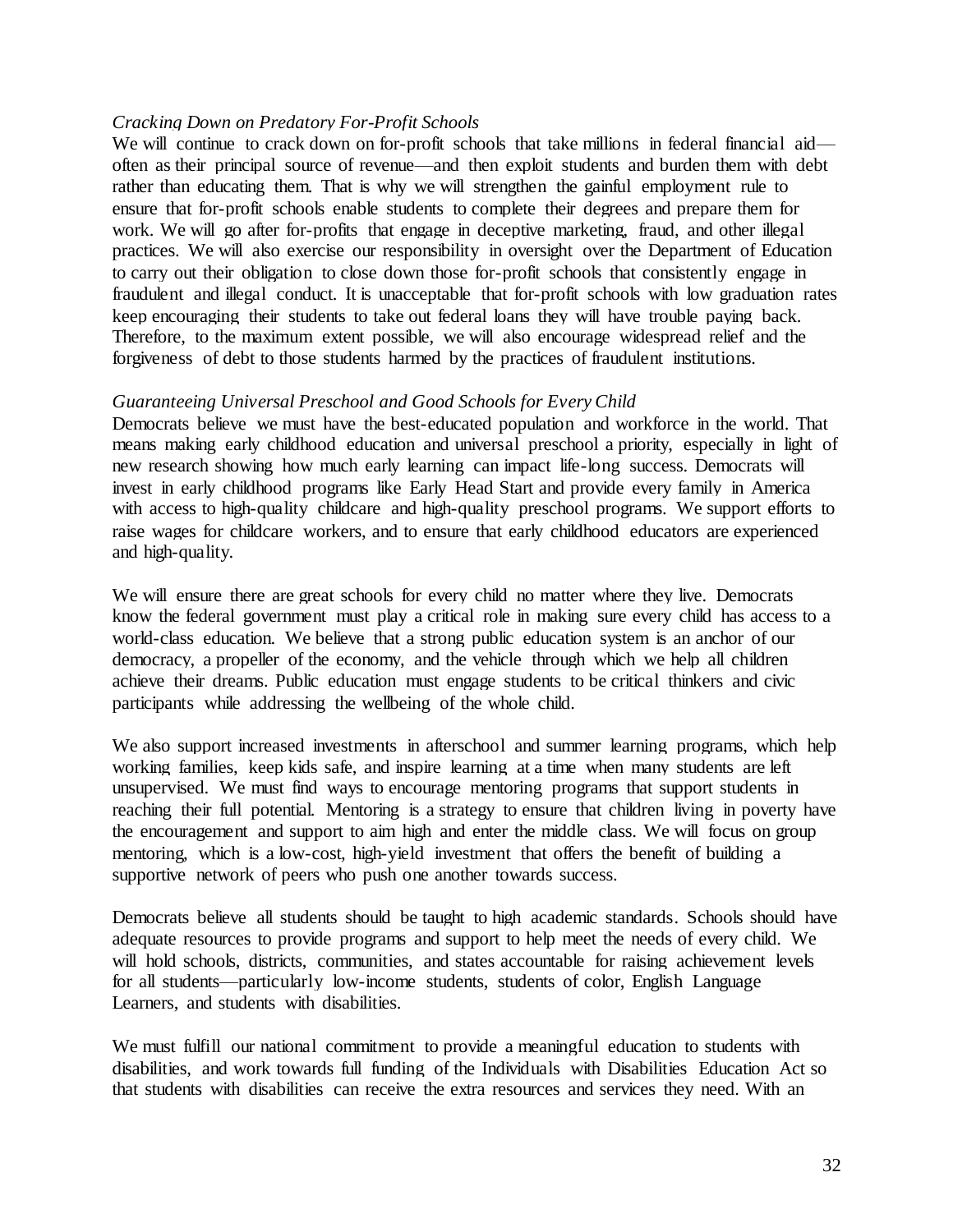appropriate educational foundation, children with disabilities can thrive and become adults with greater opportunities and more meaningful life experiences.

We are also deeply committed to ensuring that we strike a better balance on testing so that it informs, but does not drive, instruction. To that end, we encourage states to develop a multiple measures approach to assessment, and we believe that standardized tests must be reliable and valid. We oppose high-stakes standardized tests that falsely and unfairly label students of color, students with disabilities and English Language Learners as failing; the use of standardized test scores as basis for refusing to fund schools or to close schools; and the use of student test scores in teacher and principal evaluations, a practice which has been repeatedly rejected by researchers. We support enabling parents to opt their children out of standardized tests without penalty for either the student or their school.

Democrats recognize and honor all the professionals who work in public schools to support students' education—teachers, education support professionals, and specialized staff. We know that good teachers are essential to improving student learning and helping all students to meet high academic standards. Democrats will launch a national campaign to recruit and retain highquality teachers. We will ensure that teachers receive the tools and ongoing professional development they need to succeed in the classroom and provide our children with a world-class education. We also must lift up and trust our educators, continually build their capacity, and ensure that our schools are safe, welcoming, collaborative, and well-resourced places for our students, educators, and communities.

We will invest in high-quality STEAM classes, community schools, computer science education, arts education, and expand link learning models and career pathways. We will end the school-toprison pipeline by opposing discipline policies which disproportionately affect African Americans and Latinos, Native Americans and Alaska Natives, students with disabilities, and youth who identify as LGBT. We will support the use of restorative justice practices that help students and staff resolve conflicts peacefully and respectfully while helping to improve the teaching and learning environment. And we will work to improve school culture and combat bullying of all kinds.

The Democratic Party is committed to eliminating opportunity gaps—particularly those that lead to students from low-income communities arriving on day one of kindergarten several years behind their peers. This means advocating for labor and public assistance laws that ensure poor parents can spend time with their children. This means raising household incomes in poor communities. It means ensuring children have health care, stable housing free of contaminants, and a community free of violence in order to minimize the likelihood of cognitive delays. It means enriching early childhood programming to prepare children in areas such as literacy, numeracy, civic engagement, and emotional intelligence. It means supporting equitable and adequate state funding for public education, and expanding Title I funding for schools that serve a large number or high concentration of children in poverty. It means ending curriculum gaps that maintain and exacerbate achievement gaps.

We support policies that motivate rather than demoralize our educators. We are committed to ensuring that schools that educate children in poverty are not treated unfairly, which is why we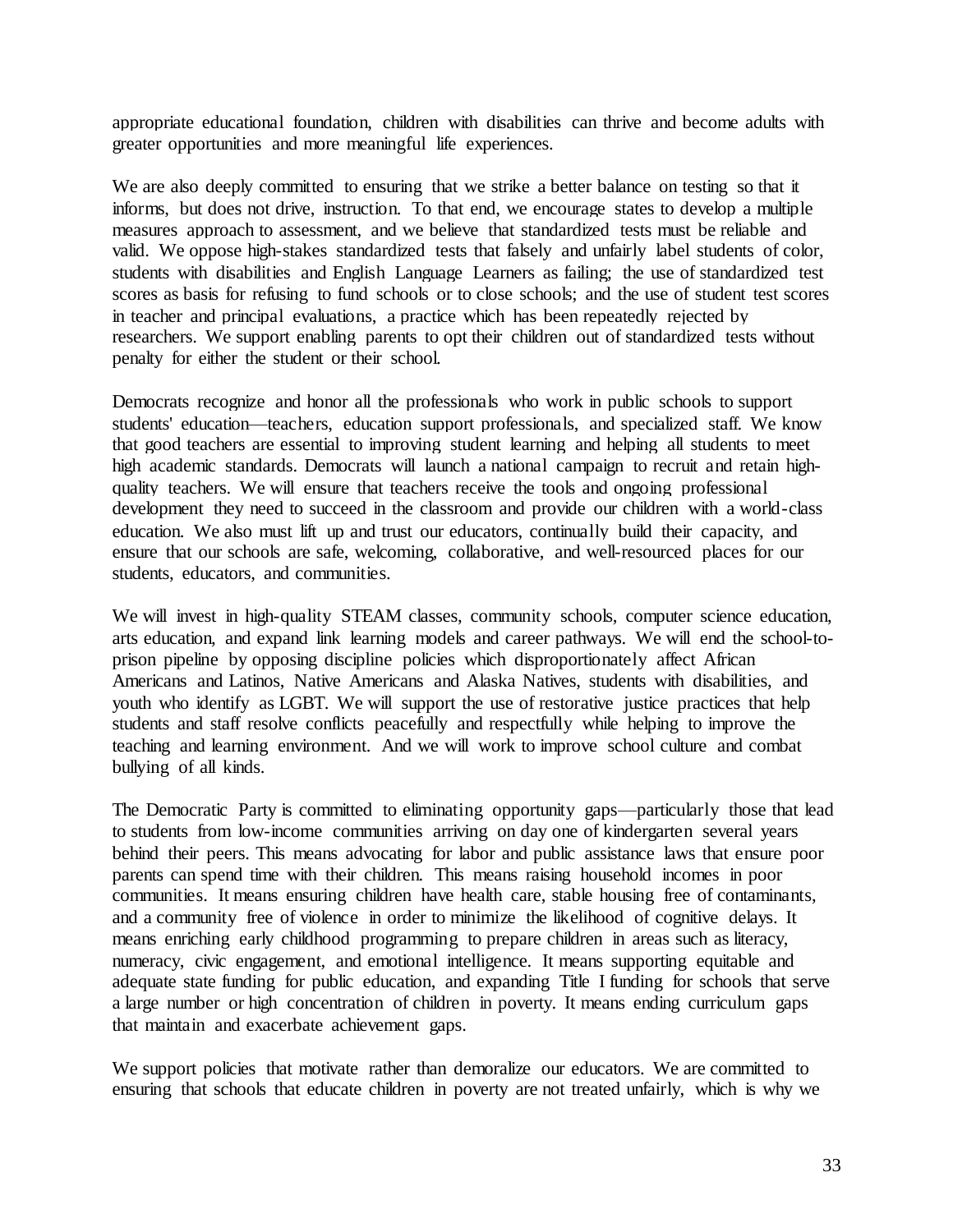will end the test-and-punish version of accountability that does no more than reveal the many opportunity gaps facing students from low-income communities.

Democrats are committed to providing parents with high-quality public school options and expanding these options for low-income youth. We support democratically governed, great neighborhood public schools and high-quality public charter schools, and we will help them disseminate best practices to other school leaders and educators. Democrats oppose for-profit charter schools focused on making a profit off of public resources. We believe that high-quality public charter schools should provide options for parents, but should not replace or destabilize traditional public schools. Charter schools must reflect their communities, and thus must accept and retain proportionate numbers of students of color, students with disabilities and English Language Learners in relation to their neighborhood public schools. We support increased transparency and accountability for all charter schools.

#### **Ensure the Health and Safety of All Americans**

Democrats have been fighting to secure universal health care for the American people for generations, and we are proud to be the party that passed Medicare, Medicaid, and the Affordable Care Act (ACA). Being stronger together means finally achieving that goal. We are going to fight to make sure every American has access to quality, affordable health care. We will tackle the problems that remain in our health care system, including cracking down on runaway prescription drug prices and addressing mental health with the same seriousness that we treat physical health. We will fight Republican efforts to roll back the clock on women's health and reproductive rights, and stand up for Planned Parenthood. And we will tackle the epidemics of substance abuse and gun violence, which each claim tens of thousands of lives every year.

#### *Securing Universal Health Care*

Democrats believe that health care is a right, not a privilege, and our health care system should put people before profits. Thanks to the hard work of President Obama and Democrats in Congress, we took a critically important step toward the goal of universal health care by passing the Affordable Care Act, which has covered 20 million more Americans and ensured millions more will never be denied coverage because of a pre-existing condition. Democrats will never falter in our generations-long fight to guarantee health care as a fundamental right for every American. As part of that guarantee, Americans should be able to access public coverage through a public option, and those over 55 should be able to opt in to Medicare. Democrats will empower the states, which are the true laboratories of democracy, to use innovation waivers under the ACA to develop unique locally tailored approaches to health coverage. This will include removing barriers to states which seek to experiment with plans to ensure universal health care to every person in their state. By contrast, Donald Trump wants to repeal the ACA, leaving tens of millions of Americans without coverage.

For too many of us, health care costs are still too high, even for those with insurance. And medical debt is a problem for far too many working families, with one-quarter of Americans reporting that they or someone in their household had problems or an inability to pay medical bills in the past year. Democrats will also work to end surprise billing and other practices that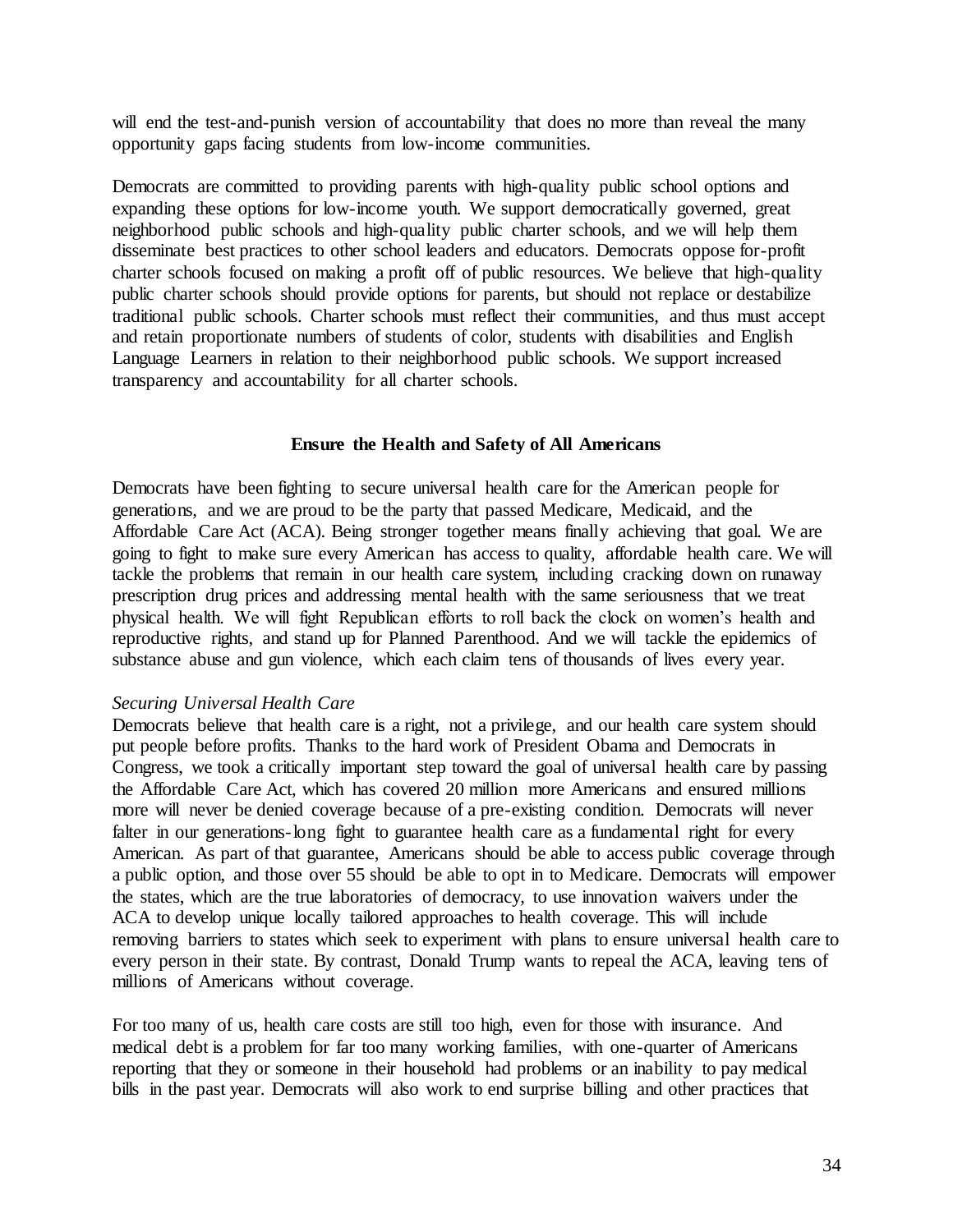lead to out-of-control medical debt that place an unconscionable economic strain on American households. We will repeal the excise tax on high-cost health insurance and find revenue to offset it because we need to contain the long-term growth of health care costs, but should not risk passing on too much of the burden to workers. Democrats will keep costs down by making premiums more affordable, reducing out-of-pocket expenses, and capping prescription drug costs. And we will fight against insurers trying to impose excessive premium increases.

Democrats will fight any attempts by Republicans in Congress to privatize, voucherize, or "phase out" Medicare as we know it. And we will oppose Republican plans to slash funding and block grant Medicaid and SNAP, which would harm millions of Americans.

We will keep fighting until the ACA's Medicaid expansion has been adopted in every state. Nineteen states have not yet expanded Medicaid. This means that millions of low-income Americans still lack health insurance and are not getting the care they need. Additionally, health care providers, clinics, hospitals, and taxpayers are footing a higher bill when people without insurance visit expensive emergency rooms.

Democrats believe your zip code or census tract should not be a predictor of your health, which is why we will make health equity a central part of our commitment to revitalizing communities left behind. Democrats believe that all health care services should be culturally and linguistically appropriate, and that neither fear nor immigration status should be barriers that impede health care access.

## *Supporting Community Health Centers*

We must renew and expand our commitment to Community Health Centers, as well as community mental health centers and family planning centers. These health centers provide critically important, community-based prevention and treatment in underserved communities, prevent unnecessary and expensive trips to emergency rooms, and are essential to the successful implementation of the ACA. We will fight for a comprehensive system of primary health care, including dental, mental health care, and low-cost prescription drugs by doubling of funding for federally qualified community health centers over the next decade, which currently serve 25 million people.

Democrats also know that one of the key ingredients to the success of these health centers is a well-supported and qualified workforce in community-based settings. We will fight to train and support this workforce, encourage providers to work with underserved populations through the National Health Service Corps, and create a comprehensive strategy to increase the pool of primary health care professionals.

#### *Reducing Prescription Drug Costs*

It is unacceptable that the United States pays, by far, the highest prices in the world for prescription drugs and that too many Americans between the ages of 18 and 64 cannot afford to fill their prescriptions. A lifesaving drug is no good if it is unaffordable to the very people who need it most. And many drug companies are spending more on advertising than on research. The largest pharmaceutical companies are making billions of dollars per year in profits at higher margins compared to other industries while many stash their profits in offshore tax havens.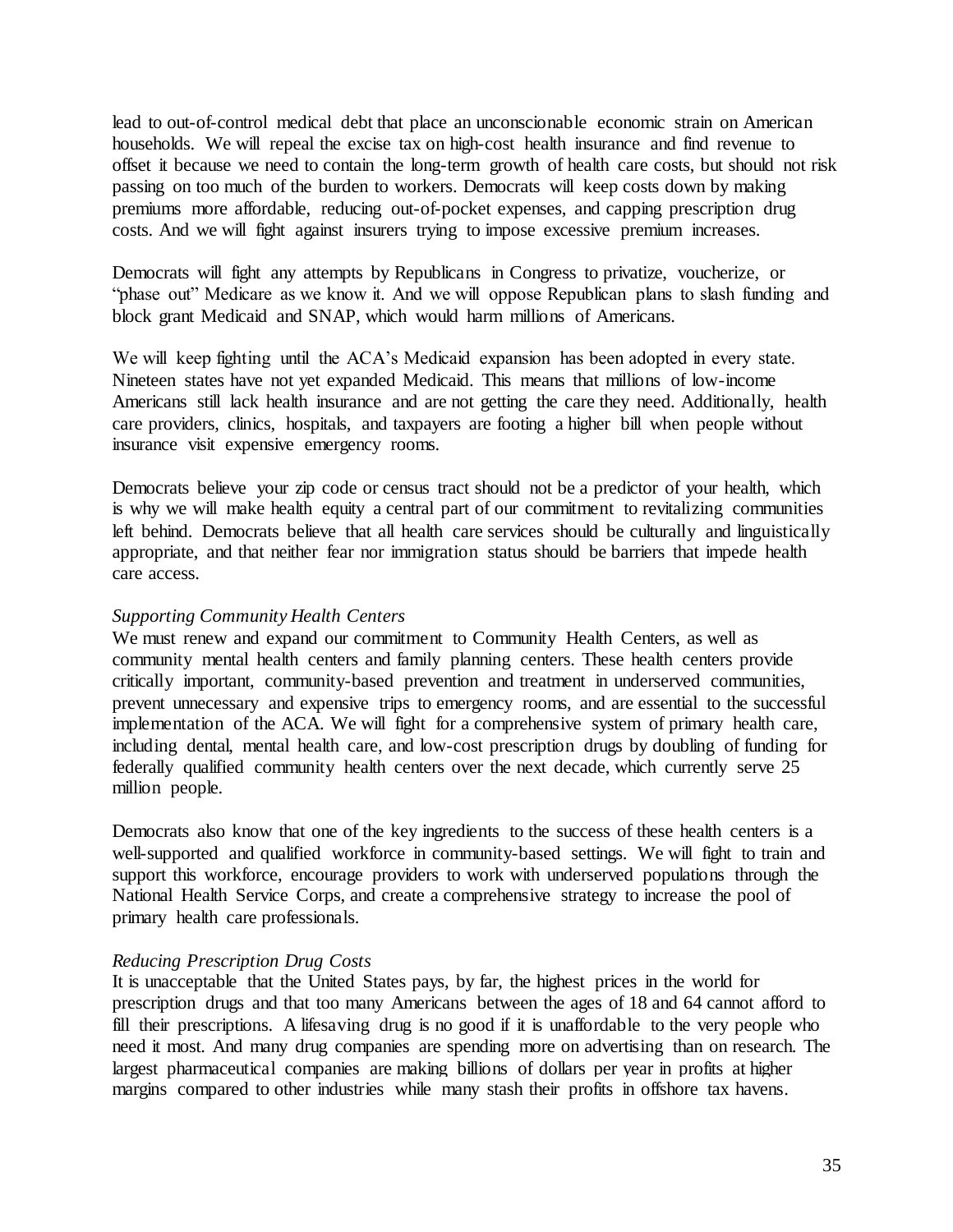Meanwhile, they charge Americans thousands of dollars for new drugs—often at much higher costs than in other developed nations. Democrats are committed to investing in the research, development, and innovation that creates lifesaving drugs and lowers overall health costs, but the profiteering of pharmaceutical companies is simply unacceptable.

We will crack down on price gouging by drug companies and cap the amount Americans have to pay out-of-pocket every month on prescription drugs. We will prohibit anti-competitive "pay for delay" deals that keep generic drugs off the market, and we will allow individuals, pharmacists, and wholesalers to import prescription drugs from licensed pharmacies in Canada and other countries with appropriate safety protections. Democrats will also fight to make sure that Medicare will negotiate lower prices with drug manufacturers.

## *Enabling Cutting-Edge Medical Research*

Democrats believe we must accelerate the pace of medical progress, ensuring that we invest more in our scientists and give them the resources they need to invigorate our fundamental studies in the life sciences in a growing, stable, and predictable way. We must make progress against the full range of diseases, including Alzheimer's, HIV and AIDS, cancer, and other diseases, especially chronic ones. We recognize the critical importance of a fully-funded National Institutes of Health to accelerate the pace of medical progress.

## *Combating Drug and Alcohol Addiction*

We must confront the epidemic of drug and alcohol addiction, specifically the opioid crisis and other drugs plaguing our communities, by vastly expanding access to prevention and treatment, supporting recovery, helping community organizations, and promoting better practices by prescribers. The Democratic Party is committed to assisting the estimated 20 million people struggling with addiction in this country to find and sustain healthy lives by encouraging full recovery and integration into society and working to remove common barriers to gainful employment, housing, and education. We will continue to fight to expand access to care for addiction services, and ensure that insurance coverage is equal to that for any other health conditions. We think it is time for the Department of Health and Human Services (HHS), the Department of Labor, and state regulatory agencies to fully implement the protections of the Mental Health Parity and Addictions Equity Act of 2008—which means that American medical insurers, including the federal government, will need to disclose how they make their medical management decisions.

We should also do more to educate our youth, as well as their families, teachers, coaches, mentors, and friends, to intervene early to prevent drug and alcohol abuse and addiction. We should help state and local leaders establish evidence-based, age-appropriate, and locally-tailored prevention programs. These programs include school-based drug education programs that have been shown to have meaningful effects on risky behavior; community-based peer mentorship and leadership programs; and after-school activities that deter drug use and encourage life skills.

#### *Treating Mental Health*

We must treat mental health issues with the same care and seriousness that we treat issues of physical health, support a robust mental health workforce, and promote better integration of the behavioral and general health care systems. Recognizing that maintaining good mental health is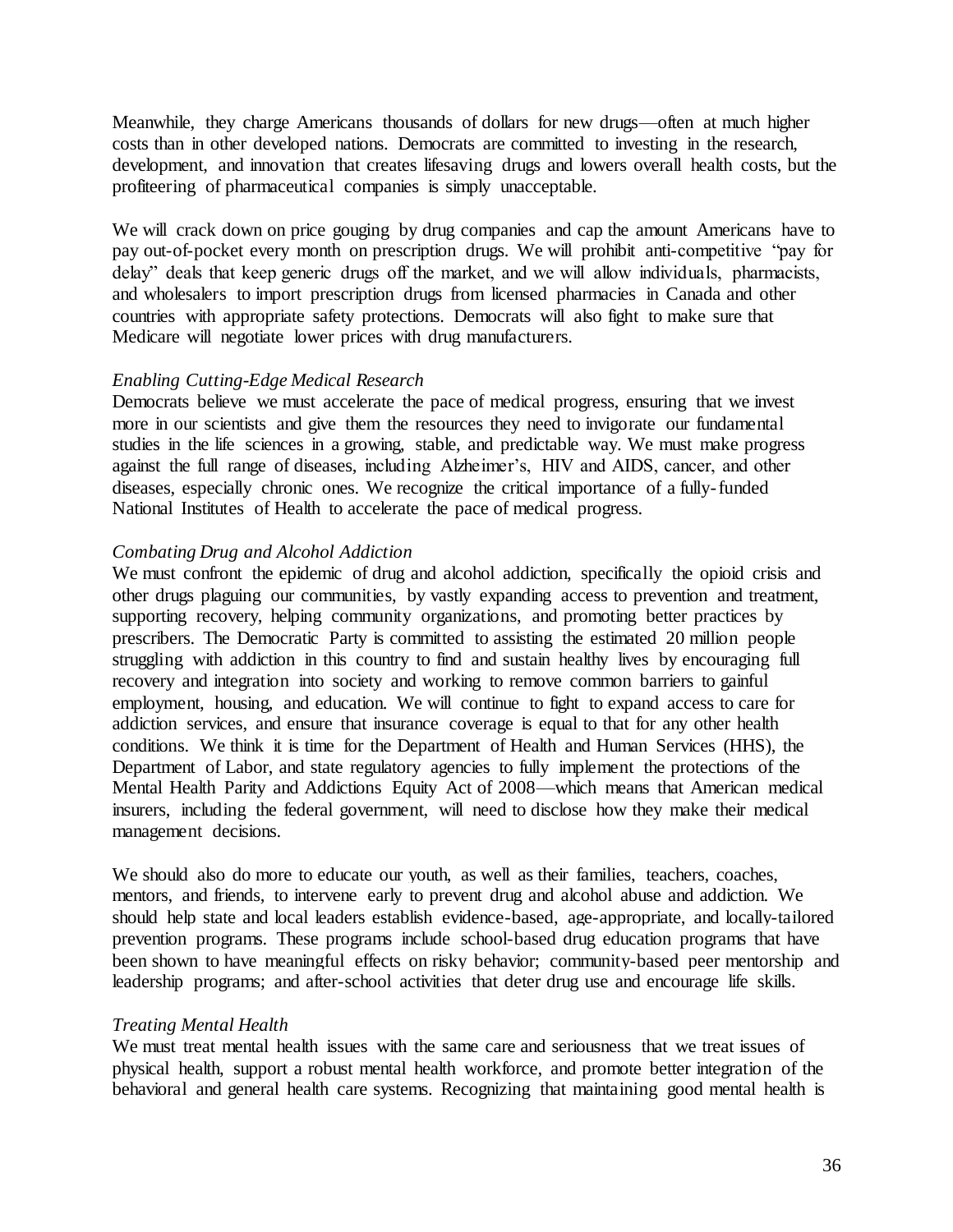critical to all people, including young people's health and development, we will work with health professionals to ensure that all children have access to mental health care. We must also expand community-based treatment for substance abuse disorders and mental health conditions and fully enforce our parity law. And we should create a national initiative around suicide prevention across the lifespan—to move toward the HHS-promoted Zero Suicide commitment.

#### *Supporting Those Living with Autism and their Families*

Democrats believe that our country must make supporting the millions of individuals with autism and those diagnosed in the future and their families a priority. We will conduct a nationwide early screening outreach campaign to ensure that all children, and in particular children from underserved backgrounds, can get screened for autism. We will expand services and support for adults and individuals transitioning into adulthood, including employment and housing assistance. And we will push states to require health insurance coverage for autism services in private insurance plans as well as state marketplaces so that people with autism are not denied care.

## *Securing Reproductive Health, Rights, and Justice*

Democrats are committed to protecting and advancing reproductive health, rights, and justice. We believe unequivocally, like the majority of Americans, that every woman should have access to quality reproductive health care services, including safe and legal abortion—regardless of where she lives, how much money she makes, or how she is insured. We believe that reproductive health is core to women's, men's, and young people's health and wellbeing. We will continue to stand up to Republican efforts to defund Planned Parenthood health centers, which provide critical health services to millions of people. We will continue to oppose—and seek to overturn—federal and state laws and policies that impede a woman's access to abortion, including by repealing the Hyde Amendment. We condemn and will combat any acts of violence, harassment, and intimidation of reproductive health providers, patients, and staff. We will defend the ACA, which extends affordable preventive health care to women, including nocost contraception, and prohibits discrimination in health care based on gender.

We will address the discrimination and barriers that inhibit meaningful access to reproductive health care services, including those based on gender, sexuality, race, income, disability, and other factors. We recognize that quality, affordable comprehensive health care, evidence-based sex education and a full range of family planning services help reduce the number of unintended pregnancies and thereby also reduce the need for abortions.

And we strongly and unequivocally support a woman's decision to have a child, including by ensuring a safe and healthy pregnancy and childbirth, and by providing services during pregnancy and after the birth of a child, including adoption and social support services, as well as protections for women against pregnancy discrimination. We are committed to creating a society where children are safe and can thrive physically, emotionally, educationally, and spiritually. We recognize and support the importance of civil structures that are essential to creating this for every child.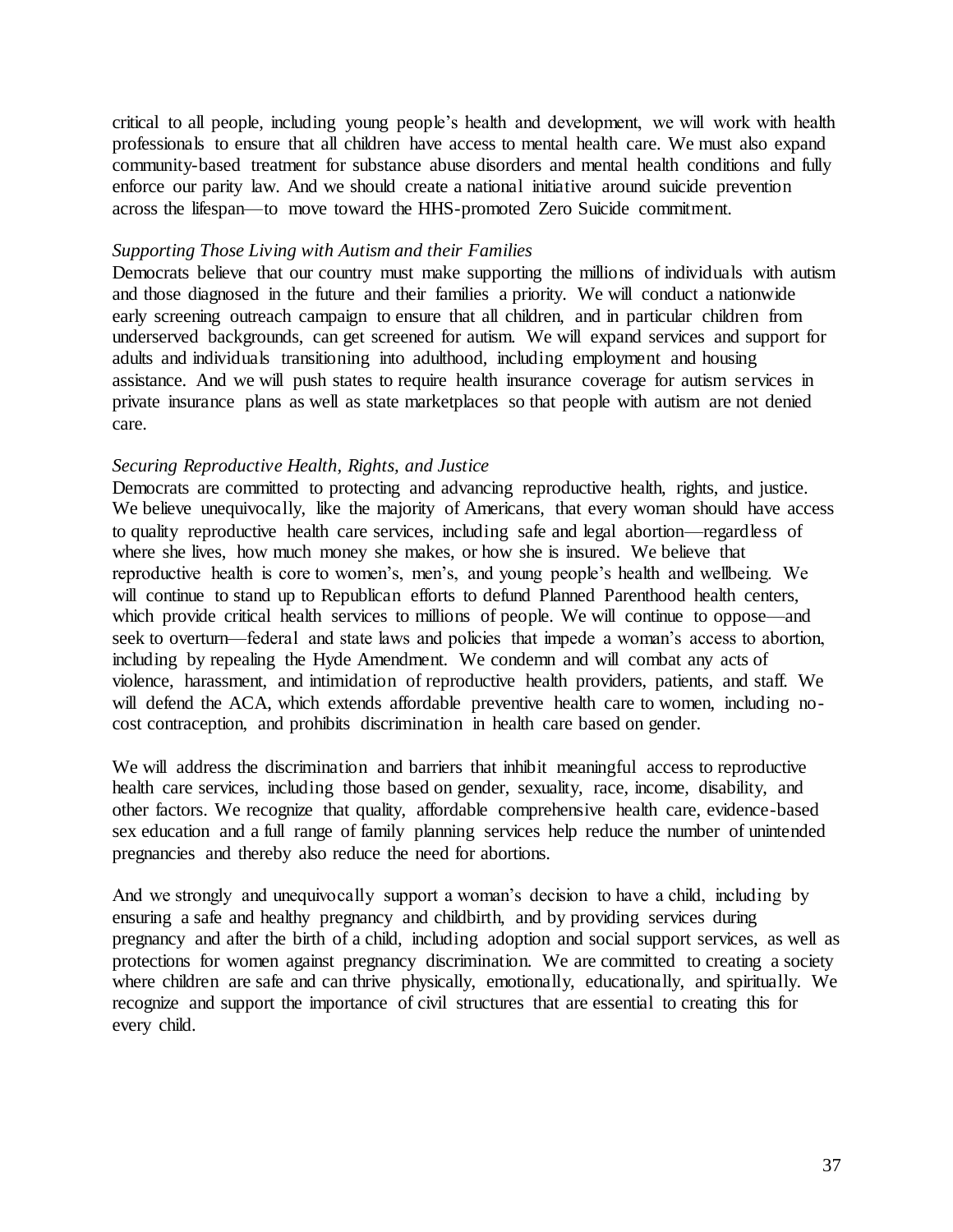#### *Ensuring Long-Term Care, Services, and Supports*

Our country faces a long-term care crisis that prevents too many seniors and people with disabilities from being able to live with dignity at home or in their communities. The vast majority of people who are aging or living with a disability want to do so at home, but face challenges finding and affording the support they need to do so. Programs that emphasize independence rather than institutionalization must be better structured to support them. Democrats will take steps to strengthen and expand the home care workforce, give seniors and people with disabilities access to quality, affordable long-term care, services, and supports, and ensure that all of these resources are readily available at home or in the community.

## *Protecting and Promoting Public Health*

Investment in our nation's crumbling public health infrastructure is critical to ensuring preparedness for emerging threats; for preventing disease, illness, and injury in communities; and for promoting good health and wellbeing. Inadequate access to public health services has a disparate impact on poor, rural, and minority communities where public health services are a significant source of health care. Democrats will fight for increased investments in public health to better address emerging threats and the needs across our country. To further that end, the Democratic Party will continue to oppose Republican attempts to cut public health services and funding. We will ensure adequate funding of public health education at the undergraduate, graduate, and medical school levels as well as adequate funding of residency training programs in public health, preventive medicine, and its subspecialties.

We must take a number of proactive steps so that all Americans—regardless of location, income or history—have the opportunity to live full, healthy lives. Democrats will fight for increased investments and coordination in public health to better address emerging threats as well as persistent needs across our country. Health equity among Americans remains elusive—higher income is strongly associated with longer life expectancy and the gap in life expectancy between the richest and poorest Americans is increasing. We continue to see unacceptable differences in health outcomes by race, ethnicity, and sexual orientation. A growing body of research demonstrates the link between social factors—such as poverty, unemployment, experience of discrimination, and housing instability—and poor health. Democrats will continue to pursue policies addressing these social factors and empowering communities to respond to their most pressing health needs.

#### *Ending Violence Against Women*

Democrats are committed to ending the scourge of violence against women wherever it occurs —whether in our homes, streets, schools, military, or elsewhere. We will continue to support the Violence Against Women Act to provide law enforcement with the tools it needs to combat this problem. We will support comprehensive services for survivors of violence and increase prevention efforts in our communities and on our campuses. Democrats will fight to bring an end to sexual assault—wherever it occurs, including on campuses— because everyone deserves a safe environment where they can learn and thrive, not live in fear. We will provide comprehensive support to survivors, and ensure a fair process for all on-campus disciplinary proceedings and in the criminal justice system. We will increase sexual violence prevention education programs that cover issues like consent and bystander intervention, not only in college, but also in secondary school.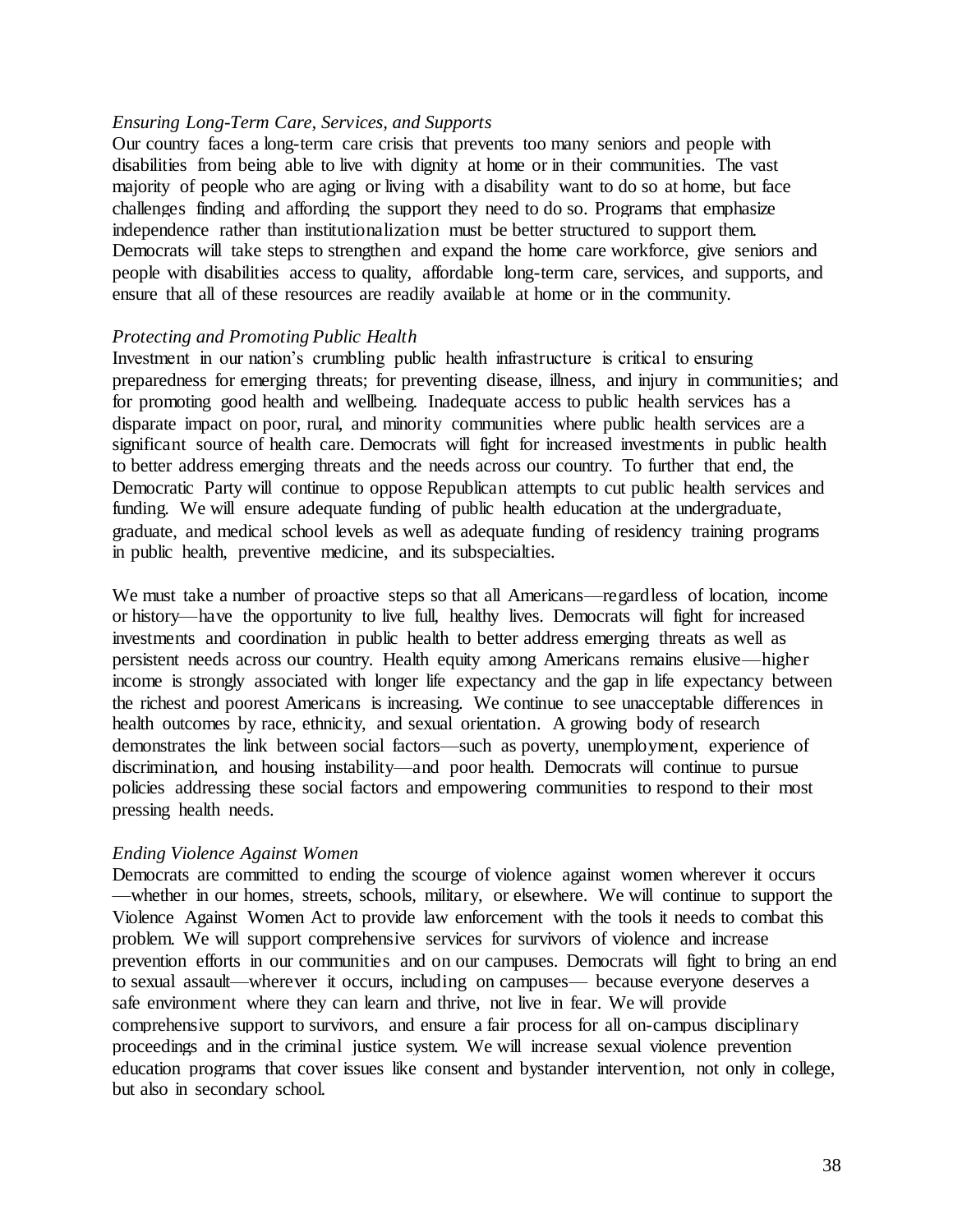#### *Preventing Gun Violence*

With 33,000 Americans dying every year, Democrats believe that we must finally take sensible action to address gun violence. While responsible gun ownership is part of the fabric of many communities, too many families in America have suffered from gun violence. We can respect the rights of responsible gun owners while keeping our communities safe. To build on the success of the lifesaving Brady Handgun Violence Prevention Act, we will expand and strengthen background checks and close dangerous loopholes in our current laws; repeal the Protection of Lawful Commerce in Arms Act (PLCAA) to revoke the dangerous legal immunity protections gun makers and sellers now enjoy; and keep weapons of war—such as assault weapons and large capacity ammunition magazines (LCAM's)—off our streets. We will fight back against attempts to make it harder for the Bureau of Alcohol, Tobacco, Firearms, and Explosives to revoke federal licenses from law breaking gun dealers, and ensure guns do not fall into the hands of terrorists, intimate partner abusers, other violent criminals, and those with severe mental health issues. There is insufficient research on effective gun prevention policies, which is why the U.S. Centers for Disease Control and Prevention must have the resources it needs to study gun violence as a public health issue.

## **Principled Leadership**

Democrats believe that America must lead in the world to grow our economy, protect our interests and values, and make our country safer and more prosperous. We cannot walk away from our position of global leadership and allow other countries to make decisions about our lives, jobs, and safety.

Democrats further believe that when America leads, it must be as a principled force for peace and prosperity in the world. We believe all people deserve to live in dignity and have their rights respected. We believe protecting rights and opportunities for women and girls is essential for security and economic growth. We believe providing access to education and employment for young people and safeguarding the rights of minorities is important to ensuring stability. We believe the smart use of diplomacy, development, and economic statecraft can prevent crises, foster stability, and make us safer. And we believe that we are stronger when we work with our partners and allies, rather than try to go it alone. Our global network of alliances is not a burden—it is a source of tremendous strategic advantage.

We believe that while our military must be the strongest in the world, it should only be sent into combat when the terms of engagement are clearly presented to the American people and our troops have what they need to fulfill their mission. We believe that war must always be the last resort, never the first choice.

These principles have underpinned important progress in the last eight years. When President Obama and Vice President Biden assumed office, the world economy was in the worst crisis since the Great Depression, our alliances were strained, Osama bin Laden remained at large, Iran was racing toward a nuclear weapon, and we were mired in two costly wars. We brought bin Laden to justice, crippled al Qaeda's core leadership, saved America from a second Great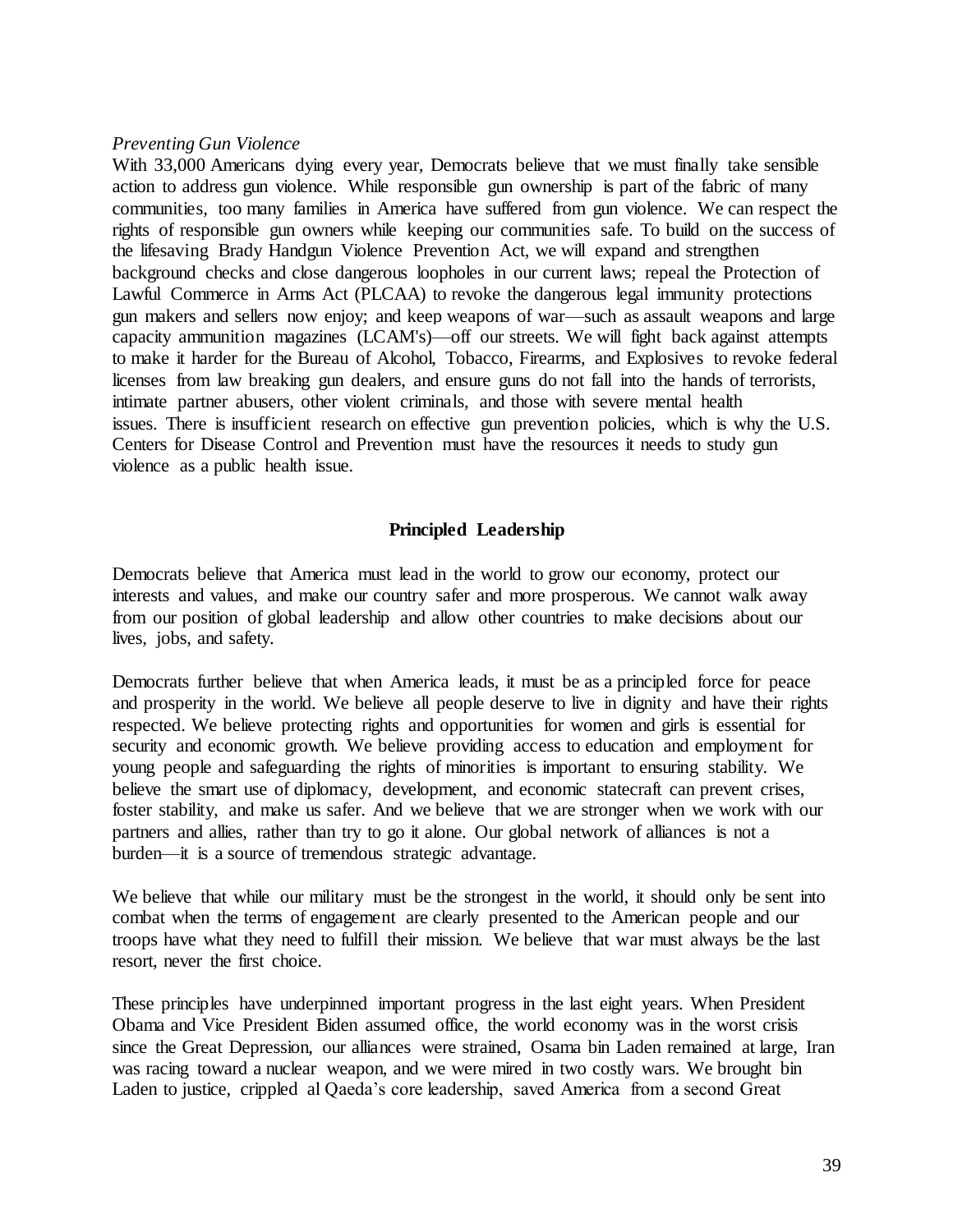Depression, repaired our alliances, reestablished relations with Cuba while pressing for reforms, and—without firing a shot, dropping a bomb, or putting a single American soldier in harm's way—blocked Iran's ability to pursue a nuclear weapon. America is stronger abroad and safer at home because of this principled leadership.

But there is much more to do to keep our country prosperous and safe. From defeating terrorism and combating climate change to managing China's rise and strengthening our nation's cybersecurity, the next Democratic administration will confront the complex challenges that lie ahead by staying true to our principles and core values.

Donald Trump has a different approach. There has never been a major party candidate less qualified or less fit for the office of President of the United States or to be Commander-in-Chief than Donald Trump. He wants more countries to have nuclear weapons. He thinks our military should engage in war crimes. He wants to build walls and keep people—including Americans from entering the country based on their race, religion, ethnicity, and national origin. He has no strategy for dealing with key threats facing our country, including climate change and ISIS. He wants to abandon our allies and empower our adversaries. His dangerous, incoherent policies would undo the progress we have made.

Donald Trump believes America is weak and an embarrassment. We believe America is unlike any other nation on earth. Our ingenuity is unparalleled, our military unrivaled, our economy the largest, most dynamic, and innovative, and our values an enduring source of strength and inspiration the world over. We are not a country that cowers behind walls. We lead with purpose. With American leadership, guided by our principles and in concert with our allies and partners, the coming years can be the most stable, secure, and prosperous time we and the world have ever known.

## **Support Our Troops and Keep Faith with Our Veterans**

Democrats believe America must continue to have the strongest military in the world. Donald Trump has called our military "a disaster." We reject that view of our brave men and women in serving in the Army, Marine Corps, Navy, Air Force, and Coast Guard. They perform admirably while sacrificing immeasurably.

## *Defense Spending*

We support a smart, predictable defense budget that meets the strategic challenges we face, not the arbitrary cuts that the Republican Congress enacted as part of sequestration. We must prioritize military readiness by making sure our Active, Reserve, and National Guard components remain the best trained and equipped in the world. We will seek a more agile and flexible force and rid the military of outdated Cold War-era systems.

We must end waste in the defense budget. We will audit the Pentagon, launch a high-level commission to review the role of defense contractors, and take greater action against those who have been involved in fraud. And we will ensure that the Department of Defense invests its budget wisely.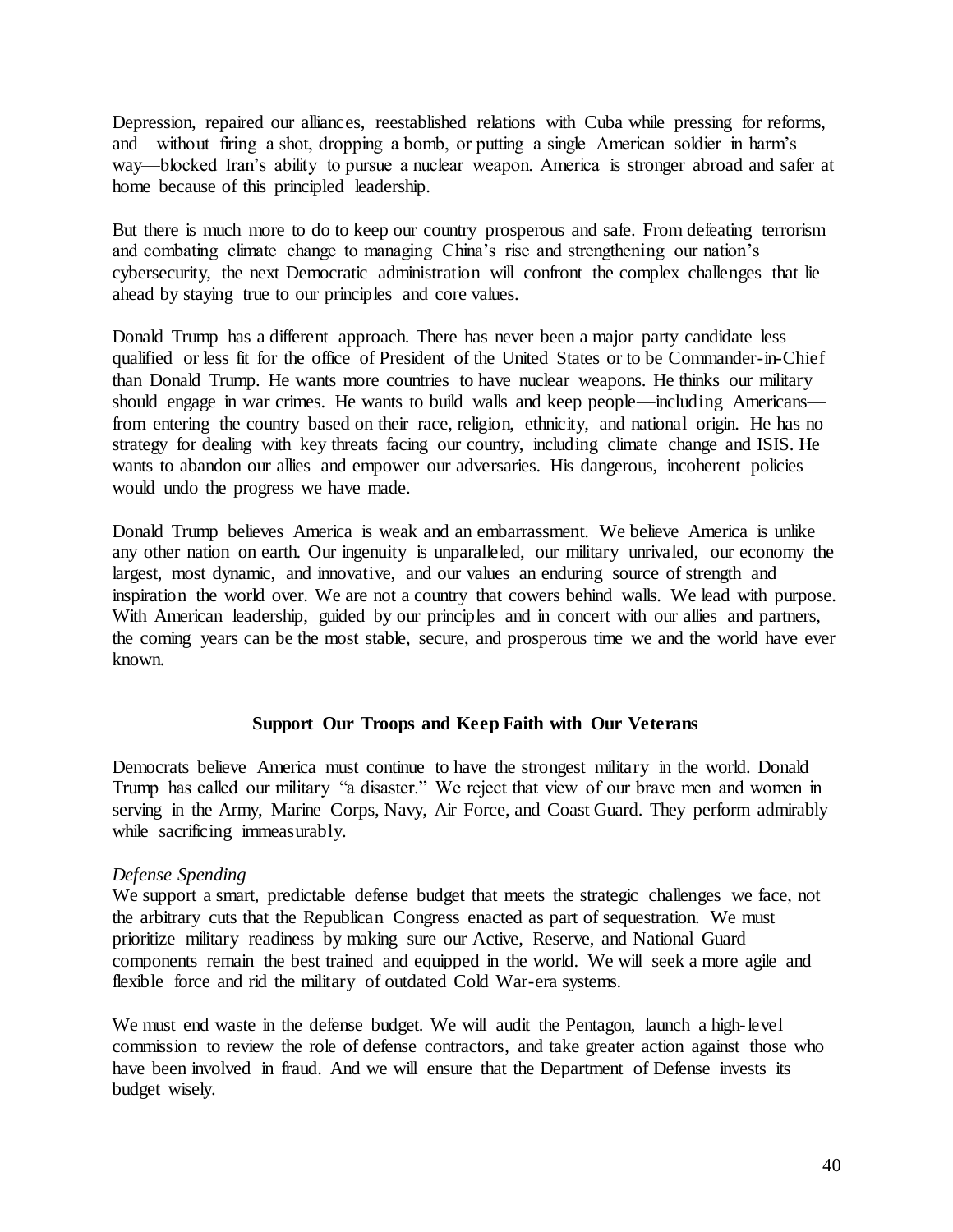## *Veterans and Service Members*

Our country has a sacred, moral responsibility to keep faith with all our veterans and wounded warriors. We must take care of those who have put their lives on the line to defend us. That is why we will push for more educational benefits and job training, end chronic homelessness and combat suicide, and protect and preserve the post-9/11 GI Bill for future generations. We will also ensure that reservists and Guard members are treated fairly when it comes to employment, health, education benefits, deployment, and reintegration.

We are outraged by the systemic problems plaguing the Department of Veterans Affairs (VA). We will fight for every veteran to have timely access to high-quality health care and timely processing of claims and appeals. We must also look for more ways to make certain the VA provides veteran-centric care, such as providing women with full and equal treatment, including reproductive health services; expanding mental health programs; continuing efforts to identify and treat invisible, latent, and toxic wounds of war; treating post-traumatic stress; and expanding the post-9/11 veteran's caregiver program to include all veterans. We reject attempts by Republicans to sell out the needs of veterans by privatizing the VA. We believe that the VA must be fully resourced so that every veteran gets the care that he or she has earned and deserves, including those suffering from sexual assault, mental illness and other injuries or ailments.

## *Military Families*

Democrats honor the sacrifice of military families who serve alongside our service members. We recognize the unique concerns and challenges they face, especially after 15 years of continuous deployments. We will support military families with jobs, education, childcare, and health care. We will promote family-friendly policies and champion efforts to care for our military family members, especially for the spouses and children who have to rebuild their lives after the loss of a loved one or life-altering injury or disability.

## *A Strong Military*

Democrats welcome and honor all Americans who want to serve and will continue to fight for their equal rights and recognition. We are proud of the repeal of Don't Ask, Don't Tell and we commit ourselves to insuring fair treatment for LGBT veterans, including by proactively reviewing and upgrading discharge records for veterans who were discharged because of their sexual orientation. We are also proud of the opening of combat positions to women. Our military is strongest when people of all races, religions, sexual orientations, and gender identities are honored for their service to our country.

Democrats are committed to addressing the scourge of military sexual assault. We must increase efforts to prevent sexual assault and rape, and aggressively investigate and prosecute allegations. And we must make sure victims receive timely, appropriate and comprehensive treatment for physical, emotional, and psychological trauma resulting from sexual assault.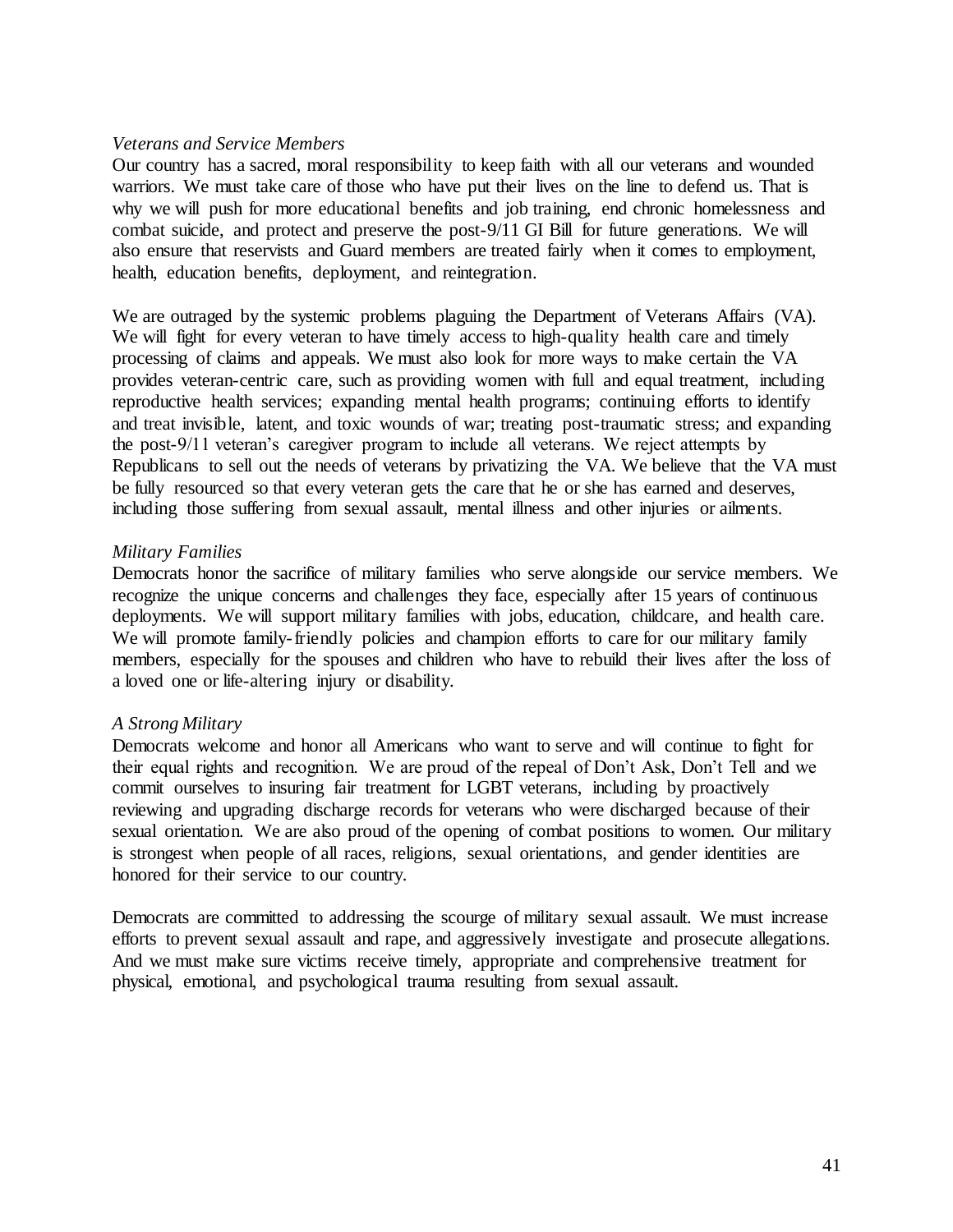#### **Confront Global Threats**

Democrats will protect our country. We will strengthen our homeland security, deal wisely and firmly with those who seek to imperil America or our partners, deter aggression, and promote peace. We will use all the tools of American power, especially diplomacy and development, to confront global threats and ensure war is the last resort.

## *Terrorism*

We must defeat ISIS, al Qaeda, and their affiliates, and prevent other groups from emerging in their place. Democrats will continue to lead a broad coalition of allies and partners to destroy ISIS' stronghold in Iraq and Syria. We will press those in the region, especially the Gulf countries and local forces on the ground, to carry their weight in prosecuting this fight. We will dismantle the global network of terror, which supplies terrorists with money, arms, and fighters, and stop them from recruiting and inspiring potential radicals. We will improve our intelligence capabilities, with appropriate safeguards here at home, and ensure that the intelligence community and law enforcement is prepared to deal effectively with the threats we face. We will harden our defenses as well as those of our partners against external and homegrown threats. We will secure the homeland, investing more resources to improve mass transit, aviation, infrastructure, and port security. And we will remain a resilient nation, always coming together to stand up to terror.

Democrats will seek an updated Authorization for Use of Military Force (AUMF) that is more precise about our efforts to defeat ISIS and that does not involve large-scale combat deployment of American troops.

As we prosecute the fight against terrorism, Democrats will repudiate vile tactics that would do us harm. We reject Donald Trump's vilification of Muslims. It violates the religious freedom that is the bedrock of our country and feeds into ISIS' nefarious narrative. It also alienates people and countries who are crucial to defeating terrorism; the vast majority of Muslims believe in a future of peace and tolerance. We reject Donald Trump's suggestion that our military should engage in war crimes, like torturing prisoners or murdering civilian family members of suspected terrorists. These tactics run counter to American principles, undermine our moral standing, cost innocent lives, and endanger Americans. We also firmly reject Donald Trump's willingness to mire tens of thousands of our combat troops in another misguided ground war in the Middle East, which would only further embolden ISIS. There is nothing smart or strong about such an approach.

## *Syria*

The Syrian crisis is heartbreaking and dangerous, and its impact is threatening the region, Europe, and beyond. Donald Trump would inflame the conflict by alienating our allies, inexplicably allowing ISIS to expand in Syria, and potentially starting a wider war. This is a reckless approach. Democrats will instead root out ISIS and other terrorist groups and bring together the moderate Syrian opposition, international community, and our regional allies to reach a negotiated political transition that ends Assad's rule. Given the immense scale of human suffering in Syria, it is also imperative that we lead the international community in providing greater humanitarian assistance to the civilian victims of war in Syria and Iraq, especially displaced refugees.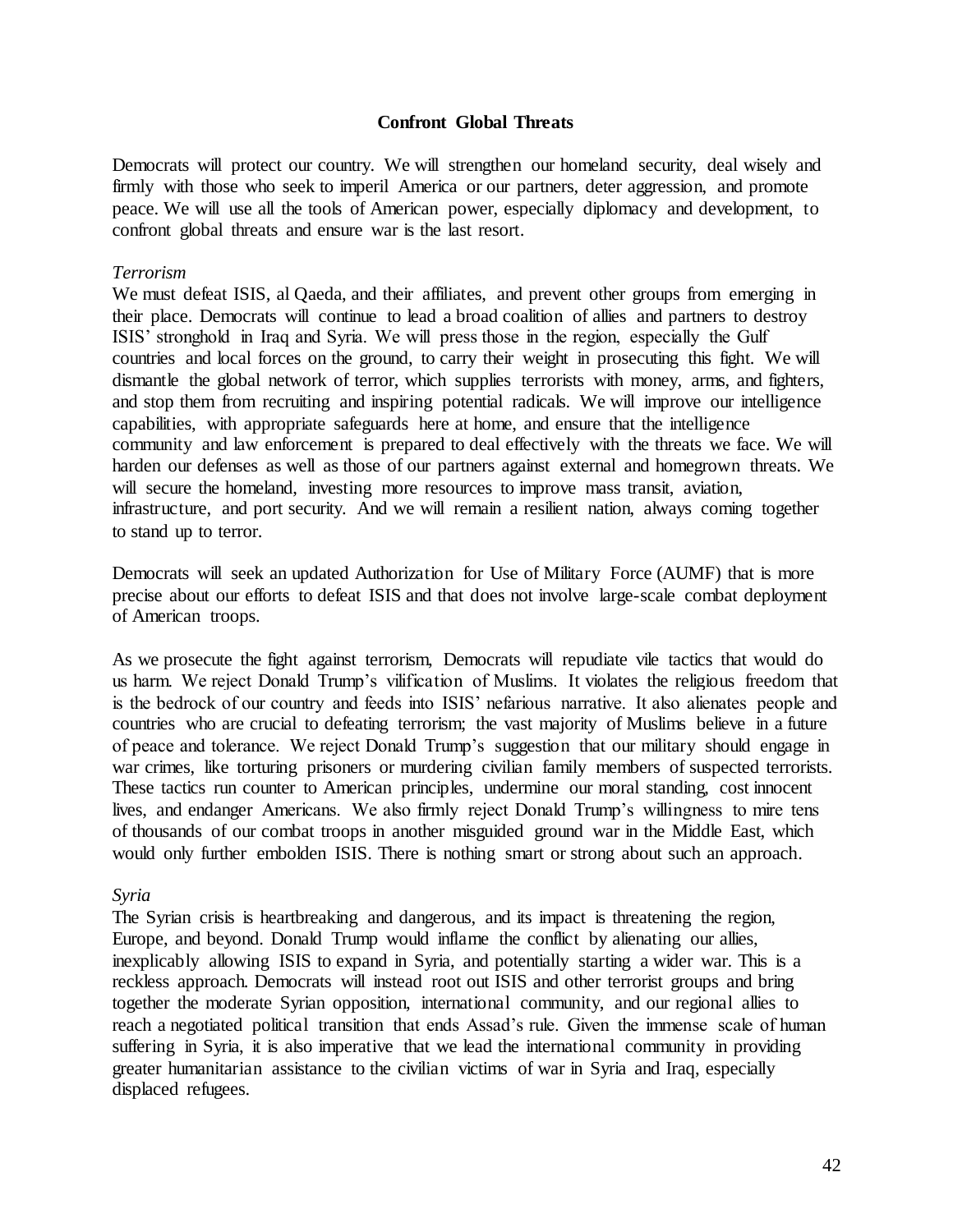## *Afghanistan*

In Afghanistan, we will work with the NATO-led coalition of partners to bolster the democratically-elected government as it assumes a primary role in tackling terrorism, forges a more secure future for the country, and safeguards advances, like securing women's rights. Democrats will continue to push for an Afghan-led peace process and press both Afghanistan and Pakistan to deny terrorists sanctuary on either side of the border. We support President Obama's decision to maintain a limited troop presence in Afghanistan into 2017 and ensure that Afghanistan never again serves as a haven for terrorists to plan and launch attacks on our homeland.

## *Iran*

We support the nuclear agreement with Iran because, as it is vigorously enforced and implemented, it verifiably cuts off all of Iran's pathways to a bomb without resorting to war. We reject Donald Trump's view that we should have walked away from a deal that peacefully dismantles Iran's nuclear program. We will continue the work of this administration to ensure that Iran never acquires a nuclear weapon and will not hesitate to take military action if Iran races towards one.

Democrats will also address the detrimental role Iran plays in the region and will robustly enforce and, if necessary, strengthen non-nuclear sanctions. Iran is the leading state sponsor of terrorism. It violates the human rights of its population, denies the Holocaust, vows to eliminate Israel, and has its fingerprints on almost every conflict in the Middle East. Democrats will push back against Iran's destabilizing activities including its support for terrorist groups like Hamas and Hezbollah, counter Iran's ballistic missile program, bolster the capabilities of our Gulf partners, and ensure that Israel always has the ability to defend itself. Finally, Democrats recognize that the Iranian people seek a brighter future for their country and greater engagement with the international community. We will embrace opportunities for cultural, academic and other exchanges with the Iranian people.

## *North Korea*

North Korea is perhaps the most repressive regime on the planet, run by a sadistic dictator. It has conducted several nuclear tests and is attempting to develop the capability to put a nuclear warhead on a long-range missile that could directly threaten the United States. The regime is also responsible for grave human rights abuses against the North Korean people. Yet Donald Trump praises North Korea's dictator; threatens to abandon our treaty allies, Japan and South Korea; and encourages the proliferation of nuclear weapons in the region. This approach is incoherent and rather than solving a global crisis, would create a new one. Democrats will protect America and our allies, press China to restrain North Korea, and sharpen the choices for Pyongyang to compel it to abandon its illegal nuclear and missile programs.

## *Russia*

Russia is engaging in destabilizing actions along its borders, violating Ukraine's sovereignty and attempting to recreate spheres of influence that undermine American interests. It is also propping up the Assad regime in Syria, which is brutally attacking its own citizens. Donald Trump would overturn more than 50 years of American foreign policy by abandoning NATO partners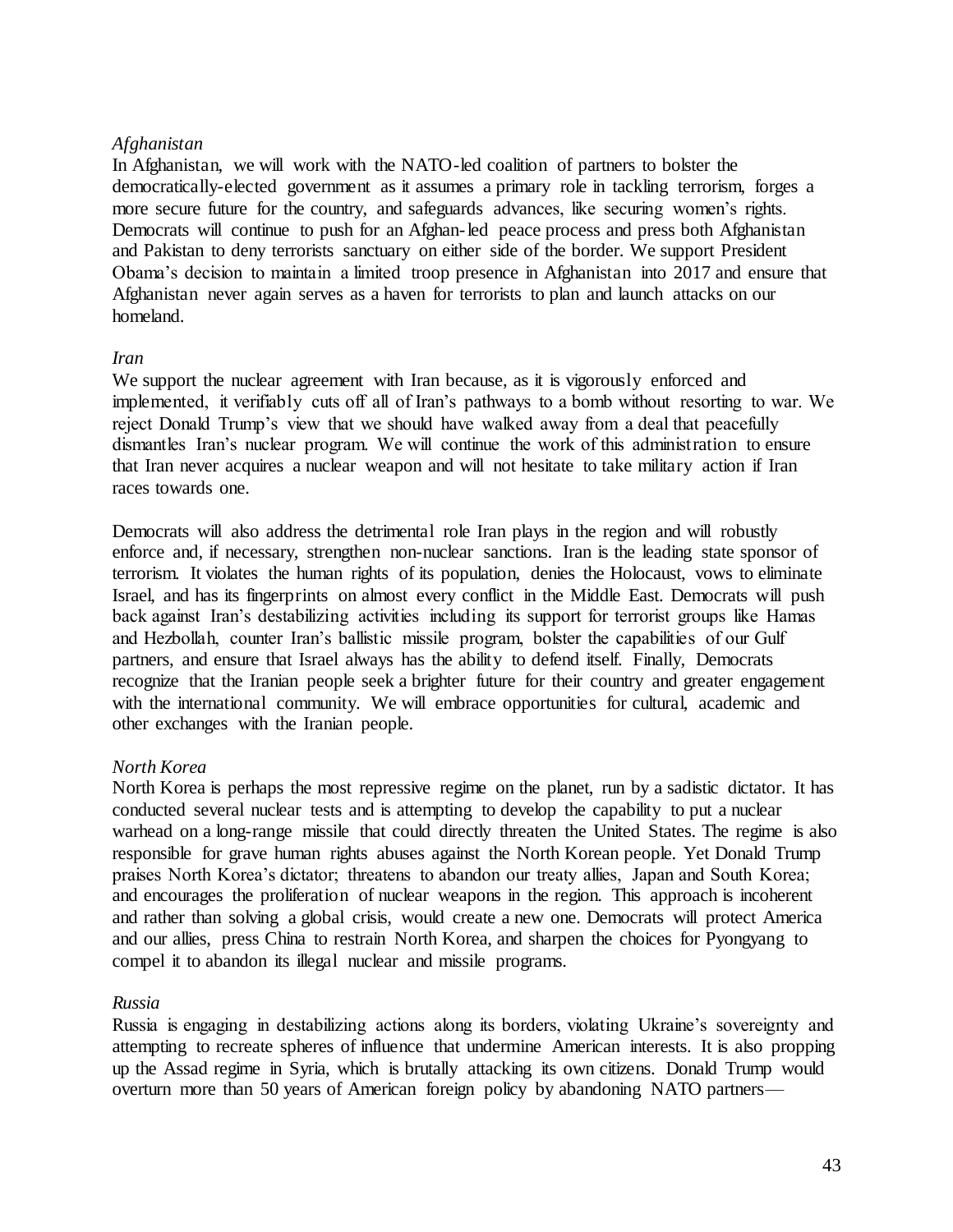countries who help us fight terrorism every day—and embracing Russian President Vladimir Putin instead. We believe in strong alliances and will deter Russian aggression, build European resilience, and protect our NATO allies. We will make it clear to Putin that we are prepared to cooperate with him when it is in our interest—as we did on reducing nuclear stockpiles, ensuring Iran could not obtain a nuclear weapon, sanctioning North Korea, and resupplying our troops in Afghanistan—but we will not hesitate to stand up to Russian aggression. We will also continue to stand by the Russian people and push the government to respect the fundamental rights of its citizens.

#### *Cybersecurity and Online Privacy*

Democrats will protect our industry, infrastructure, and government from cyberattacks. We will strengthen our cybersecurity, seek to establish global norms in cyberspace, and impose consequences on those who violate the rules. We will do this while protecting the privacy and civil liberties of the American people. We will also ensure a coherent strategy across federal agencies by building on the Obama Administration's Cybersecurity National Action Plan, especially the empowerment of a federal Chief Information Security Officer, the modernization of federal information technology, and upgrades to government-wide cybersecurity.

Democrats reject the false choice between privacy interests and keeping Americans safe. We need liberty and security, and each makes the other possible. We will protect the privacy and civil liberties of the American people—standing firm against the type of warrantless surveillance of American citizens that flourished during the Bush Administration. We support recent reforms to government bulk data collection programs so the government is not collecting and holding millions of files on innocent Americans.

We will support a national commission on digital security and encryption to bring together technology and public safety communities to address the needs of law enforcement, protect the privacy of Americans, assess how innovation might point to new policy approaches, and advance our larger national security and global competitiveness interests.

## *Non-Proliferation of Nuclear, Chemical, and Biological Weapons*

Democrats are committed to preventing the spread of nuclear, chemical, and biological weapons and to eventually ridding the planet of these catastrophic weapons. We believe America will be safer in a world with fewer weapons of mass destruction. Donald Trump encourages the spread of nuclear weapons across Asia and the Middle East, which would weaken the Treaty on the Non-Proliferation of Nuclear Weapons (NPT), and he is unwilling to rule out using a nuclear weapon against ISIS.

Democrats want to reduce the number of nuclear, chemical, and biological weapons around the world, as well as their means of delivery, while retaining a strong deterrent as long as others maintain nuclear strike capabilities*.* We will strengthen the NPT, push for the ratification of the Comprehensive Nuclear-Test-Ban Treaty, and stop the spread of loose nuclear material. Democrats will be informed by a new Nuclear Posture Review in determining continued ways to appropriately shape our nuclear deterrent, with the aim of reducing our reliance on nuclear weapons while meeting our national security obligations. Democrats will also seek new opportunities for further arms control and avoid taking steps that create incentives for the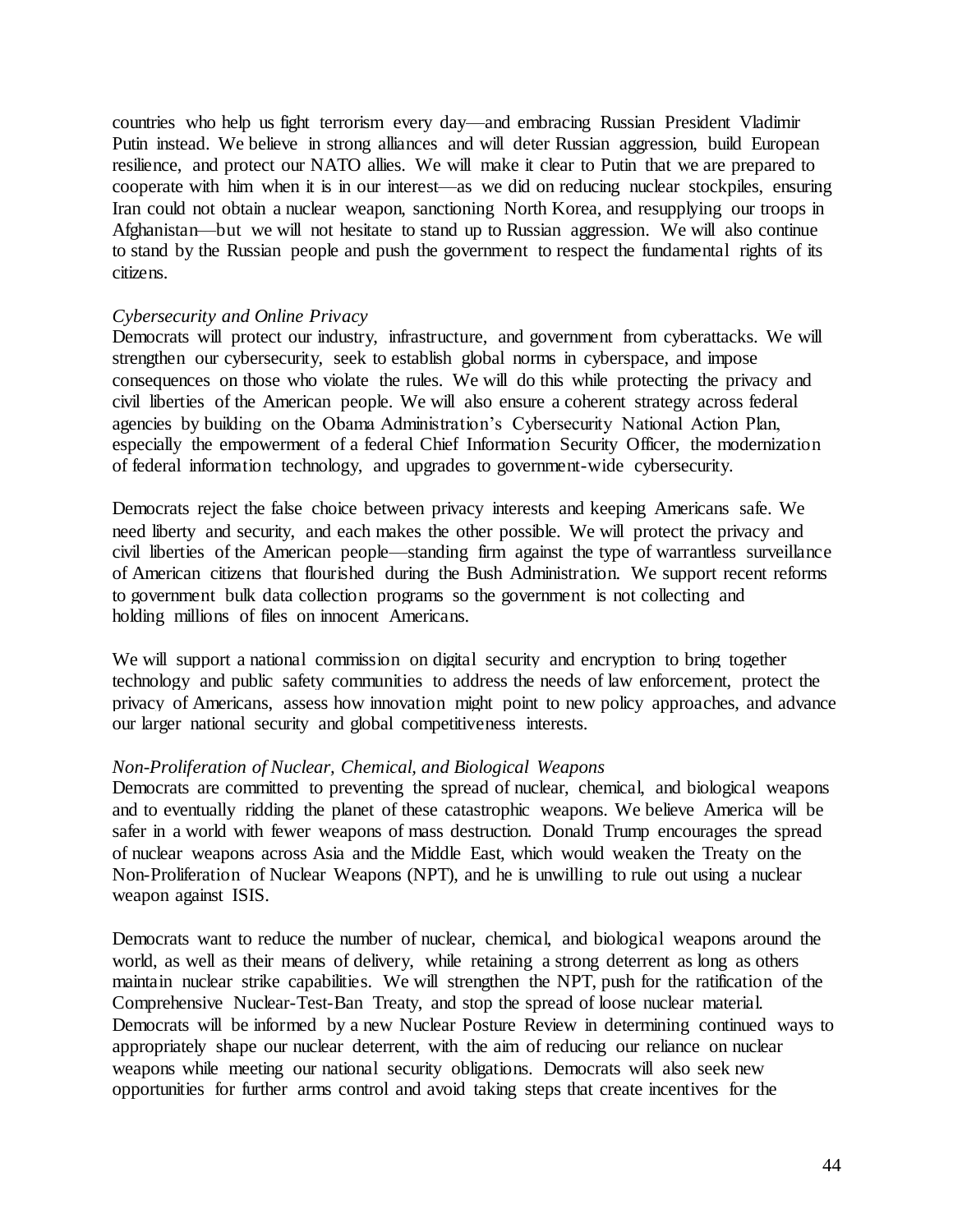expansion of existing nuclear weapons programs. To this end, we will work to reduce excessive spending on nuclear weapons-related programs that are projected to cost \$1 trillion over the next 30 years.

## *Global Climate Leadership*

Climate change poses an urgent and severe threat to our national security, and Democrats believe it would be a grave mistake for the United States to wait for another nation to take the lead in combating the global climate emergency. According to the military, climate change is a threat multiplier that is already contributing to new conflicts over resources, catastrophic natural disasters, and the degradation of vital ecosystems across the globe. While Donald Trump says that climate change is a "hoax" created by and for the Chinese, Democrats recognize the catastrophic consequences facing our country, our planet, and civilization.

We believe the United States must lead in forging a robust global solution to the climate crisis. We are committed to a national mobilization, and to leading a global effort to mobilize nations to address this threat on a scale not seen since World War II. In the first 100 days of the next administration, the President will convene a summit of the world's best engineers, climate scientists, policy experts, activists, and indigenous communities to chart a course to solve the climate crisis. Our generation must lead the fight against climate change and we applaud President Obama's leadership in forging the historic Paris climate change agreement. We will not only meet the goals we set in Paris, we will seek to exceed them and push other countries to do the same by slashing carbon pollution and rapidly driving down emissions of potent greenhouse gases like hydrofluorocarbons. We will support developing countries in their efforts to mitigate carbon pollution and other greenhouse gases, deploy more clean energy, and invest in climate resilience and adaptation.

As a proud Arctic nation, we are against putting the region at risk through drilling in the Arctic Ocean or the Arctic National Wildlife Refuge. Instead, while protecting our strategic interests, we will seek collaborative, science-based approaches to be good stewards of the rapidly changing Arctic region.

#### **Protect Our Values**

Our values of inclusion and tolerance inspire hope around the world and make us safer at home. The world will be more secure, stable, and peaceful when all people are able to reach their Godgiven potential and live in freedom and dignity. We strive to ensure that the values upon which our country was built, including our belief that all people are created equal, are reflected in everything our nation does. That is why we will promote peacebuilding, protect democracy, and champion human rights defenders. And we will seek to safeguard vulnerable minorities, including LGBT people and people with disabilities.

#### *Women and Girls*

We believe the United States must continue to be a strong advocate for the rights and opportunities of women and girls around the world. Elevating their status is not just the right thing to do—it is also a strategic imperative that advances American interests in prosperity and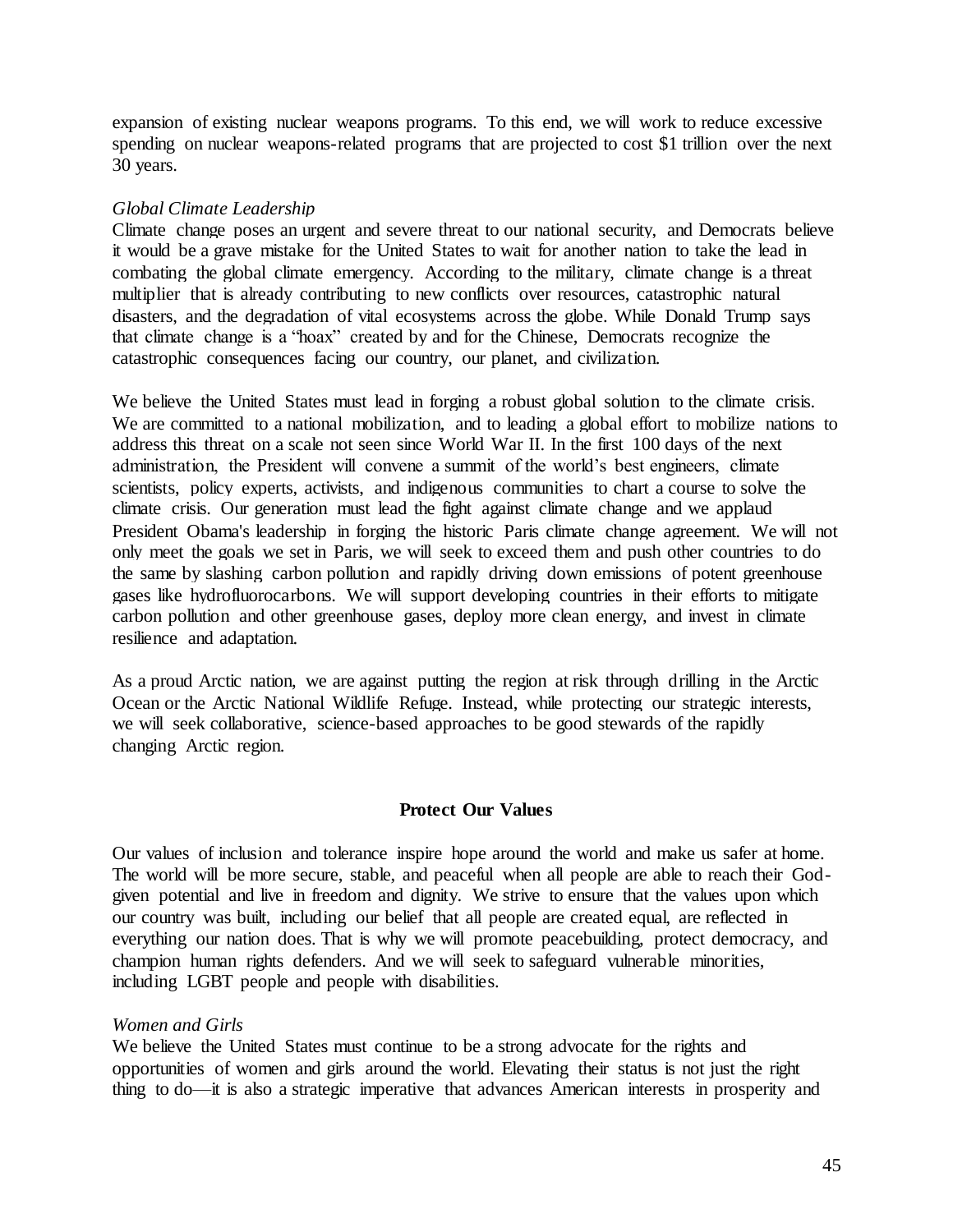stability. When women and girls are healthy, educated, and able to participate economically, their families and communities prosper, poverty decreases, and economies grow. And when women participate in conflict resolution and post-conflict processes, it improves the likelihood of securing sustainable peace. Democrats are committed to advancing the rights and opportunities of women and girls as a central focus of American diplomacy, development, and defense efforts and will continue to support the United States National Action Plan on Women, Peace, and Security. We will work to end the epidemic of gender-based violence around the world. We will urge ratification of the Convention for the Elimination of All Forms of Discrimination Against Women.

We will support sexual and reproductive health and rights around the globe. In addition to expanding the availability of affordable family planning information and contraceptive supplies, we believe that safe abortion must be part of comprehensive maternal and women's health care and included as part of America's global health programming. Therefore, we support the repeal of harmful restrictions that obstruct women's access to health care information and services, including the "global gag rule" and the Helms Amendment that bars American assistance to provide safe, legal abortion throughout the developing world.

## *Lesbian, Gay, Bisexual, and Transgender People*

Democrats believe that LGBT rights are human rights and that American foreign policy should advance the ability of all persons to live with dignity, security, and respect, regardless of who they are or who they love. We applaud President Obama's historic Presidential Memorandum on International Initiatives to Advance the Human Rights of Lesbian, Gay, Bisexual, and Transgender Persons, which combats criminalization, protects refugees, and provides foreign assistance. We will continue to stand with LGBT people around the world, including fighting efforts by any nation to infringe on LGBT rights or ignore abuse.

#### *Trafficking and Modern Slavery*

We will stop the scourge of human trafficking and modern slavery of men, women, boys, and girls. We will use the full force of the law against those who engage in modern-day forms of slavery, including the commercial sexual exploitation and forced labor of men, women, and children. Building on the accomplishments of the Victims of Trafficking and Violence Protection Act of 2000, we call for increased diplomatic efforts with foreign governments to root out complicit public officials who facilitate or perpetrate this evil. We will also work to increase the provision of services and protections for trafficking survivors.

#### *Young People*

The majority of the developing world is under the age of 30. These countries will be more prosperous and stable if young people have access to education and employment opportunities. Democrats will promote the rights of young people and nurture young leaders. We will work with people around the world who seek greater opportunities, including by promoting job creation, expanding education and health care, and fostering partnerships between peoples.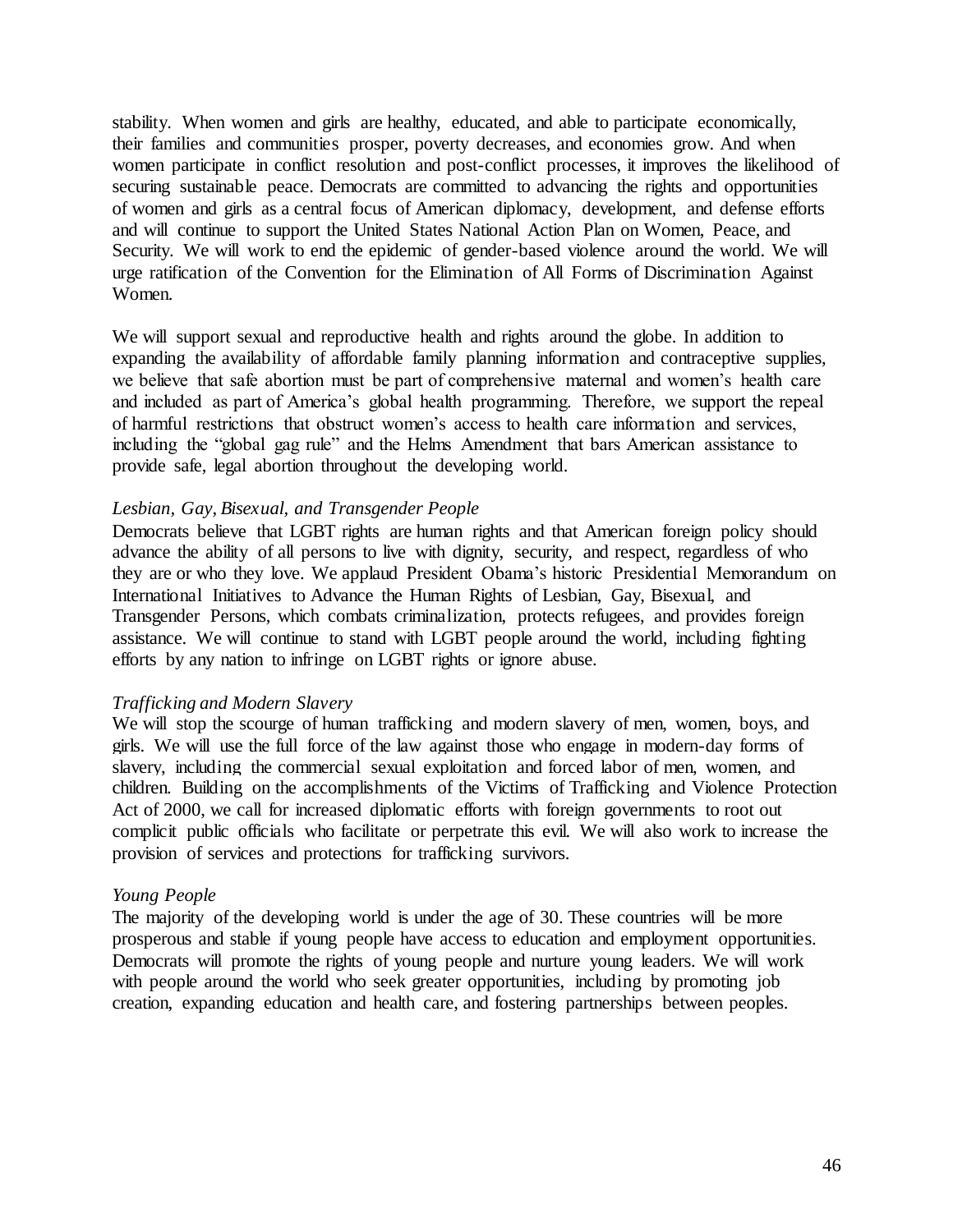## *Religious Minorities*

We are horrified by ISIS' genocide and sexual enslavement of Christians and Yezidis and crimes against humanity against Muslims and others in the Middle East. We will do everything we can to protect religious minorities and the fundamental right of freedom of religion.

## *Refugees*

The world is experiencing a major refugee crisis with more than 60 million people displaced as a result of conflicts in the Middle East, Africa, and Eastern Europe. We support President Obama's call for an international summit to address this crisis so that every country assumes its responsibility to meet this humanitarian challenge. While Donald Trump proposes banning Muslim refugees, we will look for ways to help innocent people who are fleeing persecution while ensuring rigorous screening and vetting.

## *Civil Society*

Democrats support progress toward more accountable governance and universal rights. As autocrats and strongmen around the world crack down on civil society and imprison those who speak out to demand greater freedom, we will continue to bolster groups and individuals who fight for fundamental human rights, democracy, and rule of law. We will support strong legislatures, independent judiciaries, free press, vibrant civil society, honest police forces, religious freedom, and equality for women and minorities. We will bolster the development of civil society and representative institutions that can protect fundamental human rights and improve the quality of life for all citizens, including independent and democratic unions. In nondemocratic countries, we will work with international partners to assist the efforts of those struggling to promote peaceful political reforms.

Democrats will protect Americans citizens abroad. We condemn the practice of unlawful detentions or imprisonment, especially of journalists and civil rights activists.

## *Anti-Corruption*

Democrats believe that we need to end corruption worldwide and increase transparency. We will fight corruption, promote good governance, and support the rule of law. We will also seek to close offshore tax havens, which corrupt rulers, individuals, and corporations exploit to shelter ill-gotten gains or avoid paying taxes at home.

#### *Torture*

We will always seek to uphold our values at home and abroad, not just when it is easy, but when it is hard. That is why President Obama banned torture without exception in his first week in office and why Democrats condemn Donald Trump's statements that he would engage in torture and other war crimes. We agree with military and national security experts who acknowledge that torture is not an effective interrogation technique.

#### *Closing Guantánamo Bay*

The Democratic Party remains committed to closing the detention facility at Guantánamo Bay and ending indefinite detention without trial or conviction. Keeping the facility open is a blemish on our record, serves as a recruiting tool for extremists, and undermines our standing in the world.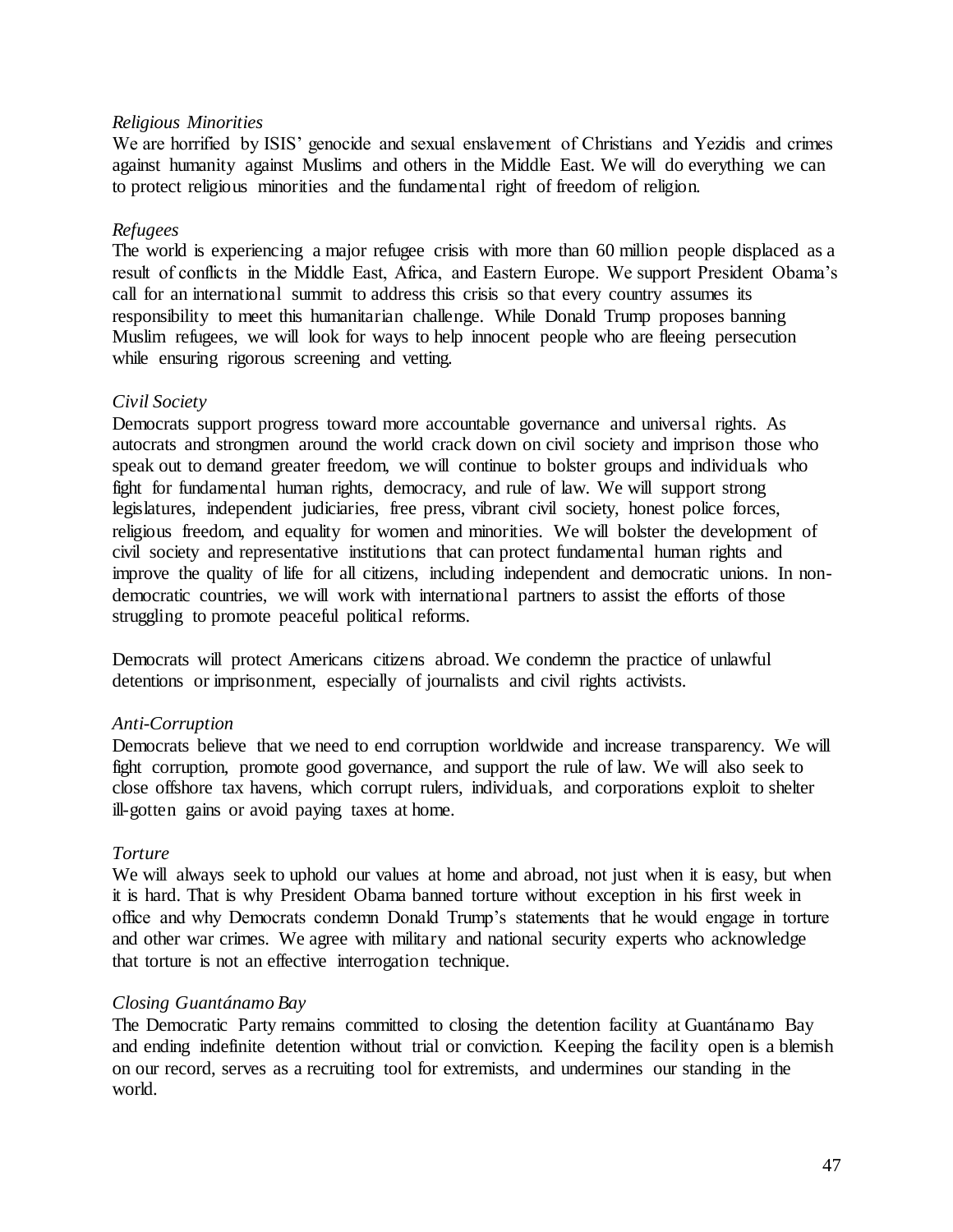#### *Development Assistance*

We believe that development assistance is an essential instrument of American power. It can prevent threats, enhance stability, and reduce the need for military force. With less than one percent of the federal budget, our development assistance has helped cut extreme poverty in half, drastically decreased maternal and child mortality, reduced global hunger, provided food security, countered deadly pandemics, promoted education, and put an AIDS-free generation within reach. This investment reflects the best of America and makes us safer. We need to continue this work and make more progress on important global goals like ending extreme poverty and hunger.

We will support local development efforts, recognizing the self-determination of the peoples and countries we assist to direct their own futures. We will also learn from recent conflicts to improve civilian capacity for conflict prevention and stabilization.

#### *Global Health*

America has made critical investments in global health, including in the areas of maternal and child health, HIV and AIDS, tuberculosis, and malaria. It is vital that we continue this work which has saved millions of lives around the world and is essential to our nation's health security. While the Republican Party refuses to fund important measures that could contain and address the Zika pandemic, Democrats are ready to limit the reach of Zika—just as we did with Ebola—and support funding for diagnostic tests for the virus, vaccine, and treatment. We will also prepare for potential pandemics, like avian influenza and H1N1, by working with first responders and health officials to reduce the risks associated with unintentional or deliberate outbreaks of infectious diseases.

#### *HIV and AIDS*

Democrats believe an AIDS-free generation is within our grasp. But today far too many Americans living with HIV are without access to quality care and too many new infections occur each year. That is why we will implement the National HIV and AIDS Strategy; increase research funding for the National Institutes of Health; cap pharmaceutical expenses for people living with HIV and AIDS; reform HIV criminalization laws; and expand access for harm reduction programs and HIV prevention medications, particularly for the populations most at risk of infection. Abroad, we will continue our commitment to the President's Emergency Plan for AIDS Relief and increase global funding for HIV and AIDS prevention and treatment. Democrats will always protect those living with HIV and AIDS from stigma and discrimination.

#### *International Labor*

Democrats believe that a key element of American leadership is growing our economy and protecting American jobs. We also believe that the world will be safer when there is greater prosperity. That is why we will prioritize and strongly enforce provisions on decent work and worker's rights in all American diplomatic, trade, and programmatic efforts. We think it is wrong for workers in the United States to have to compete against poverty-wage, child, or slave labor.

Democrats will fight to end child labor. We will promote broad-based economic growth across the world, pursuing a global economic agenda that promotes rising wages and invests in quality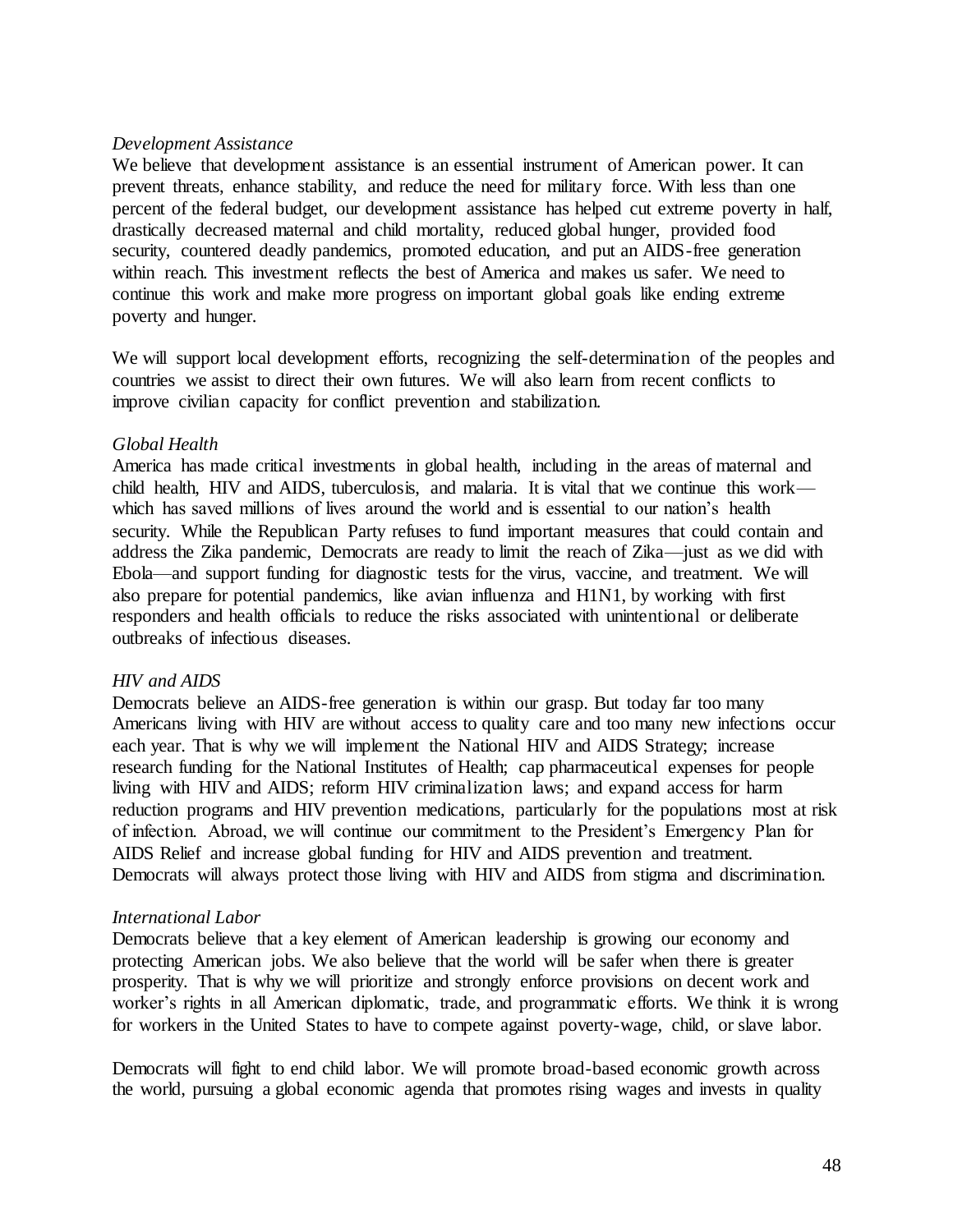public services, workers' rights, and environmental protections. We believe that we need to coordinate our economic actions with other countries to address economic insecurity, specifically youth un- and underemployment, gender inequality, the digital transformation, and the transition towards green jobs.

## **A Leader in the World**

American leadership is essential to keeping us safe and our economy growing in the years ahead. It would be a dangerous mistake for America to abandon our responsibilities. We cannot, as Donald Trump suggests, cede the mantle of leadership for global peace and security to others who will not have our best interests in mind.

#### *Asia-Pacific*

From the Asia Pacific to the Indian Ocean, we will deepen our relationships in the region with Australia, Japan, New Zealand, the Philippines, South Korea, and Thailand. We will honor our historic commitment to Japan. We will continue to invest in a long-term strategic partnership with India—the world's largest democracy, a nation of great diversity, and an important Pacific power. We will build on the historic opening with Burma and advocate for greater human rights protections and national reconciliation among Burma's many different ethnic groups. We will help Pakistan stabilize its polity and build an effective relationship with the predominantly young population of this strategically located, nuclear-armed country. We will also work with our allies and partners to fortify regional institutions and norms as well as protect freedom of the seas in the South China Sea.

Democrats will push back against North Korean aggression and press China to play by the rules. We will stand up to Beijing on unfair trade practices, currency manipulation, censorship of the internet, piracy, and cyberattacks. And we will look for areas of cooperation, including on combatting climate change and nuclear proliferation. We will promote greater respect for human rights, including the rights of Tibetans. We are committed to a "One China" policy and the Taiwan Relations Act and will continue to support a peaceful resolution of Cross-Strait issues that is consistent with the wishes and best interests of the people of Taiwan.

#### *Middle East*

In the Middle East, Democrats will push for more inclusive governance in Iraq and Syria that respects the equal rights of all citizens; provide support and security for Lebanon and Jordan, two countries that are hosting a disproportionate number of refugees; maintain our robust security cooperation with Gulf countries; and stand by the people of the region as they seek greater economic opportunity and freedom. A strong and secure Israel is vital to the United States because we share overarching strategic interests and the common values of democracy, equality, tolerance, and pluralism. That is why we will always support Israel's right to defend itself, including by retaining its qualitative military edge, and oppose any effort to delegitimize Israel, including at the United Nations or through the Boycott, Divestment, and Sanctions Movement.

We will continue to work toward a two-state solution of the Israeli-Palestinian conflict negotiated directly by the parties that guarantees Israel's future as a secure and democratic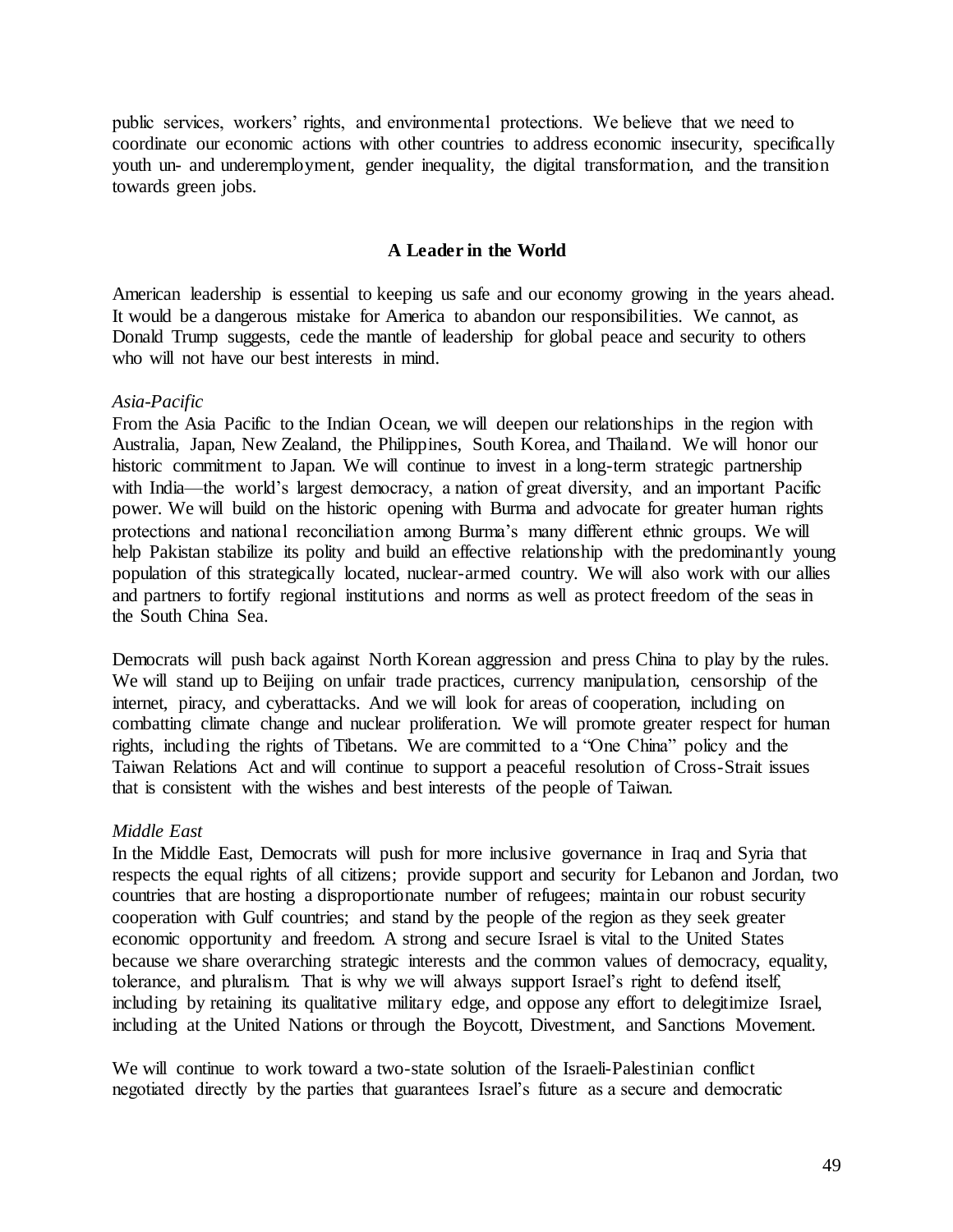Jewish state with recognized borders and provides the Palestinians with independence, sovereignty, and dignity. While Jerusalem is a matter for final status negotiations, it should remain the capital of Israel, an undivided city accessible to people of all faiths. Israelis deserve security, recognition, and a normal life free from terror and incitement. Palestinians should be free to govern themselves in their own viable state, in peace and dignity.

## *Europe*

Europe remains America's indispensable partner and a cornerstone of global security. Democrats will stand with our European allies and partners to deter Russian aggression, address security challenges to Europe's south, and deal with unprecedented economic and social challenges. We will maintain our steadfast commitment to the special relationship with United Kingdom and the transatlantic partnership with the European Union. We will seek to strengthen our strategic partnership with Turkey while pushing for reforms, end the division of Cyprus, and continue to support a close relationship with states that seek to strengthen their ties to NATO and Europe, such as Georgia and Ukraine.

We reject Donald Trump's threats to abandon our European and NATO allies, all while he praises Putin. When the United States was attacked on September 11, 2001, our NATO allies invoked Article 5 of the North Atlantic Treaty, stating that an attack against one is an attack against all—for the first and only time in its history. Our NATO allies fought alongside us in Afghanistan and are still there today. We will maintain our Article 5 collective security commitments to NATO because we are stronger when we have our allies at our side. And we will continue to push NATO members to contribute their fair share.

#### *Americas*

The Americas are a region of singular strategic, economic, and cultural importance and opportunity for the United States. Democrats reject Donald Trump's proposal to build a wall on our southern border and alienate Mexico, a valuable partner. We will instead embrace our neighbors and pursue strong, fruitful partnerships across the region, from Canada to Latin America and the Caribbean. We will bolster democratic institutions, promote economic opportunity and prosperity, and tackle the rise of drugs, transnational crime, and corruption. We will strengthen the U.S.- Caribbean regional relationship through economic development and comprehensive immigration reform. And we will build on our long-term commitment to Colombia and work with Central American countries to stabilize the Northern Triangle.

In Cuba, we will build on President Obama's historic opening and end the travel ban and embargo. We will also stand by the Cuban people and support their ability to decide their own future and to enjoy the same human rights and freedoms that people everywhere deserve. In Venezuela, we will push the government to respect human rights and respond to the will of its people. And in Haiti, we will support local and international efforts to bolster the country's democratic institutions and economic development. We will also help more Haitians take advantage of Temporary Protected Status. Finally, we will close the School of the Americas, now known as the Western Hemisphere Institute for Security Cooperation, because we believe that military and police forces should support democracy, not subvert it.